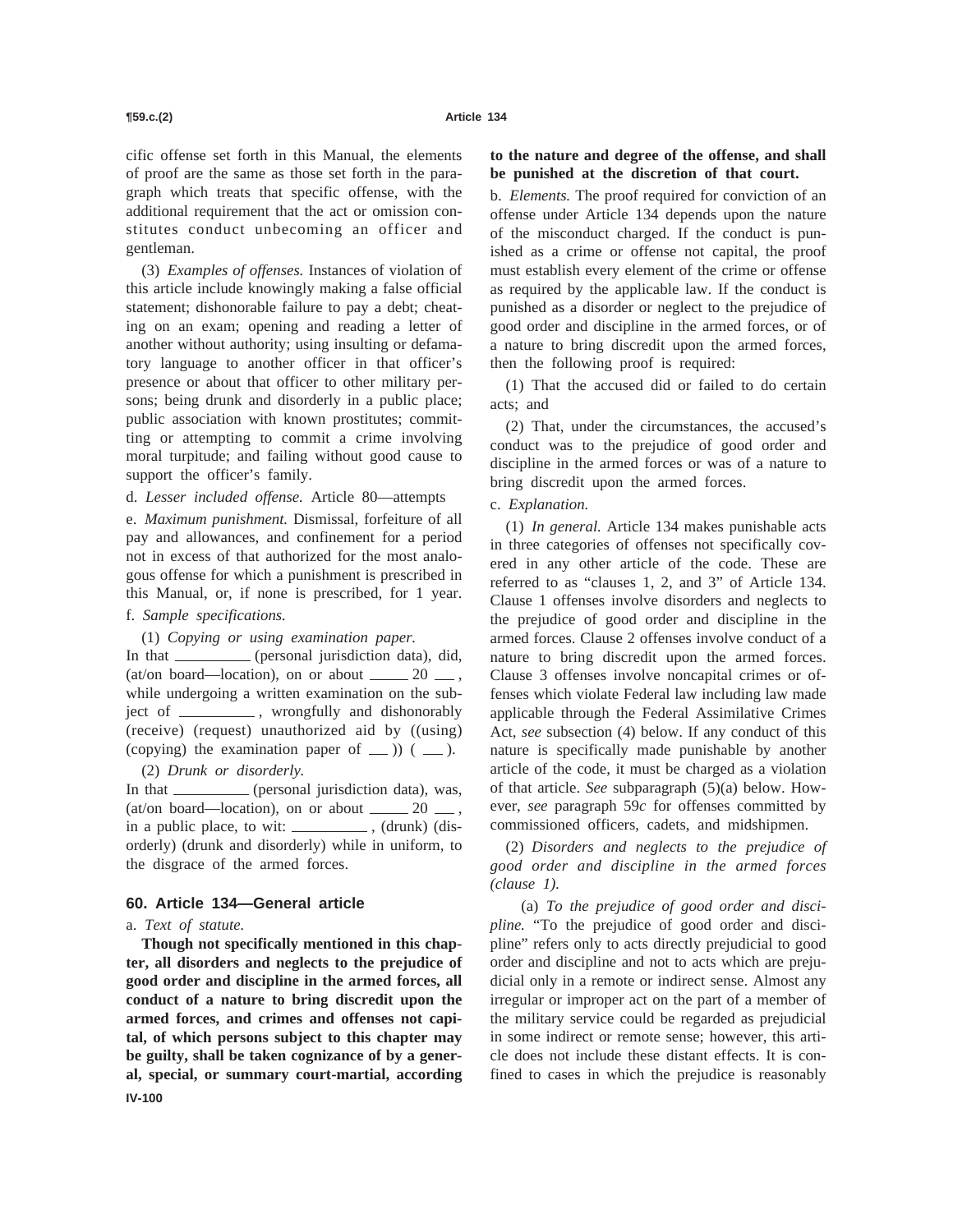direct and palpable. An act in violation of a local civil law or of a foreign law may be punished if it constitutes a disorder or neglect to the prejudice of good order and discipline in the armed forces. However, see R.C.M. 203 concerning subject-matter jurisdiction.

(b) *Breach of custom of the service.* A breach of a custom of the service may result in a violation of clause 1 of Article 134. In its legal sense, "custom" means more than a method of procedure or a mode of conduct or behavior which is merely of frequent or usual occurrence. Custom arises out of long established practices which by common usage have attained the force of law in the military or other community affected by them. No custom may be contrary to existing law or regulation. A custom which has not been adopted by existing statute or regulation ceases to exist when its observance has been generally abandoned. Many customs of the service are now set forth in regulations of the various armed forces. Violations of these customs should be charged under Article 92 as violations of the regulations in which they appear if the regulation is punitive. *See* paragraph 16c.

(3) *Conduct of a nature to bring discredit upon the armed forces (clause 2).* "Discredit" means to injure the reputation of. This clause of Article 134 makes punishable conduct which has a tendency to bring the service into disrepute or which tends to lower it in public esteem. Acts in violation of a local civil law or a foreign law may be punished if they are of a nature to bring discredit upon the armed forces. However, *see* R.C.M. 203 concerning subject-matter jurisdiction.

(4) *Crimes and offenses not capital (clause 3).* 

(a) *In general.* State and foreign laws are not included within the crimes and offenses not capital referred to in this clause of Article 134 and violations thereof may not be prosecuted as such except when State law becomes Federal law of local application under section 13 of title 18 of the United States Code (Federal Assimilative Crimes Act— *see* subparagraph  $(4)(c)$  below). For the purpose of court-martial jurisdiction, the laws which may be applied under clause 3 of Article 134 are divided into two groups: crimes and offenses of unlimited application (crimes which are punishable regardless where they may be committed), and crimes and offenses of local application (crimes which are punishable only if committed in areas of federal jurisdiction).

(b) *Crimes and offenses of unlimited application.* Certain noncapital crimes and offenses prohibited by the United States Code are made applicable under clause 3 of Article 134 to all persons subject to the code regardless where the wrongful act or omission occurred. Examples include: counterfeiting (18 U.S.C. § 471), and various frauds against the Government not covered by Article 132.

(c) *Crimes and offenses of local application.* 

(i) *In general.* A person subject to the code may not be punished under clause 3 of Article 134 for an offense that occurred in a place where the law in question did not apply. For example, a person may not be punished under clause 3 of Article 134 when the act occurred in a foreign country merely because that act would have been an offense under the United States Code had the act occurred in the United States. Regardless where committed, such an act might be punishable under clauses 1 or 2 of Article 134. There are two types of congressional enactments of local application: specific federal statutes (defining particular crimes), and a general federal statute, the Federal Assimilative Crimes Act (which adopts certain state criminal laws).

(ii) Federal Assimilative Crimes Act (18 *U.S.C. § 13).* The Federal Assimilative Crimes Act is an adoption by Congress of state criminal laws for areas of exclusive or concurrent federal jurisdiction, provided federal criminal law, including the UCMJ, has not defined an applicable offense for the misconduct committed. The Act applies to state laws validly existing at the time of the offense without regard to when these laws were enacted, whether before or after passage of the Act, and whether before or after the acquisition of the land where the offense was committed. For example, if a person committed an act on a military installation in the United States at a certain location over which the United States had either exclusive or concurrent jurisdiction, and it was not an offense specifically defined by federal law (including the UCMJ), that person could be punished for that act by a courtmartial if it was a violation of a noncapital offense under the law of the State where the military installation was located. This is possible because the Act adopts the criminal law of the state wherein the military installation is located and applies it as though it were federal law. The text of the Act is as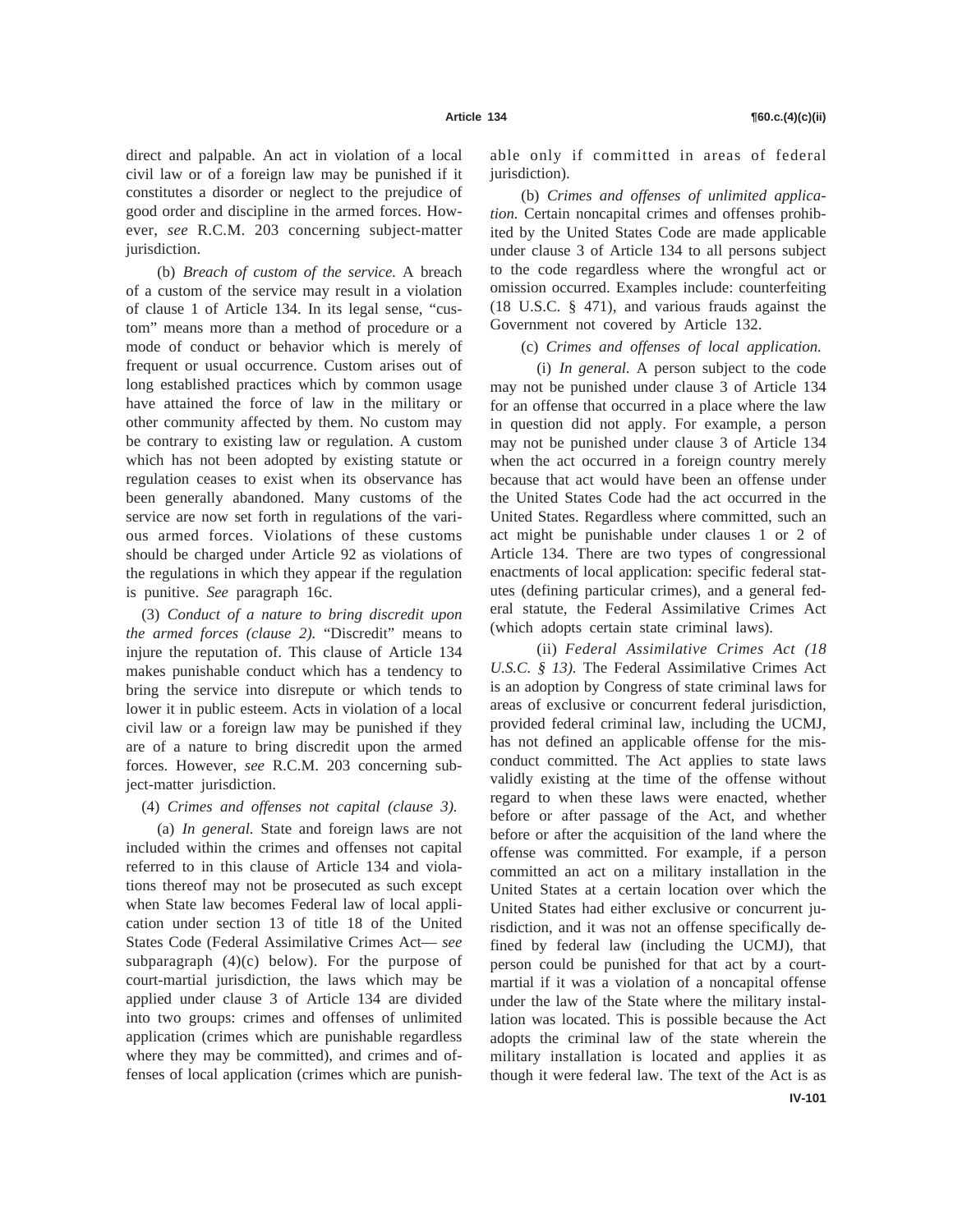#### **¶60.c.(4)(c)(ii) Article 134**

follows: Whoever within or upon any of the places now existing or hereafter reserved or acquired as provided in section 7 of this title, is guilty of any act or omission which, although not made punishable by any enactment of Congress, would be punishable if committed or omitted within the jurisdiction of the State, Territory, Possession, or District in which such place is situated, by the laws thereof in force at the time of such act or omission, shall be guilty of a like offense and subject to a like punishment.

#### (5) *Limitations on Article 134.*

(a) *Preemption doctrine.* The preemption doctrine prohibits application of Article 134 to conduct covered by Articles 80 through 132. For example, larceny is covered in Article 121, and if an element of that offense is lacking—for example, intent there can be no larceny or larceny-type offense, either under Article 121 or, because of preemption, under Article 134. Article 134 cannot be used to create a new kind of larceny offense, one without the required intent, where Congress has already set the minimum requirements for such an offense in Article 121.

(b) *Capital offense.* A capital offense may not be tried under Article 134.

(6) *Drafting specifications for Article 134 offenses.*

(a) *In general.* A specification alleging a violation of Article 134 need not expressly allege that the conduct was "a disorder or neglect," that it was "of a nature to bring discredit upon the armed forces," or that it constituted "a crime or offense not capital." The same conduct may constitute a disorder or neglect to the prejudice of good order and discipline in the armed forces and at the same time be of a nature to bring discredit upon the armed forces.

#### **Discussion**

The first sentence in paragraph  $60c(6)(a)$  above is inaccurate, as set forth in *United States v. Fosler*, 70 M.J. 225 (C.A.A.F. 2011). *See also United States v. Ballan*, 71 M.J. 28 (C.A.A.F. 2012). Amending subparagraph (6)(a) requires an Executive Order, hence the strikethrough font. To state an offense under Article 134, practitioners should expressly allege at least one of the three terminal elements, i.e., that the alleged conduct was: prejudicial to good order and discipline; service discrediting; or a crime or offense not capital. See Fosler, 70 M.J. at 226 and R.C.M 307(c)(3). *See also* the analysis related to this paragraph in Appendix 23. For an explanation of clause 1, 2, and 3 offenses under Article 134, see paragraph 60c(1)-(4).

A generic sample specification is provided below with the terminal element(s) for a clause 1 or 2 offense:

*"In that , (personal jurisdiction data), did (at/on board—location), on or about (date), (commit elements of Article 134, clause 1 or 2, offense), and that said conduct was (to the prejudice of good order and discipline in the armed forces) (or) (and was) (of a nature to bring discredit upon the armed forces)."*

Lesser included offenses are defined and explained under Article 79; however, in 2010, the Court of Appeals for the Armed Forces examined Article 79 and clarified the legal test for lesser included offenses. See United States v. Jones, 68 M.J. 465 (C.A.A.F. 2010). Under *Jones*, an offense under Article 79 is "necessarily included" in the offense charged only if the elements of the lesser offense are a subset of the elements of the greater offense alleged. 68 M.J. at 472. *See also* discussion following paragraph 3b(1)(c) in this part and the related analysis in Appendix 23 of this Manual. This change in the law has particularly broad impact on Article 134 offenses, and practitioners should carefully consider lesser included offenses using the elements test in conformity with *Jones*. *See* paragraph 3b(4) in Appendix 23 of this Manual. If it is uncertain whether an Article 134 offense is included within a charged offense, the government may plead in the alternative, or with accused consent, the government may amend the charge sheet. *Jones*, 68 M.J. at 472-3 (referring to R.C.M. 603(d) for amending a charge sheet).

(b) *Specifications under clause 3.* When alleging a clause 3 violation, each element of the federal or assimilated statute must be alleged expressly or by necessary implication. In addition, the federal or assimilated statute should be identified.

#### **Discussion**

There is risk in assuming an element is alleged "by necessary implication;" therefore, practitioners should expressly allege every element of the charged offense. *See United States v. Fosler*, 70 M.J. 225 (C.A.A.F. 2011); *United States v. Ballan*, 71 M.J. 28 (C.A.A.F. 2012). To state an offense under Article 134, practitioners should expressly allege at least one of the three terminal elements, i.e., that the alleged conduct was: prejudicial to good order and discipline; service discrediting; or a crime or offense not capital. *See Fosler*, 70 M.J. at 226. An accused must be given notice as to which clause or clauses he must defend against, and including the word and figures "Article 134" in a charge does not by itself allege the terminal element expressly or by necessary implication. *Fosler*, 70 M.J. at 229. *See also* discussion following paragraph 60c(6)(a) above the related analysis in Appendix 23.

(c) *Specifications for clause 1 or 2 offenses not listed.* If conduct by an accused does not fall under any of the listed offenses for violations of Article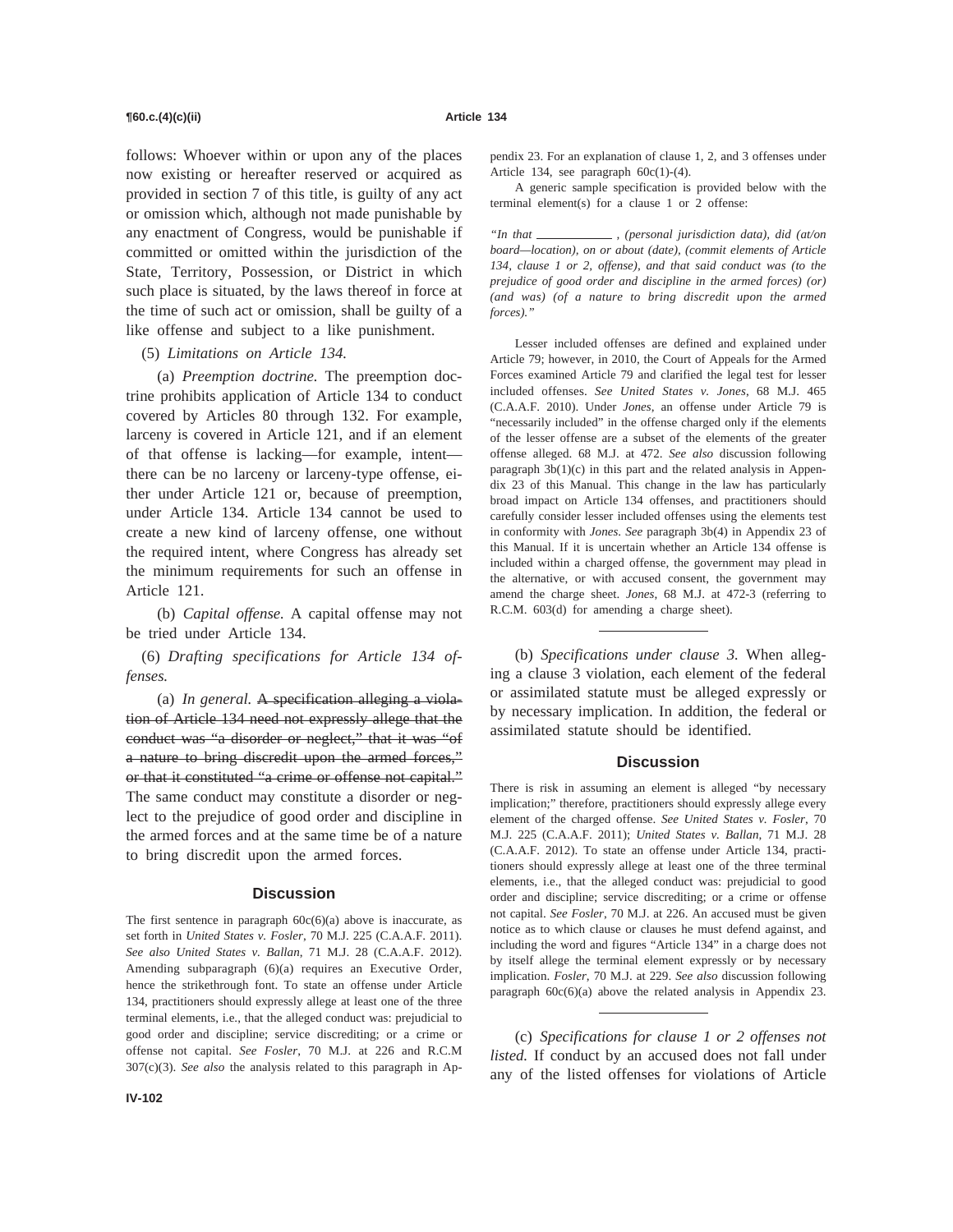134 in this Manual (paragraphs 61 through 113 of this Part) a specification not listed in this Manual may be used to allege the offense.

## **61. Article 134—(Abusing public animal)**

a. *Text of statute. See* paragraph 60.

b. *Elements.*

(1) That the accused wrongfully abused a certain public animal; and

(2) That, under the circumstances, the conduct of the accused was to the prejudice of good order and discipline in the armed forces or was of a nature to bring discredit upon the armed forces.

c. *Explanation*. A public animal is any animal owned or used by the United States; and animal owned or used by a local or State government in the United States, its territories or possessions; or any wild animal located on any public lands in the United States, its territories or possessions. This would include, for example, drug detector dogs used by the government.

d. *Lesser included offenses.* Article 80—attempts

e. *Maximum punishment.* Confinement for 3 months and forfeiture of two-thirds pay per month for 3 months.

f. *Sample specification.* 

In that <u>entitled</u> (personal jurisdiction data), did (at/on board—location) (subject-matter jurisdiction data, if required), on or about \_\_\_\_\_\_\_\_\_\_\_\_ 20 , wrongfully (kick a public drug detector dog in the nose)  $($ 

## **62. Article 134—(Adultery)**

a. *Text of statute. See* paragraph 60.

b. *Elements.*

(1) That the accused wrongfully had sexual intercourse with a certain person;

(2) That, at the time, the accused or the other person was married to someone else; and

(3) That, under the circumstances, the conduct of the accused was to the prejudice of good order and discipline in the armed forces or was of a nature to bring discredit upon the armed forces.

c. *Explanation.*

(1) *Nature of offense.* Adultery is clearly unacceptable conduct, and it reflects adversely on the service record of the military member.

(2) *Conduct prejudicial to good order and discipline or of a nature to bring discredit upon the armed forces.* To constitute an offense under the UCMJ, the adulterous conduct must either be directly prejudicial to good order and discipline or service discrediting. Adulterous conduct that is directly prejudicial includes conduct that has an obvious, and measurably divisive effect on unit or organization discipline, morale, or cohesion, or is clearly detrimental to the authority or stature of or respect toward a servicemember. Adultery may also be service discrediting, even though the conduct is only indirectly or remotely prejudicial to good order and discipline. Discredit means to injure the reputation of the armed forces and includes adulterous conduct that has a tendency, because of its open or notorious nature, to bring the service into disrepute, make it subject to public ridicule, or lower it in public esteem. While adulterous conduct that is private and discreet in nature may not be service discrediting by this standard, under the circumstances, it may be determined to be conduct prejudicial to good order and discipline. Commanders should consider all relevant circumstances, including but not limited to the following factors, when determining whether adulterous acts are prejudicial to good order and discipline or are of a nature to bring discredit upon the armed forces:

(a) The accused's marital status, military rank, grade, or position;

(b) The co-actor's marital status, military rank, grade, and position, or relationship to the armed forces;

(c) The military status of the accused's spouse or the spouse of co-actor, or their relationship to the armed forces;

(d) The impact, if any, of the adulterous relationship on the ability of the accused, the co-actor, or the spouse of either to perform their duties in support of the armed forces;

(e) The misuse, if any, of government time and resources to facilitate the commission of the conduct;

(f) Whether the conduct persisted despite counseling or orders to desist; the flagrancy of the conduct, such as whether any notoriety ensued; and whether the adulterous act was accompanied by other violations of the UCMJ;

(g) The negative impact of the conduct on the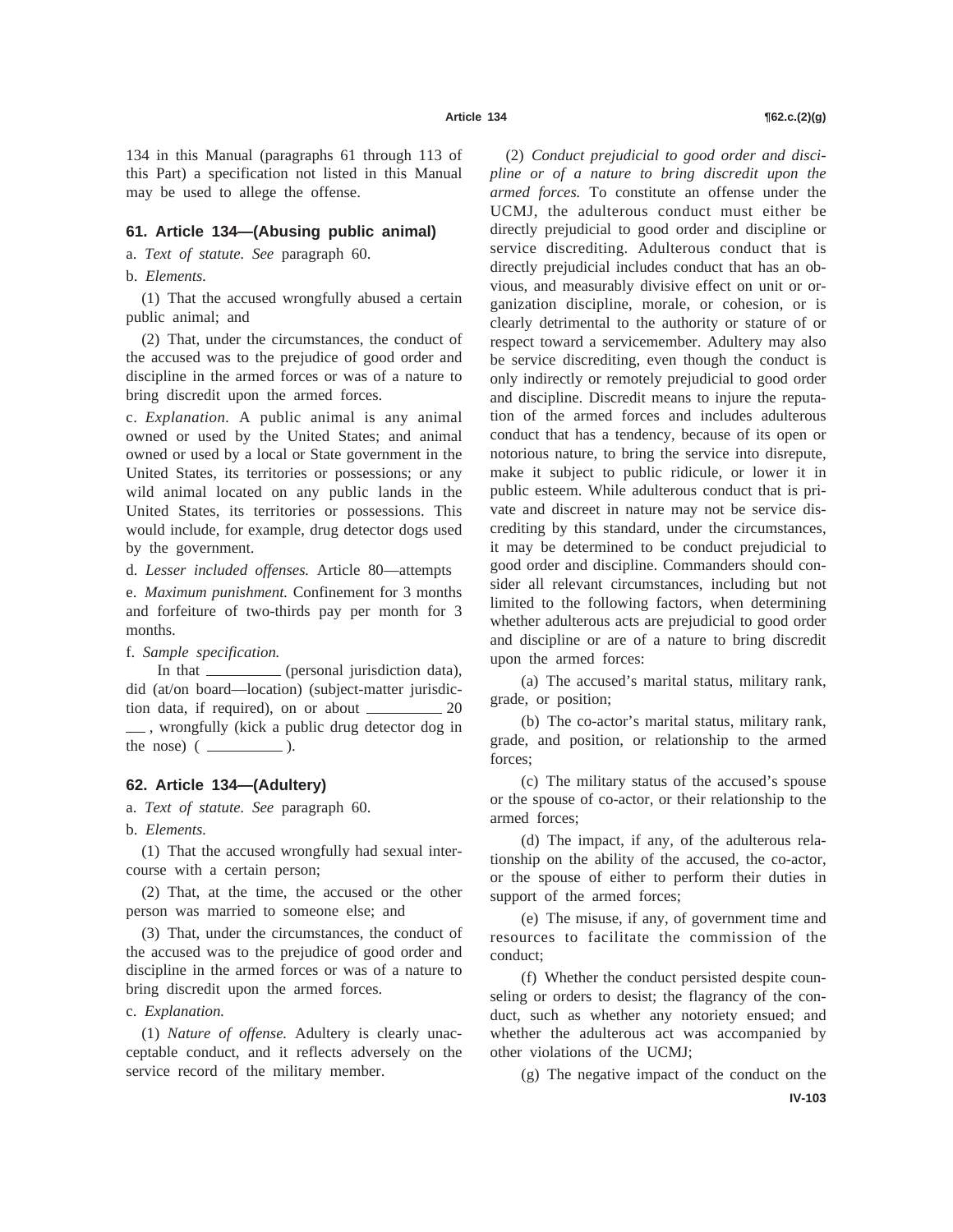units or organizations of the accused, the co-actor or the spouse of either of them, such as a detrimental effect on unit or organization morale, teamwork, and efficiency;

(h) Whether the accused or co-actor was legally separated; and

(i) Whether the adulterous misconduct involves an ongoing or recent relationship or is remote in time.

(3) *Marriage.* A marriage exists until it is dissolved in accordance with the laws of a competent state or foreign jurisdiction.

(4) *Mistake of fact.* A defense of mistake of fact exists if the accused had an honest and reasonable belief either that the accused and the co-actor were both unmarried, or that they were lawfully married to each other. If this defense is raised by the evidence, then the burden of proof is upon the United States to establish that the accused's belief was unreasonable or not honest.

d. *Lesser included offense.* Article 80—attempts

e. *Maximum punishment*. Dishonorable discharge, forfeiture of all pay and allowances, and confinement for 1 year.

f. *Sample specification.* 

In that <u>entitled</u> (personal jurisdiction data), (a married man/a married woman), did,  $(at/\text{on})$ board—location) (subject-matter jurisdiction data, if required), on or about  $\_\_\_\_$  20  $\_\_\_\$ , wrongfully have sexual intercourse with \_\_\_\_\_\_\_\_\_\_\_\_, a (married) (woman/man) not (his wife) (her husband).

#### **63. Deleted—See Appendix 27**

Indecent assault was deleted by Executive Order 13447, 72 Fed. Reg. 56179 (Oct. 2, 2007). *See* Appendix 25.

# **64. Article 134—(Assault—with intent to commit murder, voluntary manslaughter, rape, robbery, sodomy, arson, burglary, or housebreaking)**

a. *Text of statute. See* paragraph 60.

b. *Elements.*

(1) That the accused assaulted a certain person;

(2) That, at the time of the assault, the accused intended to kill (as required for murder or voluntary **IV-104**

manslaughter) or intended to commit rape, robbery, sodomy, arson, burglary, or housebreaking; and

(3) That, under the circumstances, the conduct of the accused was to the prejudice of good order and discipline in the armed forces or was of a nature to bring discredit upon the armed forces.

## c. *Explanation.*

(1) *In general.* An assault with intent to commit any of the offenses mentioned above is not necessarily the equivalent of an attempt to commit the intended offense, for an assault can be committed with intent to commit an offense without achieving that proximity to consummation of an intended offense which is essential to an attempt. *See* paragraph 4.

(2) *Assault with intent to murder.* Assault with intent to commit murder is assault with specific intent to kill. Actual infliction of injury is not necessary. To constitute an assault with intent to murder with a firearm, it is not necessary that the weapon be discharged. When the intent to kill exists, the fact that for some unknown reason the actual consummation of the murder by the means employed is impossible is not a defense if the means are apparently adapted to the end in view. The intent to kill need not be directed against the person assaulted if the assault is committed with intent to kill some person. For example, if a person, intending to kill Jones, shoots Smith, mistaking Smith for Jones, that person is guilty of assaulting Smith with intent to murder. If a person fires into a group with intent to kill anyone in the group, that person is guilty of and assault with intent to murder each member of the group.

(3) *Assault with intent to commit voluntary manslaughter.* Assault with intent to commit voluntary manslaughter is an assault committed with a specific intent to kill under such circumstances that, if death resulted therefrom, the offense of voluntary manslaughter would have been committed. There can be no assault with intent to commit involuntary manslaughter, for it is not a crime capable of being intentionally committed.

(4) *Assault with intent to commit rape.* In assault with intent to commit rape, the accused must have intended to complete the offense. Any lesser intent will not suffice. No actual touching is necessary, but indecent advances and importunities, however earnest, not accompanied by such an intent, do not constitute this offense, nor do mere preparations to rape not amounting to an assault. Once an assault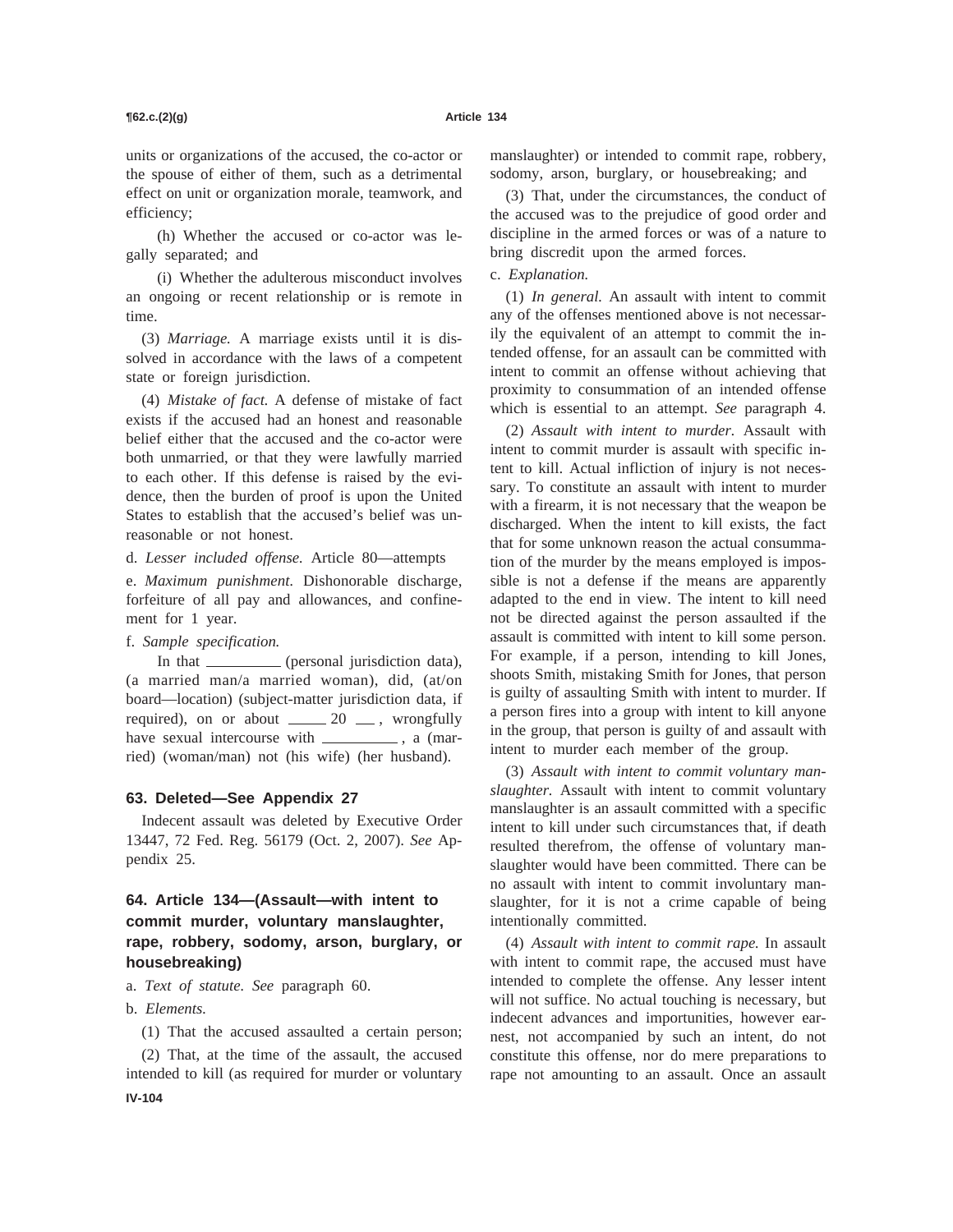with intent to commit rape is made, it is no defense that the accused voluntarily desisted.

(5) *Assault with intent to rob.* For assault with intent to rob, the fact that the accused intended to take money and that the person the accused intended to rob had none is not a defense.

(6) *Assault with intent to commit sodomy.* Assault with intent to commit sodomy is an assault against a human being and must be committed with a specific intent to commit sodomy. Any lesser intent, or different intent, will not suffice.

d. *Lesser included offenses.* 

(1) *Assault with intent to murder.* 

(a) Article 128—assault; assault consummated by a battery; assault with a dangerous weapon; assault intentionally inflicting grievous bodily harm

(b) Article 134—assault with intent to commit voluntary manslaughter; willful or careless discharge of a firearm

(2) *Assault with intent to commit voluntary manslaughter.*

(a) Article 128—assault; assault consummated by a battery; assault with a dangerous weapon; assault intentionally inflicting grievous bodily harm

(b) Article 134—willful or careless discharge of a firearm

(3) *Assault with intent to commit rape or sodomy.*  Article 128—assault; assault consummated by a battery; assault with a dangerous weapon

(4) *Assault with intent to commit burglary.* 

(a) Article 128—assault; assault consummated by a battery; assault with a dangerous weapon

(b) Article 134—assault with intent to commit housebreaking

(5) *Assault with intent to commit robbery, arson, or housebreaking.* Article 128—assault; assault consummated by a battery; assault with a dangerous weapon

e. *Maximum punishment.* 

(1) *Assault with intent to commit murder or rape.*  Dishonorable discharge, forfeiture of all pay and allowances, and confinement for 20 years.

(2) *Assault with intent to commit voluntary manslaughter, robbery, sodomy, arson, or burglary.* Dishonorable discharge, forfeiture of all pay and allowances, and confinement for 10 years.

(3) *Assault with intent to commit housebreaking.* 

Dishonorable discharge, forfeiture of all pay and allowances, and confinement for 5 years.

f. *Sample specification.* 

In that (personal jurisdiction data), did, (at/on board—location) (subject-matter jurisdiction data, if required), on or about  $\_\_\_\_$  20  $\_\_\$ . with intent to commit (murder) (voluntary manslaughter) (rape) (robbery) (sodomy) (arson) (burglary) (housebreaking), commit an assault upon  $_{\rm{-}}$  by  $_{\rm{-}}$ 

## **65. Article 134—(Bigamy)**

a. *Text of statute. See* paragraph 60.

b. *Elements.*

(1) That the accused had a living lawful spouse;

(2) That while having such spouse the accused wrongfully married another person; and

(3) That, under the circumstances, the conduct of the accused was to the prejudice of good order and discipline in the armed forces or was of a nature to bring discredit upon the armed forces.

c. *Explanation.* Bigamy is contracting another marriage by one who already has a living lawful spouse. If a prior marriage was void, it will have created no status of "lawful spouse." However, if it was only voidable and has not been voided by a competent court, this is no defense. A belief that a prior marriage has been terminated by divorce, death of the other spouse, or otherwise, constitutes a defense only if the belief was reasonable. See R.C.M. 916(j)(1).

d. *Lesser included offense.* Article 80—attempts

e. *Maximum punishment*. Dishonorable discharge, forfeiture of all pay and allowances, and confinement for 2 years.

f. *Sample specification.* 

In that (personal jurisdiction data), did, at \_\_\_\_\_\_\_\_\_\_\_\_, (subject-matter jurisdiction data, if required), on or about  $\_\_\_\_$  20  $\_\_\_\$ , wrongfully marry \_\_\_\_\_\_\_\_\_\_\_, having at the time of his/ her said marriage to \_\_\_\_\_\_\_\_\_\_ a lawful wife/husband then living, to wit: \_\_\_\_\_\_\_\_\_\_\_.

## **66. Article 134—(Bribery and graft)**

a. *Text of statute. See* paragraph 60.

b. *Elements.*

(1) *Asking, accepting, or receiving.* 

(a) That the accused wrongfully asked, ac-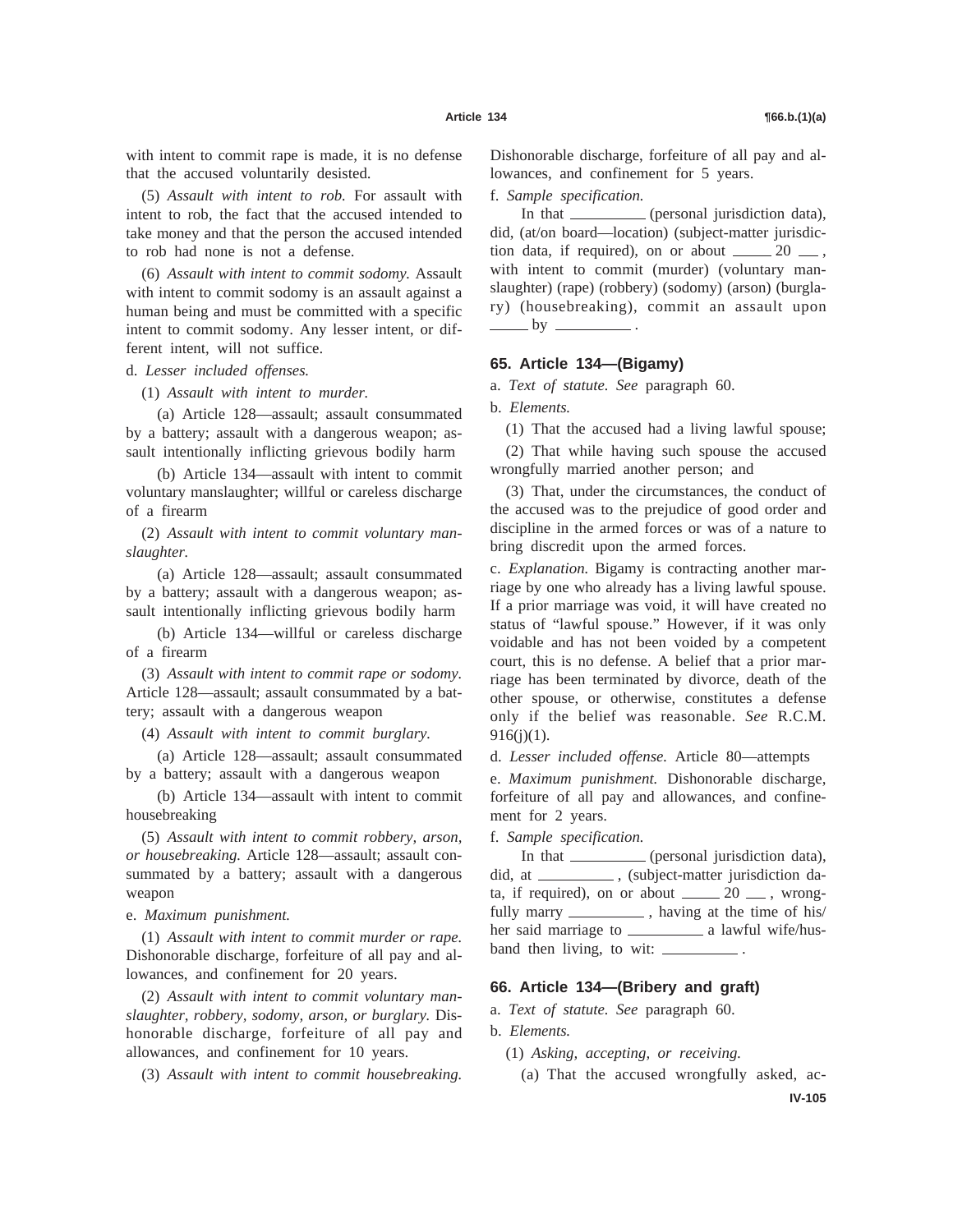#### $\P(66.b.(1)(a)$  Article 134

cepted, or received a thing of value from a certain person or organization;

(b) That the accused then occupied a certain official position or had certain official duties;

(c) That the accused asked, accepted, or received this thing of value (with the intent to have the accused's decision or action influenced with respect to a certain matter)\* (as compensation for or in recognition of services rendered, to be rendered, or both, by the accused in relation to a certain matter)\*\*;

(d) That this certain matter was an official matter in which the United States was and is interested; and

(e) That, under the circumstances, the conduct of the accused was to the prejudice of good order and discipline in the armed forces or was of a nature to bring discredit upon the armed forces.

(\*Note: This element is required for bribery.)

(\*\*Note: This element is required for graft.)

(2) *Promising, offering, or giving.* 

(a) That the accused wrongfully promised, offered, or gave a thing of value to a certain person;

(b) That this person then occupied a certain official position or had certain official duties;

(c) That this thing of value was promised, offered, or given (with the intent to influence the decision or action of this person)\* (as compensation for or in recognition of services rendered, to be rendered, or both, by this person in relation to a certain matter)\*\*;

(d) That this matter was an official matter in which the United States was and is interested; and

(e) That, under the circumstances, the conduct of the accused was to the prejudice of good order and discipline in the armed forces or was of a nature to bring discredit upon the armed forces.

(\*Note: This element is required for bribery.) (\*\*Note: This element is required for graft.)

c. *Explanation.* Bribery requires an intent to influence or be influenced in an official matter; graft does not. Graft involves compensation for services performed in an official matter when no compensation is due.

d. *Lesser included offenses.* 

(1) *Bribery.* Article 134—graft

(2) *Bribery and graft.* Article 80—attempts

e. *Maximum punishment.* 

(1) *Bribery.* Dishonorable discharge, forfeiture of all pay and allowances, and confinement for 5 years.

(2) *Graft.* Dishonorable discharge, forfeiture of all pay and allowances, and confinement for 3 years. f. *Sample specifications.* 

(1) *Asking, accepting, or receiving.* 

In that <u>entitled</u> (personal jurisdiction data), being at the time (a contracting officer for  $\_\_\_\_\$ (the personnel officer of  $\_\_\_\_\_$ ) ( $\_\_\_\_\$ ), did, (at/ on board—location) (subject-matter jurisdiction data, if required), on or about  $\_\_\_\_$  20  $\_\_\_$ , wrongfully  $(ask)$  (accept) (receive) from  $\_\_\_\$ , (a contracting company) engaged in  $\_\_\_\_\_\_\_\_\_\$ (the sum of  $\frac{1}{2}$  ( $\frac{1}{2}$ , of a value of (about)  $\frac{1}{2}$  ( ) (  $\frac{1}{2}$  ), (\*with intent to have his/her (decision) (action) influenced with respect to) ((as compensation for) (in recognition of)) service (rendered) (to be rendered) (\*\*rendered and to be rendered) by him/her the said in relation to) an official matter in which the United States was and is interested, to wit: (the purchasing of military supplies from  $\equiv$  (the transfer of  $\equiv$  to duty with  $($   $\_\_)$   $($   $\_\_)$ .

[\*Note: This language should be used to allege bribery.] [\*\*Note: This language should be used to allege graft.]

(2) *Promising, offering, or giving.* 

In that <u>entitled</u> (personal jurisdiction data), did (at/on board—location) (subject-matter jurisdiction data, if required), on or about  $\_\_\_\_$  20  $\_\_\$ wrongfully (promise) (offer) (give) to \_\_\_\_\_\_\_ (his/her commanding officer) (the claims officer of  $\Box$ ) ( $\Box$ ), (the sum of  $\$\underline{\hspace{1cm}}$ ) ( $\Box$ , of a value of (about  $\frac{1}{2}$ ) ( , (\*with intent to in fluence the (decision) (action) of the said with respect to) ((as compensation for) (in recognition of)) services (rendered) (to be rendered)  $(**$ rendered and to be rendered) by the said  $\_\_$ in relation to) an official matter in which the United States was and is interested, to wit: (the granting of leave to  $\equiv$  (the processing of a claim against the United States in favor of  $\_\_\_\_\_\$ ) ( $\_\_\_\_\$ ). [\*Note: This language should be used to allege bribery.] [\*\*Note: This language should be used to allege graft.]

## **67. Article 134—(Burning with intent to defraud)**

a. *Text of statute. See* paragraph 60.

b. *Elements.*

 $(1)$  That the accused willfully and maliciously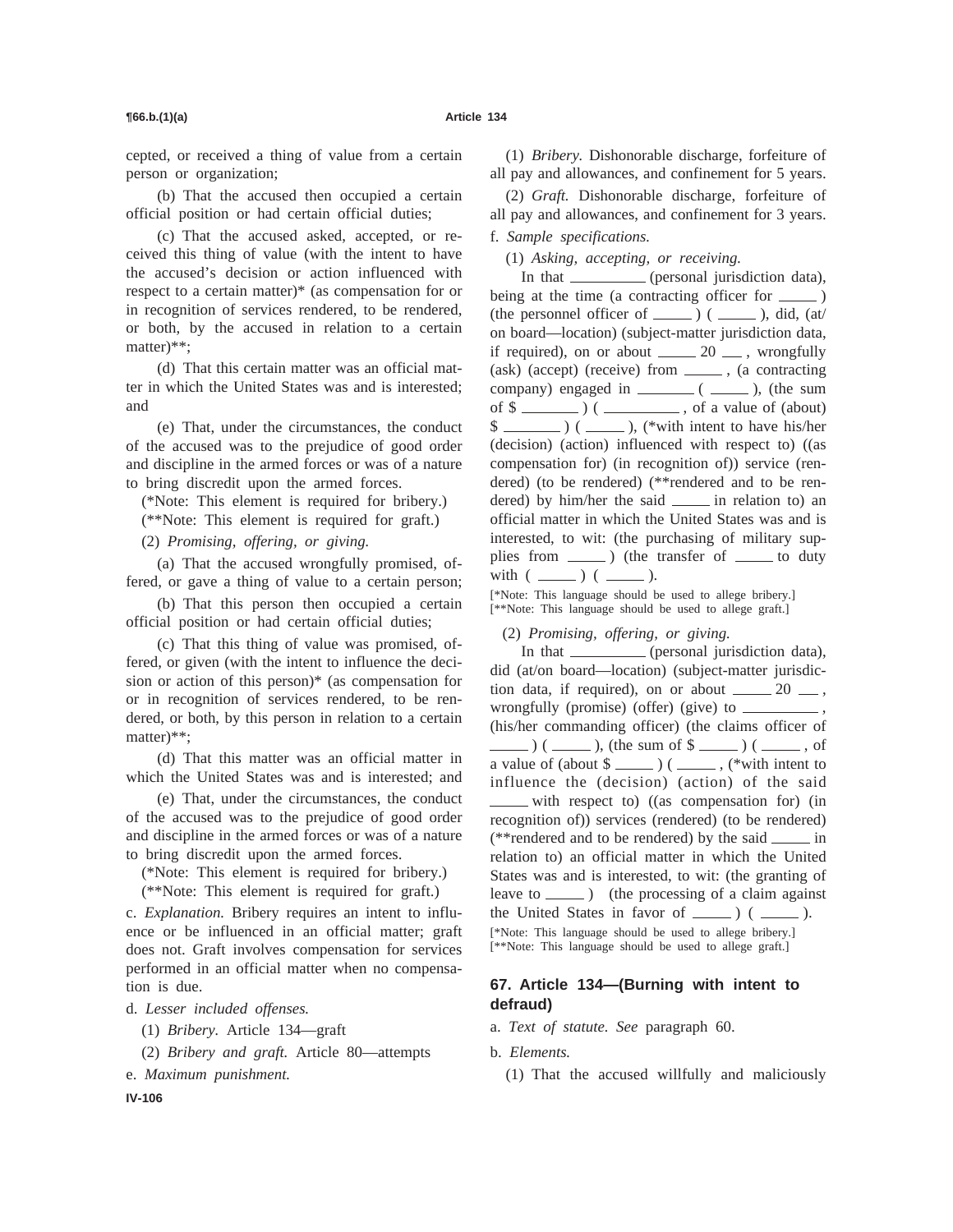burned or set fire to certain property owned by a certain person or organization;

(2) That such burning or setting on fire was with the intent to defraud a certain person or organization; and

(3) That, under the circumstances, the conduct of the accused was to the prejudice of good order and discipline in the armed forces or was of a nature to bring discredit upon the armed forces.

c. *Explanation. See* paragraph 49c(14) for a discussion of "intent to defraud."

d. *Lesser included offense.* Article 80—attempts

e. *Maximum punishment*. Dishonorable discharge, forfeiture of all pay and allowances, and confinement for 10 years.

f. *Sample specification.* 

In that (personal jurisdiction data), did, (at/on board—location) (subject-matter jurisdiction data, if required), on or about  $\_\_\_\_$  20  $\_\_\$ will fully and maliciously (burn) (set fire to) (a dwelling) (a barn) (an automobile), the property of with intent to defraud (the insurer thereof, to wit:  $\qquad \qquad$  ( $\qquad$ ).

# **68. Article 134—(Check, worthless, making and uttering—by dishonorably failing to maintain funds)**

a. *Text of statute. See* paragraph 60.

b. *Elements.*

(1) That the accused made and uttered a certain check;

(2) That the check was made and uttered for the purchase of a certain thing, in payment of a debt, or for a certain purpose;

(3) That the accused subsequently failed to place or maintain sufficient funds in or credit with the drawee bank for payment of the check in full upon its presentment for payment;

(4) That this failure was dishonorable; and

(5) That, under the circumstances, the conduct of the accused was to the prejudice of good order and discipline in the armed forces or was of a nature to bring discredit upon the armed forces.

c. *Explanation.* This offense differs from an Article 123a offense (paragraph 49) in that there need be no intent to defraud or deceive at the time of making, drawing, uttering, or delivery, and that the accused need not know at that time that the accused did not or would not have sufficient funds for payment. The gist of the offense lies in the conduct of the accused after uttering the instrument. Mere negligence in maintaining one's bank balance is insufficient for this offense, for the accused's conduct must reflect bad faith or gross indifference in this regard. As in the offense of dishonorable failure to pay debts (*see* paragraph 71), dishonorable conduct of the accused is necessary, and the other principles discussed in paragraph 71 also apply here.

d. *Lesser included offenses.* None.

e. *Maximum punishment*. Bad-conduct discharge, forfeiture of all pay and allowances, and confinement for 6 months.

f. *Sample specification.* 

In that (personal jurisdiction data), did, (at/on board—location) (subject-matter jurisdiction data, if required), on or about  $\_\_\_\_$  20  $\_\_\$ make and utter to \_\_\_\_\_\_\_\_\_\_\_\_ a certain check, in words and figures as follows, to wit: \_\_\_\_\_\_\_\_\_\_, (for the purchase of  $\qquad$ ) (in payment of a  $debt)$  (for the purpose of  $\overline{\hspace{1cm}}$ ), and did thereafter dishonorably fail to (place) (maintain) sufficient funds in the Bank for payment of such check in full upon its presentment for payment.

## **68a. Article 134—(Child endangerment)**

a. *Text of statute.* See paragraph 60.

b. *Elements.*

(1) That the accused had a duty for the care of a certain child;

(2) That the child was under the age of 16 years;

(3) That the accused endangered the child's mental or physical health, safety, or welfare through design or culpable negligence; and

(4) That, under the circumstances, the conduct of the accused was to the prejudice of good order and discipline in the armed forces or was of a nature to bring discredit upon the armed forces.

## c. *Explanation.*

(1) *In general.* This offense is intended to prohibit and therefore deter child endangerment through design or culpable negligence.

(2) *Design.* Design means on purpose, intentionally, or according to plan and requires specific intent to endanger the child.

(3) *Culpable negligence.* Culpable negligence is a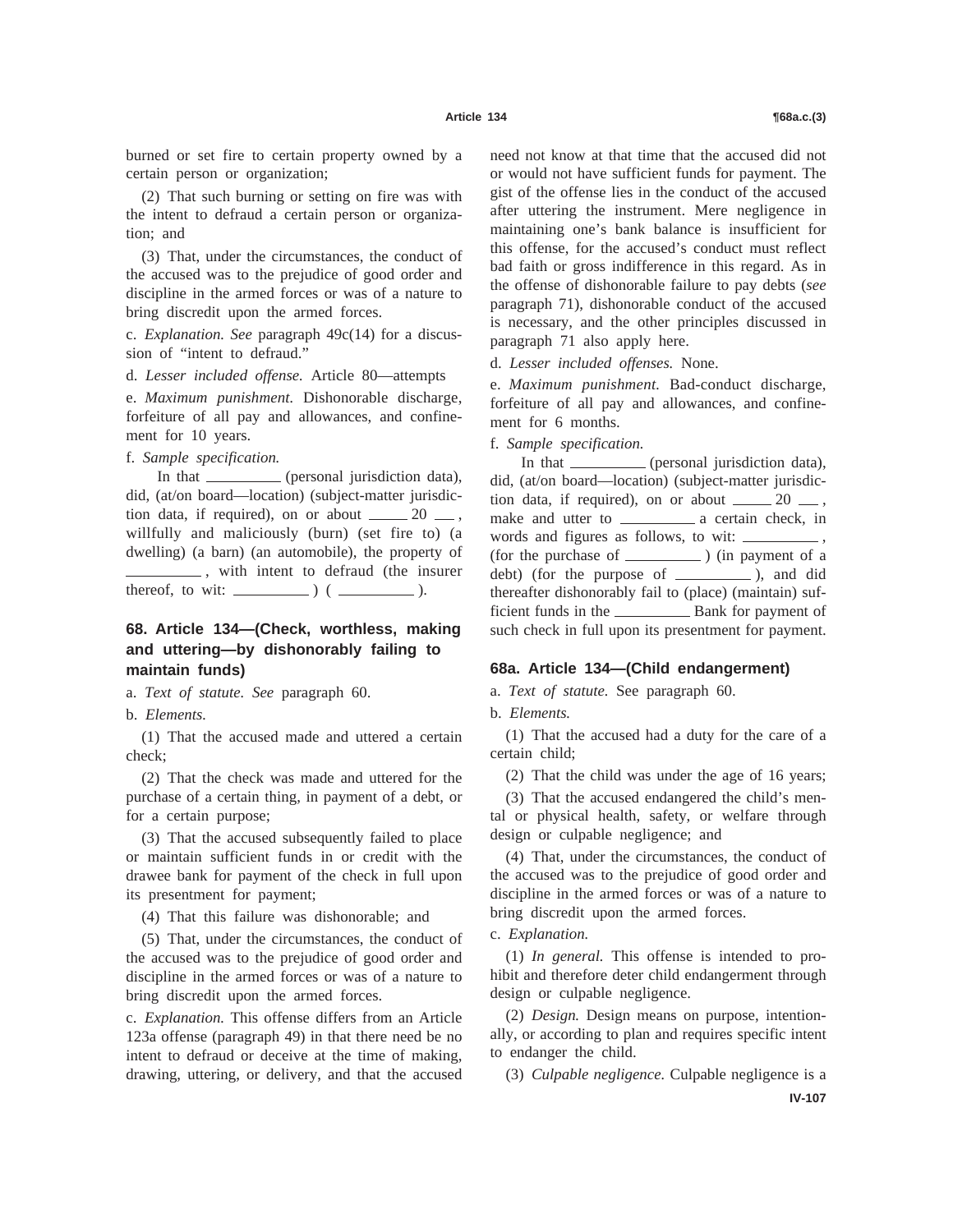degree of carelessness greater than simple negligence. It is a negligent act or omission accompanied by a culpable disregard for the foreseeable consequences to others of that act or omission. In the context of this offense, culpable negligence may include acts that, when viewed in the light of human experience, might foreseeably result in harm to a child, even though such harm would not necessarily be the natural and probable consequences of such acts. In this regard, the age and maturity of the child, the conditions surrounding the neglectful conduct, the proximity of assistance available, the nature of the environment in which the child may have been left, the provisions made for care of the child, and the location of the parent or adult responsible for the child relative to the location of the child, among others, may be considered in determining whether the conduct constituted culpable negligence.

(4) *Harm.* Actual physical or mental harm to the child is not required. The offense requires that the accused's actions reasonably could have caused physical or mental harm or suffering. However, if the accused's conduct does cause actual physical or mental harm, the potential maximum punishment increases. See Paragraph  $54c(4)(a)(iii)$  for an explanation of "grievous bodily harm".

(5) *Endanger.* "Endanger" means to subject one to a reasonable probability of harm.

(6) *Age of victim as a factor.* While this offense may be committed against any child under 16, the age of the victim is a factor in the culpable negligence determination. Leaving a teenager alone for an evening may not be culpable (or even simple) negligence; leaving an infant or toddler for the same period might constitute culpable negligence. On the other hand, leaving a teenager without supervision for an extended period while the accused was on temporary duty outside commuting distance might constitute culpable negligence.

(7) *Duty required.* The duty of care is determined by the totality of the circumstances and may be established by statute, regulation, legal parent-child relationship, mutual agreement, or assumption of control or custody by affirmative act. When there is no duty of care of a child, there is no offense under this paragraph. Thus, there is no offense when a stranger makes no effort to feed a starving child or an individual/neighbor not charged with the care of a child does not prevent the child from running and playing in the street.

d. *Lesser included offenses.* 

(1) *Child Endangerment by Design.* Article 134- Child endangerment by culpable negligence

(2) *Article 80—Attempts* 

e. *Maximum punishment.* 

(1) *Endangerment by design resulting in grievous bodily harm.* Dishonorable discharge, forfeiture of all pay and allowances, and confinement for 8 years.

(2) *Endangerment by design resulting in harm.*  Dishonorable discharge, forfeiture of all pay and allowances, and confinement for 5 years.

(3) Other cases by design. Dishonorable discharge, forfeiture of all pay and allowances and confinement for 4 years.

(4) *Endangerment by culpable negligence resulting in grievous bodily harm.* Dishonorable discharge, forfeiture of all pay and allowances, and confinement for 3 years.

(5) *Endangerment by culpable negligence resulting in harm.* Bad-conduct discharge, forfeiture of all pay and allowances, and confinement for 2 years.

(6) *Other cases by culpable negligence.* Bad-conduct discharge, forfeiture of all pay and allowances, and confinement for 1 year.

f. *Sample specification.* 

(1) *Resulting in grievous bodily harm.* 

In that (personal jurisdiction data), (at/on board-location) (subject matter jurisdiction data, if required) on or about  $\_\_\_\_$  20  $\_\_\_\$ , had a duty for the care of  $\frac{1}{\sqrt{1-\frac{1}{\sqrt{1-\frac{1}{\sqrt{1-\frac{1}{\sqrt{1-\frac{1}{\sqrt{1-\frac{1}{\sqrt{1-\frac{1}{\sqrt{1-\frac{1}{\sqrt{1-\frac{1}{\sqrt{1-\frac{1}{\sqrt{1-\frac{1}{\sqrt{1-\frac{1}{\sqrt{1-\frac{1}{\sqrt{1-\frac{1}{\sqrt{1-\frac{1}{\sqrt{1-\frac{1}{\sqrt{1-\frac{1}{\sqrt{1-\frac{1}{\sqrt{1-\frac{1}{\sqrt{1-\frac{1}{\sqrt{1-\frac{1}{\sqrt{1-\frac{1}{\sqrt{1-\frac{1}{\sqrt$ years and did endanger the (mental health) (physical health) (safety) (welfare) of said \_\_\_\_\_\_, by (leaving the said <u>unattended</u> in his quarters for over hours/days with no adult present in the home) (by failing to obtain medical care for the said  $\equiv$  's diabetic condition) ( $\equiv$ ), and that such conduct (was by design) (constituted culpable negligence) (which resulted in grievous bodily harm, to wit:) (broken leg) (deep cut) (fractured skull)  $($   $)$ .

(2) *Resulting in harm.* 

In that \_\_\_\_\_\_\_\_\_\_ (personal jurisdiction data), (at/on board-location) (subject matter jurisdiction data, if required) on or about  $\_\_\_\_$  20  $\_\_\_\$ , had a duty for the care of  $\frac{1}{\sqrt{1-\frac{1}{\sqrt{1-\frac{1}{\sqrt{1-\frac{1}{\sqrt{1-\frac{1}{\sqrt{1-\frac{1}{\sqrt{1-\frac{1}{\sqrt{1-\frac{1}{\sqrt{1-\frac{1}{\sqrt{1-\frac{1}{\sqrt{1-\frac{1}{\sqrt{1-\frac{1}{\sqrt{1-\frac{1}{\sqrt{1-\frac{1}{\sqrt{1-\frac{1}{\sqrt{1-\frac{1}{\sqrt{1-\frac{1}{\sqrt{1-\frac{1}{\sqrt{1-\frac{1}{\sqrt{1-\frac{1}{\sqrt{1-\frac{1}{\sqrt{1-\frac{1}{\sqrt{1-\frac{1}{\sqrt$ years, and did endanger the (mental health) (physical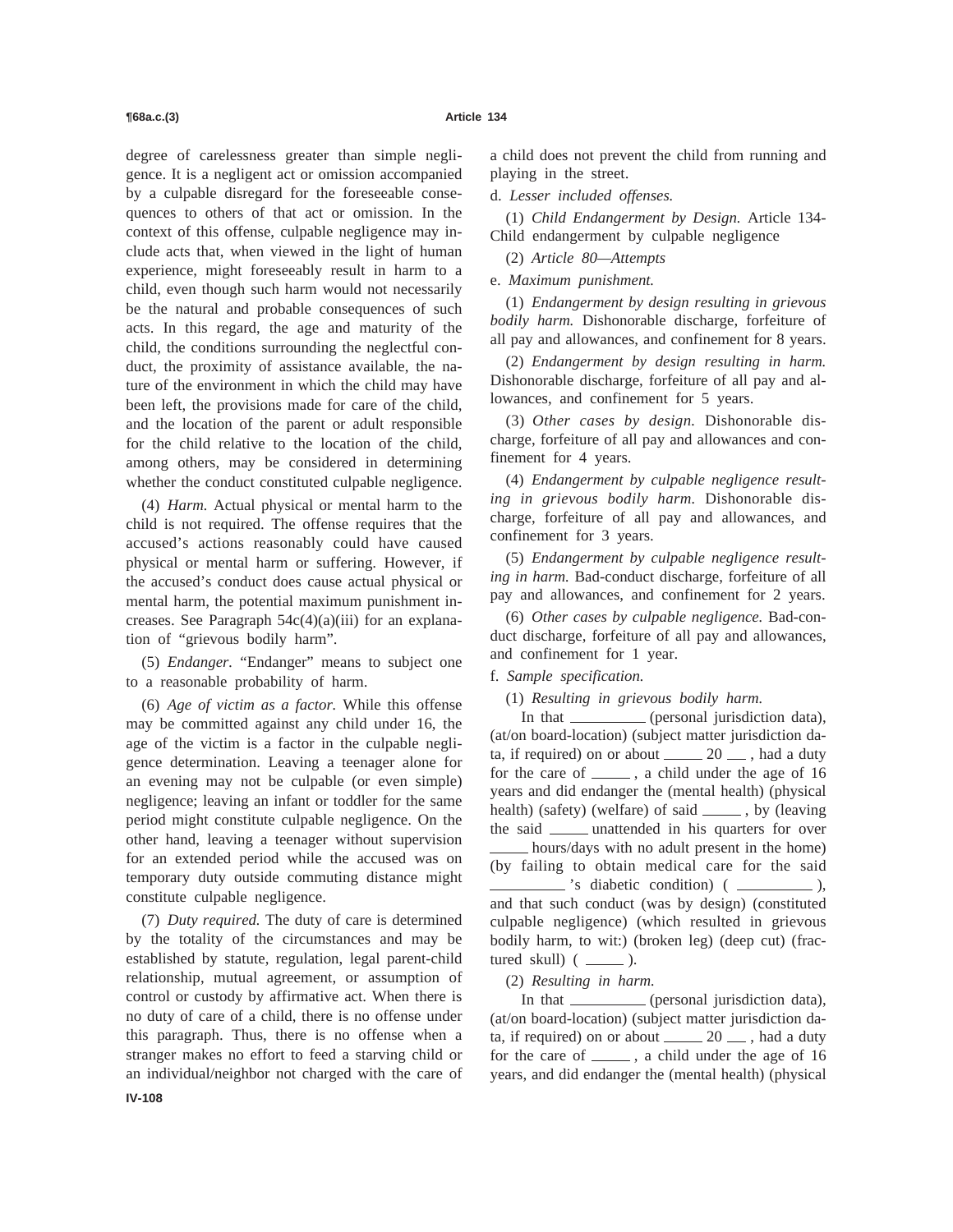health) (safety) (welfare) of said \_\_\_\_\_\_, by (leaving the said <u>unattended</u> in his quarters for over hours/days with no adult present in the home) (by failing to obtain medical care for the said <sup>'</sup>s diabetic condition) (  $\_\_\_\$ ), and that such conduct (was by design) (constituted culpable negligence) (which resulted in (harm, to wit:) (a black eye) (bloody nose) (minor cut) ( ).

(3) *Other cases.* 

In that <u>entitled</u> (personal jurisdiction data), (at/on board-location) (subject matter jurisdiction data, if required) on or about  $\_\_\_\_$  20  $\_\_\_$ , was responsible for the care of \_\_\_\_\_\_\_\_\_\_\_\_\_, a child under the age of 16 years, and did endanger the (mental health) (physical health) (safety) (welfare) of said  $\Box$ , by (leaving the said  $\Box$  unattended in his quarters for over \_\_\_\_\_\_\_\_\_\_ hours/ days with no adult present in the home) (by failing to obtain medical care for the said \_\_\_\_\_\_\_\_\_ 's diabetic condition) ( ), and that such conduct (was by design) (constituted culpable negligence).

#### **68b. Article 134—(Child pornography)**

a. *Text of Statute.* See paragraph 60.

b. *Elements.*

(1) *Possessing, receiving, or viewing child pornography.*

(a) That the accused knowingly and wrongfully possessed, received, or viewed child pornography; and

(b) That, under the circumstances, the conduct of the accused was to the prejudice of good order and discipline in the armed forces or was of a nature to bring discredit upon the armed forces.

(2) *Possessing child pornography with intent to distribute.*

(a) That the accused knowingly and wrongfully possessed child pornography;

(b) That the possession was with the intent to distribute; and

(c) That, under the circumstances, the conduct of the accused was to the prejudice of good order and discipline in the armed forces or was of a nature to bring discredit upon the armed forces.

(3) *Distributing child pornography.* 

(a) That the accused knowingly and wrongfully distributed child pornography to another; and

(b) That, under the circumstances, the conduct of the accused was to the prejudice of good order and discipline in the armed forces or was of a nature to bring discredit upon the armed forces.

(4) *Producing child pornography.* 

(a) That the accused knowingly and wrongfully produced child pornography; and

(b) That, under the circumstances, the conduct of the accused was to the prejudice of good order and discipline in the armed forces or was of a nature to bring discredit upon the armed forces.

c. *Explanation.*

(1) "Child Pornography" means material that contains either an obscene visual depiction of a minor engaging in sexually explicit conduct or a visual depiction of an actual minor engaging in sexually explicit conduct.

(2) An accused may not be convicted of possessing, receiving, viewing, distributing, or producing child pornography if he was not aware that the images were of minors, or what appeared to be minors, engaged in sexually explicit conduct. Awareness may be inferred from circumstantial evidence such as the name of a computer file or folder, the name of the host website from which a visual depiction was viewed or received, search terms used, and the number of images possessed.

(3) "Distributing" means delivering to the actual or constructive possession of another.

(4) "Minor" means any person under the age of 18 years.

 $(5)$  "Possessing" means exercising control of something. Possession may be direct physical custody like holding an item in one's hand, or it may be constructive, as in the case of a person who hides something in a locker or a car to which that person may return to retrieve it. Possession must be knowing and conscious. Possession inherently includes the power or authority to preclude control by others. It is possible for more than one person to possess an item simultaneously, as when several people share control over an item.

(6) "Producing" means creating or manufacturing. As used in this paragraph, it refers to making child pornography that did not previously exist. It does not include reproducing or copying.

(7) "Sexually explicit conduct" means actual or simulated:

(a) sexual intercourse or sodomy, including **IV-109**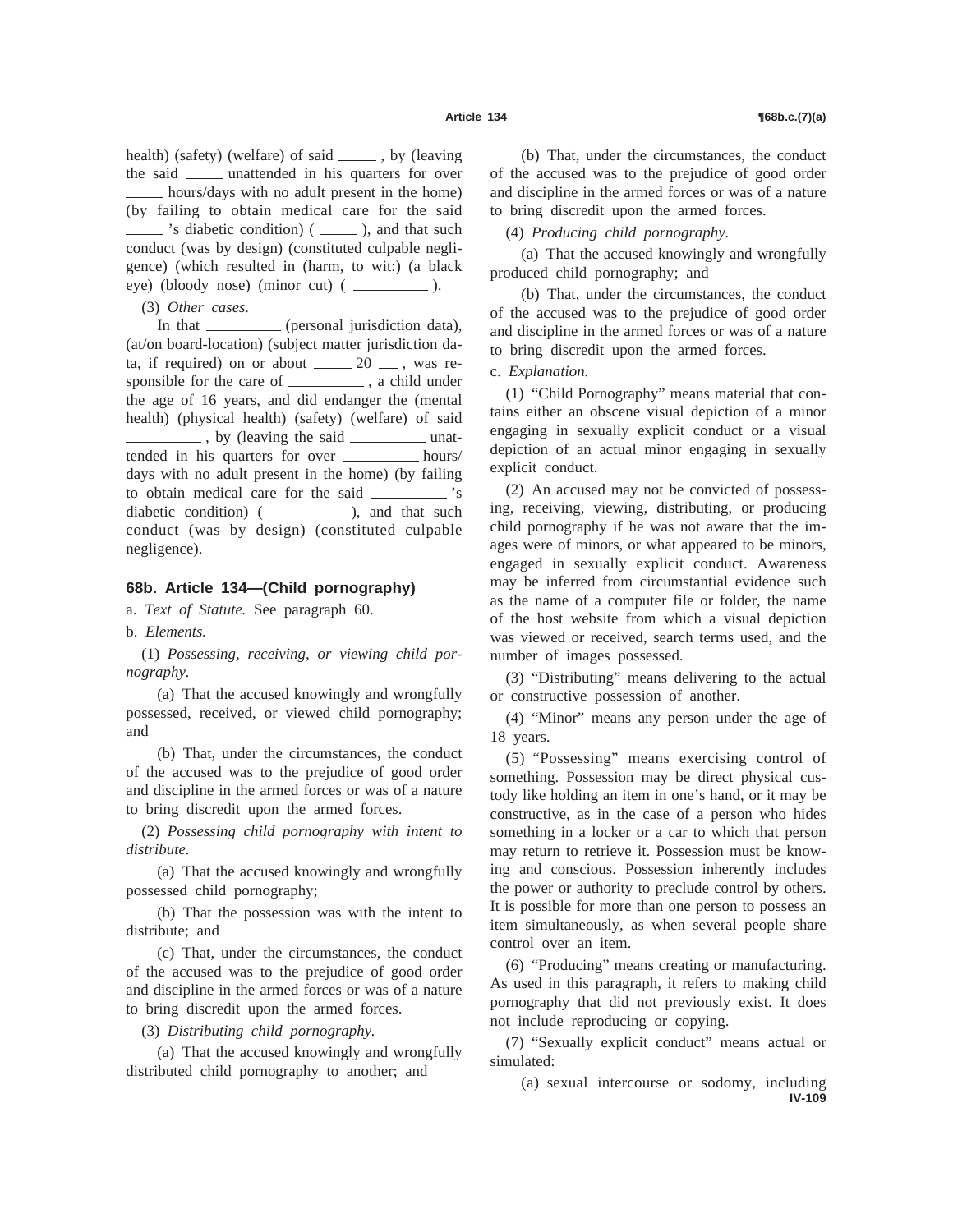genital-genital, oral-genital, anal-genital, or oralanal, whether between persons of the same or opposite sex;

- (b) bestiality;
- (c) masturbation;
- (d) sadistic or masochistic abuse; or

(e) lascivious exhibition of the genitals or pubic area of any person.

(8) "Visual depiction" includes any developed or undeveloped photograph, picture, film or video; any digital or computer image, picture, film, or video made by any means, including those transmitted by any means including streaming media, even if not stored in a permanent format; or any digital or electronic data capable of conversion into a visual image.

(9) "Wrongfulness." Any facts or circumstances that show that a visual depiction of child pornography was unintentionally or inadvertently acquired are relevant to wrongfulness, including, but not limited to, the method by which the visual depiction was acquired, the length of time the visual depiction was maintained, and whether the visual depiction was promptly, and in good faith, destroyed or reported to law enforcement.

(10) On motion of the government, in any prosecution under this paragraph, except for good cause shown, the name, address, social security number, or other nonphysical identifying information, other than the age or approximate age, of any minor who is depicted in any child pornography or visual depiction or copy thereof shall not be admissible and may be redacted from any otherwise admissible evidence, and the panel shall be instructed, upon request of the Government, that it can draw no inference from the absence of such evidence.

d. *Lesser included offenses.* 

(1) *Possessing, receiving, or viewing child pornography.* Article 80—attempts.

(2) *Possessing child pornography with intent to distribute.*

(a) Article 80—attempts.

(b) Article 134—possessing child pornography.

- (3) *Distributing child pornography.* 
	- (a) Article 80—attempts.
	- (b) Article 134—possessing child pornography.

(c) Article 134—possessing child pornography with intent to distribute.

- (4) Producing child pornography.
	- (a) Article 80—attempts.
	- (b) Article 134—possessing child pornography.
- e. *Maximum punishment.*

(1) *Possessing, receiving, or viewing child pornography.* Dishonorable discharge, forfeiture of all pay and allowances, and confinement for 10 years.

(2) *Possessing child pornography with intent to distribute.* Dishonorable discharge, forfeiture of all pay and allowances, and confinement for 15 years.

(3) *Distributing child pornography.* Dishonorable discharge, forfeiture of all pay and allowances, and confinement for 20 years.

(4) *Producing child pornography*. Dishonorable discharge, forfeiture of all pay and allowances, and confinement for 30 years.

### f. *Sample specification.*

*Possessing, receiving, viewing, possessing with intent to distribute, distributing, or producing child pornography.* 

In that (personal jurisdiction data), did  $(at/on<sub>to</sub> to a red-location)$ , on or about  $\_\_\_\_$  20 \_ knowingly and wrongfully (possess) (receive) (view) (distribute) (produce) child pornography, to wit: a (photograph) (picture) (film) (video) (digital image) (computer image) of a minor, or what appears to be a minor, engaging in sexually explicit conduct (, with intent to distribute the said child pornography), and that said conduct was (to the prejudice of good order and discipline in the armed forces) (or) (and was) (of a nature to bring discredit upon the armed forces).

## **69. Article 134—(Cohabitation, wrongful)**

a. *Text of statute. See* paragraph 60.

b. *Elements.*

(1) That, during a certain period of time, the accused and another person openly and publicly lived together as husband and wife, holding themselves out as such;

(2) That the other person was not the spouse of the accused;

(3) That, under the circumstances, the conduct of the accused was to the prejudice of good order and discipline in the armed forces or was of a nature to bring discredit upon the armed forces.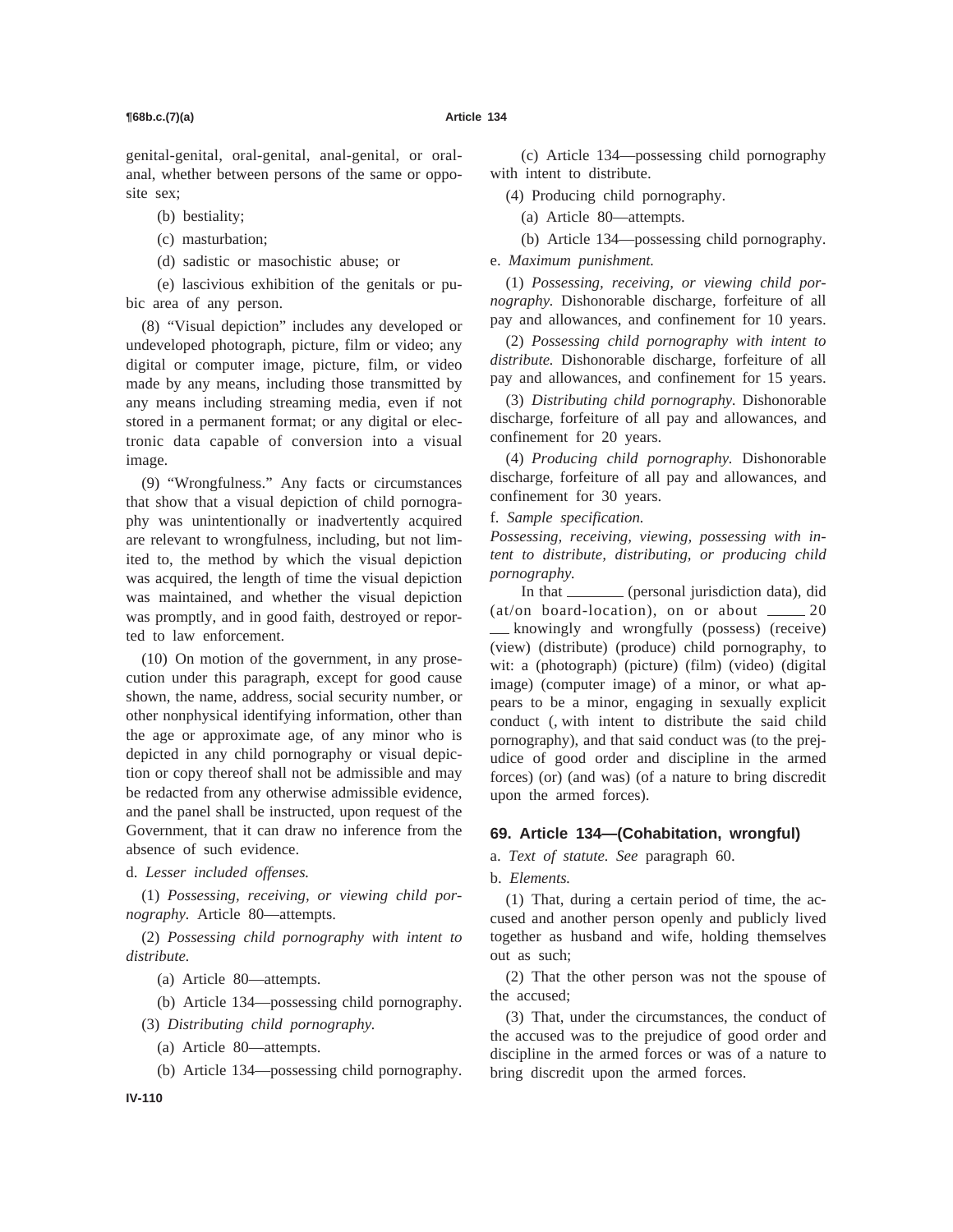c. *Explanation.* This offense differs from adultery (*see* paragraph 62) in that it is not necessary to prove that one of the partners was married or that sexual intercourse took place. Public knowledge of the wrongfulness of the relationship is not required, but the partners must behave in a manner, as exhibited by conduct or language, that leads others to believe that a marital relationship exists.

d. *Lesser included offense.* Article 80—attempts

e. *Maximum punishment.* Confinement for 4 months and forfeiture of two-thirds pay per month for 4 months.

f. *Sample specification.* 

In that \_\_\_\_\_\_\_\_\_\_ (personal jurisdiction data), did, (at/on board—location) (subject-matter jurisdiction data, if required), from about  $\_\_\_\_$  20  $\_\_\_\$ , to about  $20$  , wrongfully cohabit with  $\frac{1}{\sqrt{2}}$ , (a woman not his wife) (a man not her husband).

# **70. Article 134—(Correctional custody offenses against)**

a. *Text of statute. See* paragraph 60.

b. *Elements.*

(1) *Escape from correctional custody.* 

(a) That the accused was placed in correctional custody by a person authorized to do so;

(b) That, while in such correctional custody, the accused was under physical restraint;

(c) That the accused freed himself or herself from the physical restraint of this correctional custody before being released therefrom by proper authority; and

(d) That, under the circumstances, the conduct of the accused was to the prejudice of good order and discipline in the armed forces or was of a nature to bring discredit upon the armed forces.

(2) *Breach of correctional custody.* 

(a) That the accused was placed in correctional custody by a person authorized to do so;

(b) That, while in correctional custody, a certain restraint was imposed upon the accused;

(c) That the accused went beyond the limits of the restraint imposed before having been released from the correctional custody or relieved of the restraint by proper authority; and

(d) That, under the circumstances, the conduct of the accused was to the prejudice of good order and discipline in the armed forces or was of a nature to bring discredit upon the armed forces.

c. *Explanation.*

(1) *Escape from correctional custody*. Escape from correctional custody is the act of a person undergoing the punishment of correctional custody pursuant to Article 15, who, before being set at liberty by proper authority, casts off any physical restraint imposed by the custodian or by the place or conditions of custody.

(2) *Breach of correctional custody.* Breach of restraint during correctional custody is the act of a person undergoing the punishment who, in the absence of physical restraint imposed by a custodian or by the place or conditions of custody, breaches any form of restraint imposed during this period.

(3) *Authority to impose correctional custody. See*  Part V concerning who may impose correctional custody. Whether the status of a person authorized that person to impose correctional custody is a question of law to be decided by the military judge. Whether the person who imposed correctional custody had such a status is a question of fact to be decided by the factfinder.

d. *Lesser included offense.* Article 80—attempts

e. *Maximum punishment.* 

(1) *Escape from correctional custody.* Dishonorable discharge, forfeiture of all pay and allowances, and confinement for 1 year.

(2) *Breach of correctional custody.* Bad-conduct discharge, forfeiture of all pay and allowances, and confinement for 6 months.

f. *Sample specifications.* 

(1) *Escape from correctional custody.* 

In that \_\_\_\_\_\_ (personal jurisdiction data), while undergoing the punishment of correctional custody imposed by a person authorized to do so, did, (at/on board—location), on or about \_\_\_\_\_ 20 \_\_\_ , escape from correctional custody.

(2) *Breach of correctional custody.* 

In that (personal jurisdiction data), while duly undergoing the punishment of correctional custody imposed by a person authorized to do so, did, (at/on board—location), on or about 20 <sub>-</sub> breach the restraint imposed thereunder by \_\_\_\_\_\_\_\_\_\_\_\_\_\_.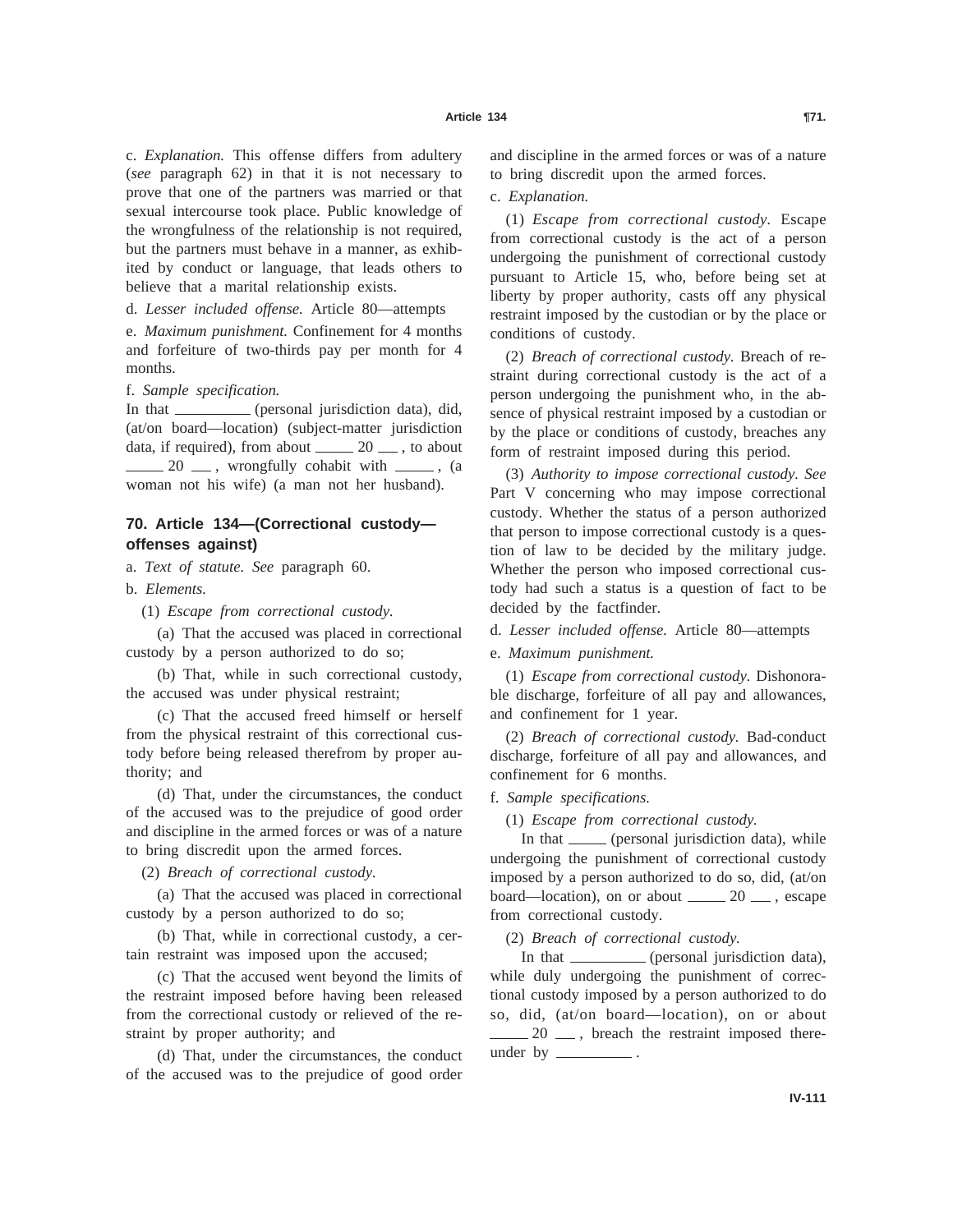# **71. Article 134—(Debt, dishonorably failing to pay)**

a. *Text of statute. See* paragraph 60.

b. *Elements.*

(1) That the accused was indebted to a certain person or entity in a certain sum;

(2) That this debt became due and payable on or about a certain date;

(3) That while the debt was still due and payable the accused dishonorably failed to pay this debt; and

(4) That, under the circumstances, the conduct of the accused was to the prejudice of good order and discipline in the armed forces or was of a nature to bring discredit upon the armed forces.

c. *Explanation.* More than negligence in nonpayment is necessary. The failure to pay must be characterized by deceit, evasion, false promises, or other distinctly culpable circumstances indicating a deliberate nonpayment or grossly indifferent attitude toward one's just obligations. For a debt to form the basis of this offense, the accused must not have had a defense, or an equivalent offset or counterclaim, either in fact or according to the accused's belief, at the time alleged. The offense should not be charged if there was a genuine dispute between the parties as to the facts or law relating to the debt which would affect the obligation of the accused to pay. The offense is not committed if the creditor or creditors involved are satisfied with the conduct of the debtor with respect to payment. The length of the period of nonpayment and any denial of indebtedness which the accused may have made may tend to prove that the accused's conduct was dishonorable, but the court-martial may convict only if it finds from all of the evidence that the conduct was in fact dishonorable.

d. *Lesser included offenses.* None.

e. *Maximum punishment*. Bad-conduct discharge, forfeiture of all pay and allowances, and confinement for 6 months.

f. *Sample specification.* 

In that (personal jurisdiction data), being indebted to  $\frac{1}{\sqrt{2}}$  in the sum of \$  $\frac{1}{\sqrt{2}}$  for which amount became due and payable (on) (about) (on or about)  $\_\_\_\_$  20  $\_\_\_\$ , did (at/on board—location) (subject-matter jurisdiction data, if required), from  $\frac{1}{20}$  , to  $\frac{1}{20}$  , dishonorably fail to pay said debt.

## **72. Article 134—(Disloyal statements)**

a. *Text of statute. See* paragraph 60.

b. *Elements.*

(1) That the accused made a certain statement;

(2) That the statement was communicated to another person;

(3) That the statement was disloyal to the United States;

(4) That the statement was made with the intent to promote disloyalty or disaffection toward the United States by any member of the armed forces or to interfere with or impair the loyalty to the United States or good order and discipline of any member of the armed forces; and

(5) That, under the circumstances, the conduct of the accused was to the prejudice of good order and discipline in the armed forces or was of a nature to bring discredit upon the armed forces.

c. *Explanation.* Certain disloyal statements by military personnel may not constitute an offense under 18 U.S.C. §§ 2385, 2387, and 2388, but may, under the circumstances, be punishable under this article. Examples include praising the enemy, attacking the war aims of the United States, or denouncing our form of government with the intent to promote disloyalty or disaffection among members of the armed services. A declaration of personal belief can amount to a disloyal statement if it disavows allegiance owed to the United States by the declarant. The disloyalty involved for this offense must be to the United States as a political entity and not merely to a department or other agency that is a part of its administration.

d. *Lesser included offense.* Article 80—attempts

e. *Maximum punishment*. Dishonorable discharge, forfeiture of all pay and allowances, and confinement for 3 years.

f. *Sample specification.* 

In that <u>entitled</u> (personal jurisdiction data), did, (at/on board-location), on or about  $\frac{1}{20}$  , with intent to (promote (disloyalty) (disaffection) (disloyalty and disaffection)) ((interfere with) (impair) the (loyalty) (good order and discipline)) of any member of the armed forces of the United States communicate to \_\_\_\_\_\_\_\_\_\_\_, the following statement, to wit: " \_\_\_\_\_\_\_\_." or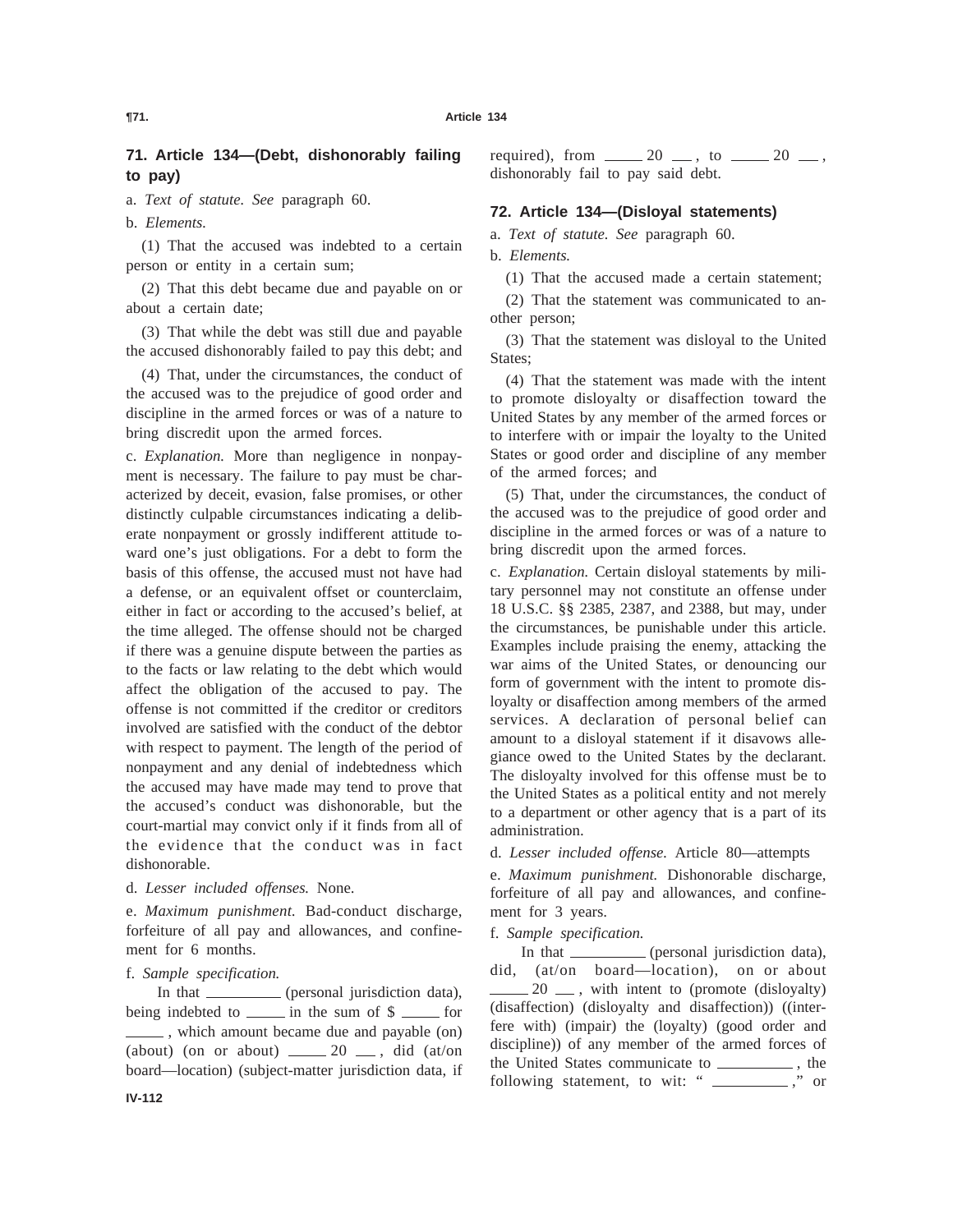words to that effect, which statement was disloyal to the United States.

# **73. Article 134—(Disorderly conduct, drunkenness)**

a. *Text of statute. See* paragraph 60.

b. *Elements.*

(1) That the accused was drunk, disorderly, or drunk and disorderly on board ship or in some other place; and

(2) That, under the circumstances, the conduct of the accused was to the prejudice of good order and discipline in the armed forces or was of a nature to bring discredit upon the armed forces.

c. *Explanation.*

(1) *Drunkenness. See* paragraph 35c(6) for a discussion of intoxication.

(2) *Disorderly.* Disorderly conduct is conduct of such a nature as to affect the peace and quiet of persons who may witness it and who may be disturbed or provoked to resentment thereby. It includes conduct that endangers public morals or outrages public decency and any disturbance of a contentious or turbulent character.

(3) *Service discrediting*. Unlike most offenses under Article 134, "conduct of a nature to bring discredit upon the armed forces" must be included in the specification and proved in order to authorized the higher maximum punishment when the offense is service discrediting.

d. *Lesser included offense.* Article 80—attempts

e. *Maximum punishment.* 

(1) *Disorderly conduct.* 

(a) *Under such circumstances as to bring discredit upon the military service.* Confinement for 4 months and forfeiture of two-thirds pay per month for 4 months.

(b) *Other cases.* Confinement for 1 month and forfeiture of two-thirds pay per month for 1 month.

(2) *Drunkenness.*

(a) *Aboard ship or under such circumstances as to bring discredit upon the military service.* Confinement for 3 months and forfeiture of two-thirds pay per month for 3 months.

(b) *Other cases.* Confinement for 1 month and forfeiture of two-thirds pay per month for 1 month.

(3) *Drunk and disorderly.* 

(a) *Aboard ship.* Bad-conduct discharge, forfeiture of all pay and allowances, and confinement for 6 months.

(b) *Under such circumstances as to bring discredit upon the military service.* Confinement for 6 months and forfeiture of two-thirds pay per month for 6 months.

(c) *Other cases.* Confinement for 3 months and forfeiture of two-thirds pay per month for 3 months. f. *Sample specification.* 

In that <u>entitled</u> (personal jurisdiction data), was, (at/on board—location) (subject-matter jurisdiction data, if required), on or about  $\_\_\_\_$  20  $\_\_\$ (drunk) (disorderly) (drunk and disorderly) (which conduct was of a nature to bring discredit upon the armed forces).

# **74. Article 134—(Drinking liquor with prisoner)**

a. *Text of statute. See* paragraph 60.

b. *Elements.*

(1) That the accused was a sentinel or in another assignment in charge of a prisoner;

(2) That, while in such capacity, the accused unlawfully drank intoxicating liquor with a prisoner;

(3) That the prisoner was under the charge of the accused;

(4) That the accused knew that the prisoner was a prisoner under the accused's charge; and

(5) That, under the circumstances, the conduct of the accused was to the prejudice of good order and discipline in the armed forces or was of a nature to bring discredit upon the armed forces.

c. *Explanation.*

(1) *Prisoner.* A "prisoner" is a person who is in confinement or custody imposed under R.C.M. 302, 304, or 305, or under sentence of a court-martial who has not been set free by proper authority.

(2) *Liquor*. For the purposes of this offense, "liquor" includes any alcoholic beverage.

d. *Lesser included offense.* Article 80—attempts

e. *Maximum punishment.* Confinement for 3 months and forfeiture of two-thirds pay per month for 3 months.

f. *Sample specification.* 

In that \_\_\_\_ (personal jurisdiction data), a (sentinel)  $($   $)$  in charge of prisoners, did, (at/on board—location), on or about  $\_\_\_\_$  20  $\_\_\_$ , unlaw-**IV-113**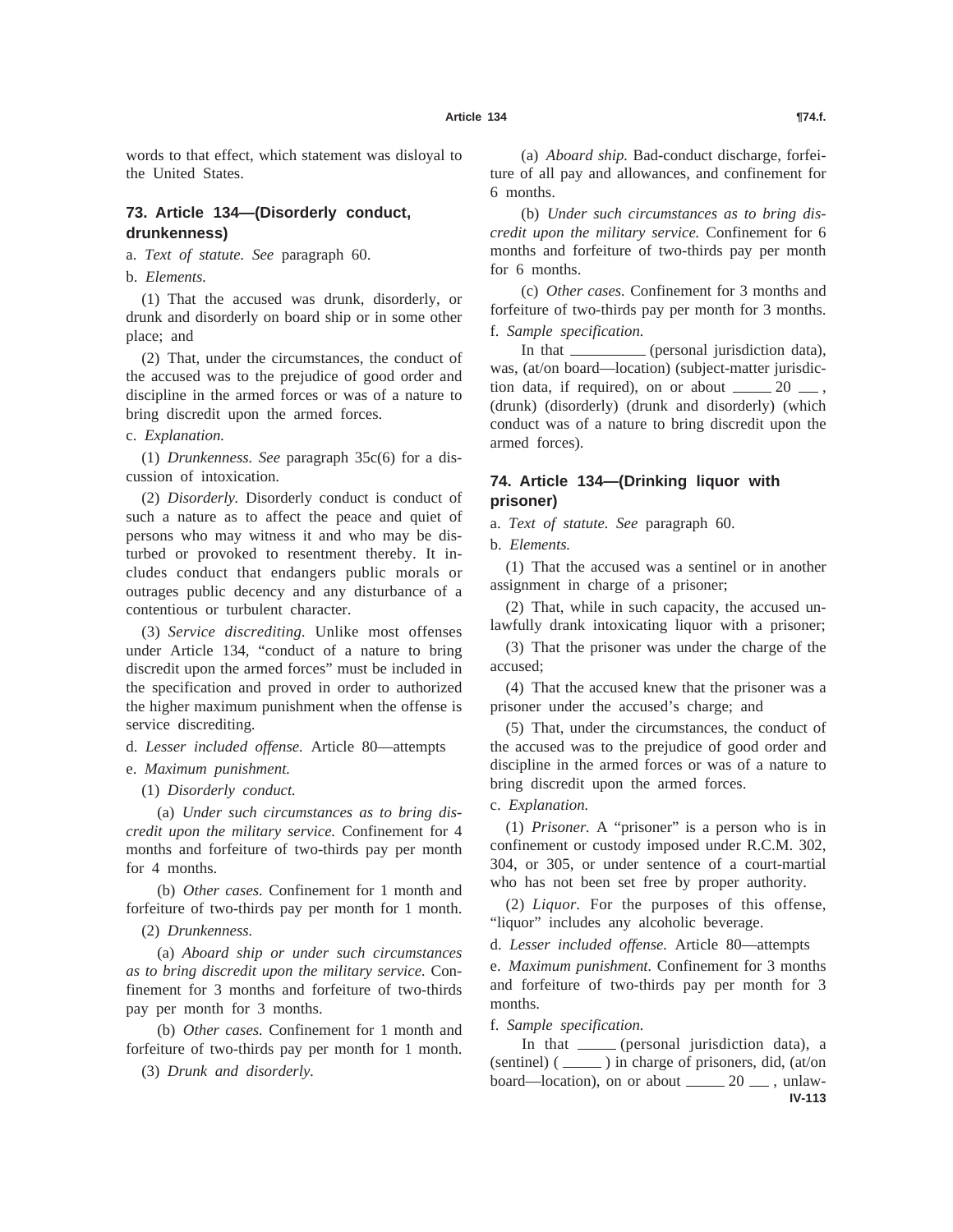fully drink intoxicating liquor with \_\_\_\_\_\_\_\_\_\_\_, a prisoner under his/her charge.

## **75. Article 134—(Drunk prisoner)**

a. *Text of statute. See* paragraph 60.

b. *Elements.*

(1) That the accused was a prisoner;

(2) That while in such status the accused was found drunk; and

(3) That, under the circumstances, the conduct of the accused was to the prejudice of good order and discipline in the armed forces or was of a nature to bring discredit upon the armed forces.

c. *Explanation.*

(1) *Prisoner. See* paragraph 74c(1).

(2) *Drunk. See* paragraph 35c(6) for a discussion of intoxication.

d. *Lesser included offenses.* None.

e. *Maximum punishment.* Confinement for 3 months and forfeiture of two-thirds pay per month for 3 months.

f. *Sample specification.* 

In that (personal jurisdiction data), a prisoner, was (at/on board— location), on or about  $\frac{20}{\pi}$ , found drunk.

# **76. Article 134—(Drunkenness incapacitation for performance of duties through prior wrongful indulgence in intoxicating liquor or any drug)**

a. *Text of statute. See* paragraph 60.

b. *Elements.*

 $(1)$  That the accused had certain duties to perform;

(2) That the accused was incapacitated for the proper performance of such duties;

(3) That such incapacitation was the result of previous wrongful indulgence in intoxicating liquor or any drug; and

(4) That, under the circumstances, the conduct of the accused was to the prejudice of good order and discipline in the armed forces or was of a nature to bring discredit upon the armed forces.

c. *Explanation.*

(1) *Liquor. See* paragraph 74c(2).

(2) *Incapacitated*. Incapacitated means unfit or

unable to perform properly. A person is "unfit" to perform duties if at the time the duties are to commence, the person is drunk, even though physically able to perform the duties. Illness resulting from previous overindulgence is an example of being "unable" to perform duties. For a discussion of "drunk" *see* paragraph 35*c*(6).

(3) Affirmative defense. The accused's lack of knowledge of the duties assigned is an affirmative defense to this offense.

d. *Lesser included offense.* Article 80—attempts

e. *Maximum punishment.* Confinement for 3 months and forfeiture of two-thirds pay per month for 3 months.

f. *Sample specification.* 

In that (personal jurisdiction data), was,  $(at/on<sub>bound</sub> - location)$ , on or about  $-20$  , as a result of wrongful previous overindulgence in intoxicating liquor or drugs incapacitated for the proper performance of his/her duties.

# **77. Article 134—(False or unauthorized pass offenses)**

a. *Text of statute. See* paragraph 60.

b. *Elements.*

(1) *Wrongful making, altering, counterfeiting, or tampering with a military or official pass, permit, discharge certificate, or identification card.* 

(a) That the accused wrongfully and falsely made, altered, counterfeited, or tampered with a certain military or official pass, permit, discharge certificate, or identification card; and

(b) That, under the circumstances, the conduct of the accused was to the prejudice of good order and discipline in the armed forces or was of a nature to bring discredit upon the armed forces.

(2) *Wrongful sale, gift, loan, or disposition of a military or official pass, permit, discharge certificate, or identification card.* 

(a) That the accused wrongfully sold, gave, loaned, or disposed of a certain military or official pass, permit, discharge certificate, or identification card;

(b) That the pass, permit, discharge certificate, or identification card was false or unauthorized;

(c) That the accused then knew that the pass, permit, discharge certificate, or identification card was false or unauthorized; and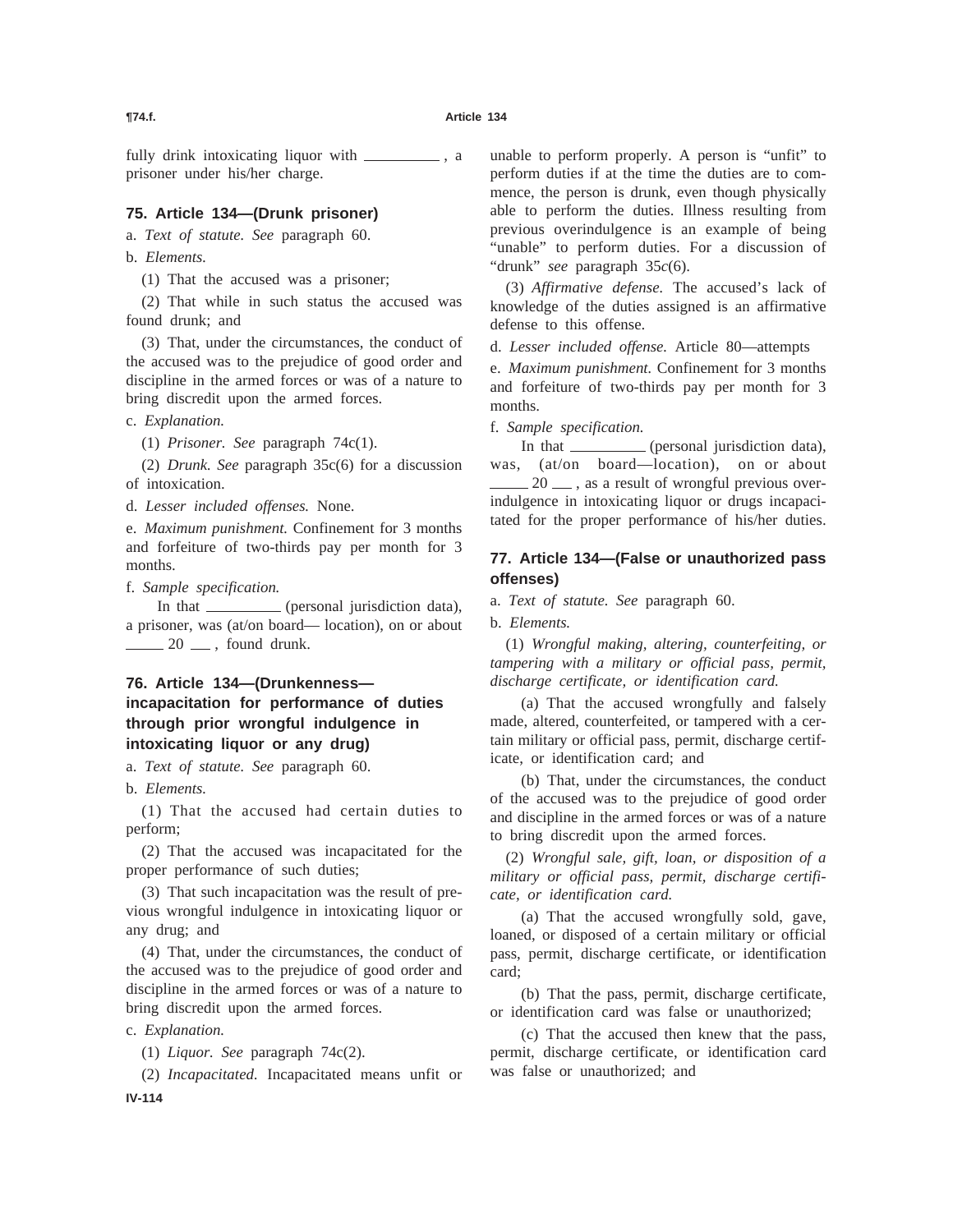(d) That, under the circumstances, the conduct of the accused was to the prejudice of good order and discipline in the armed forces or was of a nature to bring discredit upon the armed forces.

(3) *Wrongful use or possession of a false or unauthorized military or official pass, permit, discharge certificate, or identification card.* 

(a) That the accused wrongfully used or possessed a certain military or official pass, permit, discharge certificate, or identification card;

(b) That the pass, permit, discharge certificate, or identification card was false or unauthorized;

(c) That the accused then knew that the pass, permit, discharge certificate, or identification card was false or unauthorized; and

(d) That, under the circumstances, the conduct of the accused was to the prejudice of good order and discipline in the armed forces or was of a nature to bring discredit upon the armed forces.

[Note: When there is intent to defraud or deceive, add the following element after (c) above: That the accused used or possessed the pass, permit, discharge certificate, or identification card with an intent to defraud or deceive.]

c. *Explanation.*

(1) *In general.* "Military or official pass, permit, discharge certificate, or identification card" includes, as well as the more usual forms of these documents, all documents issued by any governmental agency for the purpose of identification and copies thereof.

(2) *Intent to defraud or deceive. See* paragraph 49c(14) and (15).

d. *Lesser included offenses.* 

(1) *Wrongful use or possession of false or unauthorized military or official pass, permit, discharge certificate, or identification card, with the intent to defraud or deceive.* Article 134—same offenses, except without the intent to defraud or deceive.

(2) *All false or unauthorized pass offenses.* Article 80—attempts

#### e. *Maximum punishment.*

(1) *Possessing or using with intent to defraud or deceive, or making, altering, counterfeiting, tampering with, or selling.* Dishonorable discharge, forfeiture of all pay and allowances, and confinement for 3 years.

(2) *All other cases.* Bad-conduct discharge, for-

feiture of all pay and allowances, and confinement for 6 months.

f. *Sample specifications.* 

.

(1) *Wrongful making, altering, counterfeiting, or tampering with military or official pass, permit, discharge certificate, or identification card.* 

In that (personal jurisdiction data), did, (at/on board—location) (subject-matter jurisdiction data, if required), on or about  $\_\_\_\_$  20  $\_\_\$ wrongfully and falsely (make) (forge) (alter by (counterfeit) (tamper with by ) (a certain instrument purporting to be) (a) (an) (another's) (naval) (military) (official) (pass) (permit) (discharge certificate) (identification card) (  $\equiv$  ) in words and figures as follows:

(2) *Wrongful sale, gift, loan, or disposition of a military or official pass, permit, discharge certificate, or identification card.* 

In that (personal jurisdiction data), did, (at/on board—location) (subject-matter jurisdiction data, if required), on or about  $\_\_\_\_$  20  $\_\_\$ wrongfully (sell to  $\_\_\_\$ ) (give to  $\_\_\_\_\$ ) (loan to (dispose of by \_\_\_\_\_\_\_) (a certain instrument purporting to be) (a) (an) (another's) (naval) (military) (official) (pass) (permit) (discharge certificate)  $(identification \ card)$   $($   $)$  in words and figures as follows: \_\_\_\_\_\_, he/she, the said \_\_\_\_\_\_, then well knowing the same to be (false) (unauthorized).

(3) *Wrongful use or possession of a false or unauthorized military or official pass, permit, discharge certificate, or identification card.* 

In that (personal jurisdiction data), did (at/on board—location) (subject-matter jurisdiction data, if required), on or about  $\_\_\_\_$  20  $\_\_\$ wrongfully (use) (possess) (with intent to (defraud) (deceive)) (a certain instrument purporting to be) (a) (an) (another's) (naval) (military) (official) (pass) ( permit) ( discharge certificate ) ( identification  $card)$  ( $\_\_\_\_\_\_\_\$ ), he/she, the said  $\_\_\_\_\_\_\_\_\_\$ then well knowing the same to be (false) (unauthorized).

# **78. Article 134—(False pretenses, obtaining services under)**

a. *Text of statute. See* paragraph 60.

b. *Elements.*

(1) That the accused wrongfully obtained certain services;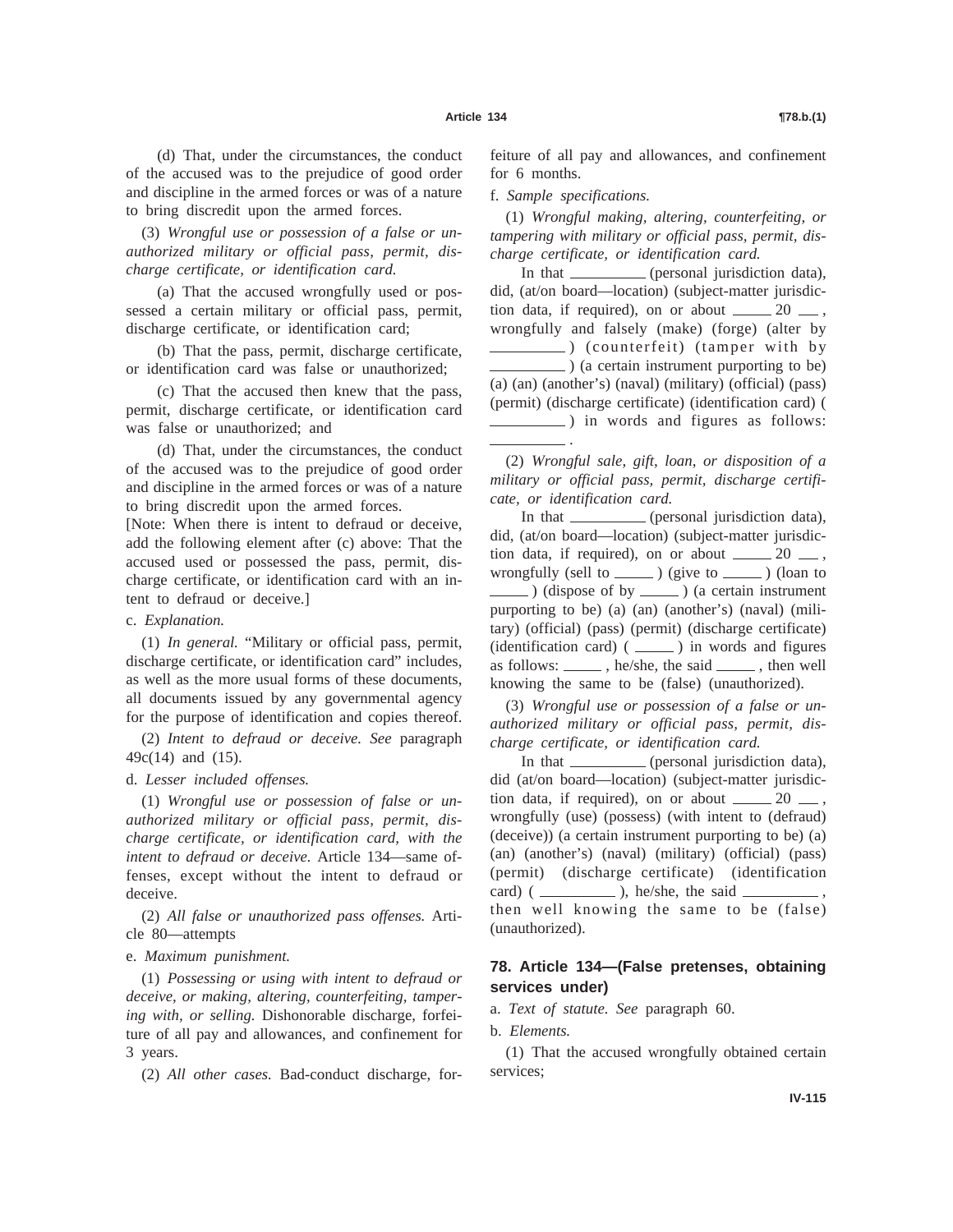#### **¶78.b.(2)** Article 134

(2) That the obtaining was done by using false pretenses;

(3) That the accused then knew of the falsity of the pretenses;

- (4) That the obtaining was with intent to defraud;
- (5) That the services were of a certain value; and

(6) That, under the circumstances, the conduct of the accused was to the prejudice of good order and discipline in the armed forces or was of a nature to bring discredit upon the armed forces.

c. *Explanation.* This offense is similar to the offenses of larceny and wrongful appropriation by false pretenses, except that the object of the obtaining is services (for example, telephone service) rather than money, personal property, or articles of value of any kind as under Article 121. *See* paragraph 46c. *See* paragraph 49c(14) for a definition of "intent to defraud."

d. *Lesser included offense.* Article 80—attempts

e. *Maximum punishment.* Obtaining services under false pretenses.

(1) *Of a value of \$500.00 or less.* Bad-conduct discharge, forfeiture of all pay and allowances, and confinement for 6 months.

(2) *Of a value of more than \$500.00.* Dishonorable discharge, forfeiture of all pay and allowances, and confinement for 5 years.

## f. *Sample specification.*

In that (personal jurisdiction data), did, (at/on board—location) (subject-matter jurisdiction data, if required), on or about  $\_\_\_\_\_$  20  $\_\_\$ with intent to defraud, falsely pretend to that \_\_\_\_\_\_\_\_\_\_\_\_, then knowing that the pretenses were false, and by means thereof did wrongfully obtain from \_\_\_\_\_\_\_\_\_\_ services, of a value of (about)  $\frac{1}{2}$  , to wit: \_\_\_\_\_\_\_\_\_.

## **79. Article 134—(False swearing)**

a. *Text of statute. See* paragraph 60.

### b. *Elements.*

(1) That the accused took an oath or equivalent;

(2) That the oath or equivalent was administered to the accused in a matter in which such oath or equivalent was required or authorized by law;

(3) That the oath or equivalent was administered by a person having authority to do so;

(4) That upon this oath or equivalent the accused made or subscribed a certain statement;

(5) That the statement was false;

 $(6)$  That the accused did not then believe the statement to be true; and

(7) That, under the circumstances, the conduct of the accused was to the prejudice of good order and discipline in the armed forces or was of a nature to bring discredit upon the armed forces.

## c. *Explanation.*

(1) *Nature of offense.* False swearing is the making under a lawful oath or equivalent of any false statement, oral or written, not believing the statement to be true. It does not include such statements made in a judicial proceeding or course of justice, as these are under Article 131, perjury (*see* paragraph 57). Unlike a false official statement under Article 107 (*see* paragraph 31) there is no requirement that the statement be made with an intent to deceive or that the statement be official. *See* paragraphs 57c(1),  $c(2)(c)$  and  $c(2)(e)$  concerning "judicial proceeding or course of justice," proof of the falsity, and the belief of the accused, respectively.

(2) *Oath. See* Article 136 and R.C.M. 807 as to the authority to administer oaths, and *see* Section IX of Part III (Military Rules of Evidence) concerning proof of the signatures of persons authorized to administer oaths. An oath includes an affirmation when authorized in lieu of an oath.

d. *Lesser included offense.* Article 80—attempts

e. *Maximum punishment*. Dishonorable discharge, forfeiture of all pay and allowances, and confinement for 3 years.

f. *Sample specification.* 

In that <u>entitled</u> (personal jurisdiction data), did, (at/on board—location) (subject-matter jurisdiction data, if required), on or about  $\_\_\_\_$  20  $\_\_\$ , (in an affidavit) (in ), wrongfully and unlawfully (make) (subscribe) under lawful (oath) (affirmation) a false statement in substance as follows: , which statement he/she did not then believe to be true.

# **80. Article 134—(Firearm, discharging through negligence)**

a. *Text of statute. See* paragraph 60.

b. *Elements.*

(1) That the accused discharged a firearm;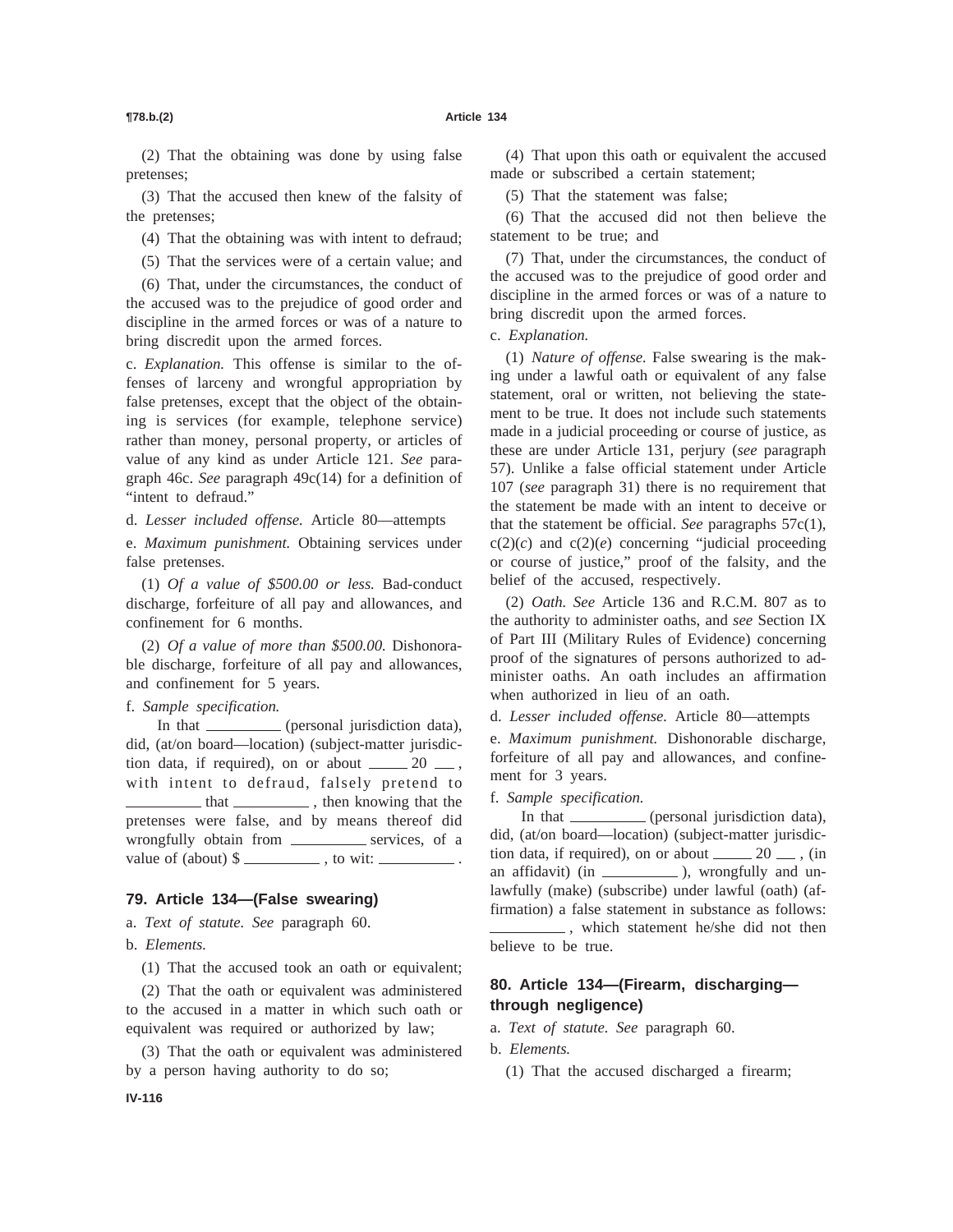(2) That such discharge was caused by the negligence of the accused; and

(3) That, under the circumstances, the conduct of the accused was to the prejudice of good order and discipline in the armed forces or was of a nature to bring discredit upon the armed forces.

c. *Explanation.* For a discussion of negligence, *see* paragraph 85c(2).

d. *Lesser included offenses.* None

e. *Maximum punishment.* Confinement for 3 months and forfeiture of two-thirds pay per month for 3 months.

f. *Sample specification.* 

In that <u>entitled</u> (personal jurisdiction data), did, (at/on board—location) (subject-matter jurisdiction data, if required), on or about  $\_\_\_\_$  20  $\_\_\$ through negligence, discharge a (service rifle)  $($ <sub> $)$ </sub> in the (squadron) (tent) (barracks)  $($  \_\_\_\_\_  $)$  of .

# **81. Article 134—(Firearm, discharging willfully, under such circumstances as to endanger human life)**

a. *Text of statute. See* paragraph 60.

b. *Elements.*

(1) That the accused discharged a firearm;

(2) That the discharge was willful and wrongful;

(3) That the discharge was under circumstances such as to endanger human life; and

(4) That, under the circumstances, the conduct of the accused was to the prejudice of good order and discipline in the armed forces or was of a nature to bring discredit upon the armed forces.

c. *Explanation.* "Under circumstances such as to endanger human life" refers to a reasonable potentiality for harm to human beings in general. The test is not whether the life was in fact endangered but whether, considering the circumstances surrounding the wrongful discharge of the weapon, the act was unsafe to human life in general.

d. *Lesser included offenses.* 

(1) Article  $134$ —firearm, discharging—through negligence

(2) Article 80—attempts

e. *Maximum punishment*. Dishonorable discharge, forfeiture of all pay and allowances, and confinement for 1 year.

### f. *Sample specification.*

In that \_\_\_\_\_\_\_\_\_\_ (personal jurisdiction data), did, (at/on board—location) (subject-matter jurisdiction data, if required), on or about  $\_\_\_\_$  20  $\_\_\$ wrongfully and willfully discharge a firearm, to wit:  $\frac{1}{\sqrt{1-\frac{1}{\sqrt{1-\frac{1}{\sqrt{1-\frac{1}{\sqrt{1-\frac{1}{\sqrt{1-\frac{1}{\sqrt{1-\frac{1}{\sqrt{1-\frac{1}{\sqrt{1-\frac{1}{\sqrt{1-\frac{1}{\sqrt{1-\frac{1}{\sqrt{1-\frac{1}{\sqrt{1-\frac{1}{\sqrt{1-\frac{1}{\sqrt{1-\frac{1}{\sqrt{1-\frac{1}{\sqrt{1-\frac{1}{\sqrt{1-\frac{1}{\sqrt{1-\frac{1}{\sqrt{1-\frac{1}{\sqrt{1-\frac{1}{\sqrt{1-\frac{1}{\sqrt{1-\frac{1}{\sqrt{1-\frac{1}{\sqrt{1-\frac{1$ circumstances such as to endanger human life.

## **82. Article 134—(Fleeing scene of accident)**

a. *Text of statute. See* paragraph 60.

b. *Elements.*

(1) *Driver.*

(a) That the accused was the driver of a vehicle;

(b) That while the accused was driving the vehicle was involved in an accident;

(c) That the accused knew that the vehicle had been in an accident;

(d) That the accused left the scene of the accident without (providing assistance to the victim who had been struck (and injured) by the said vehicle) or (providing identification);

(e) That such leaving was wrongful; and

(f) That, under the circumstances, the conduct of the accused was to the prejudice of good order and discipline in the armed forces or was of a nature to bring discredit upon the armed forces.

(2) *Senior passenger.* 

(a) That the accused was a passenger in a vehicle which was involved in an accident;

(b) That the accused knew that said vehicle had been in an accident;

(c) That the accused was the superior commissioned or noncommissioned officer of the driver, or commander of the vehicle, and wrongfully and unlawfully ordered, caused, or permitted the driver to leave the scene of the accident without (providing assistance to the victim who had been struck (and injured) by the said vehicle) (or) (providing identification); and

(d) That, under the circumstances, the conduct of the accused was to the prejudice of good order and discipline in the armed forces or was of a nature to bring discredit upon the armed forces.

c. *Explanation.*

(1) *Nature of offense.* This offense covers "hit and run" situations where there is damage to property other than the driver's vehicle or injury to **IV-117**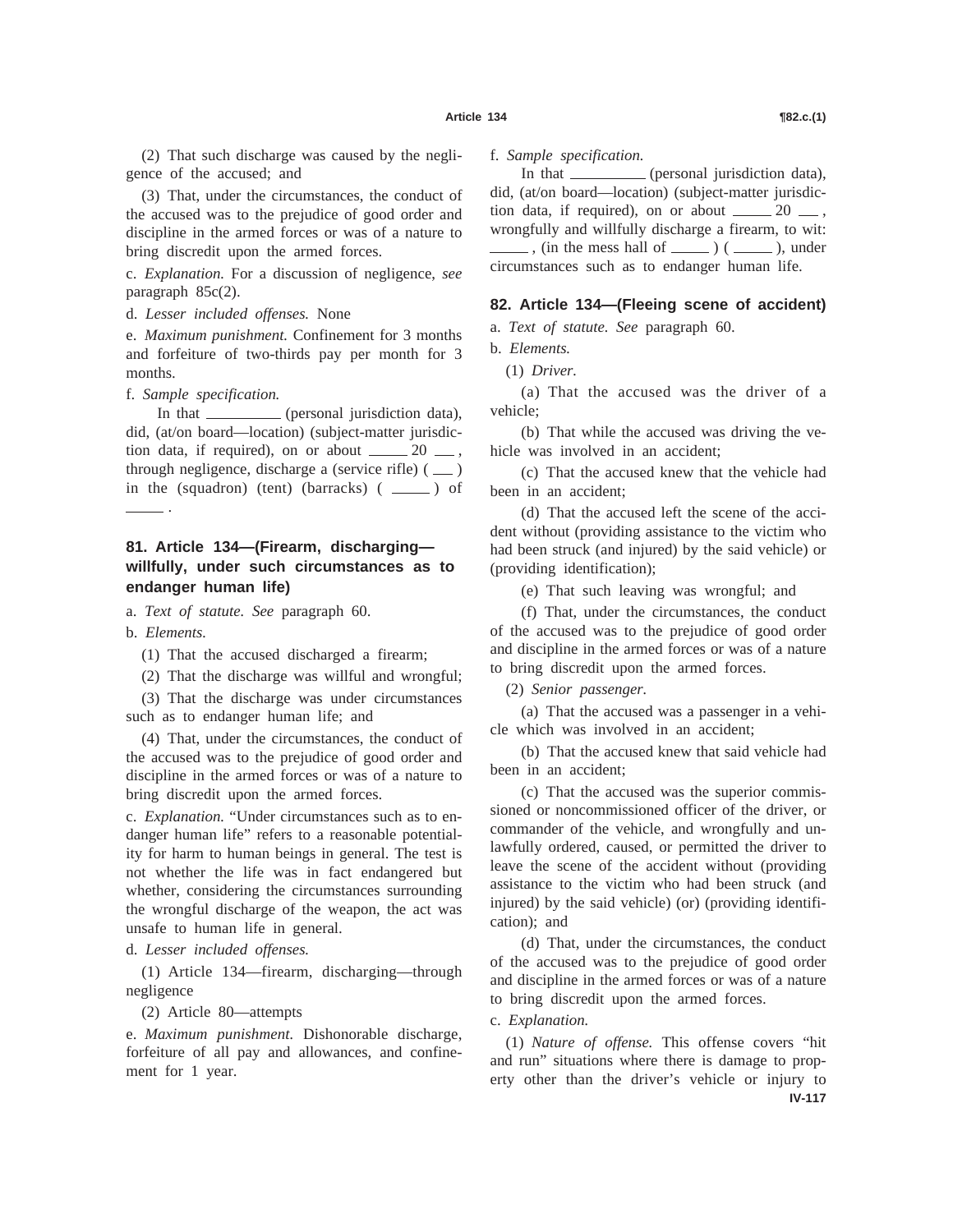someone other than the driver or a passenger in the driver's vehicle. It also covers accidents caused by the accused, even if the accused's vehicle does not contact other people, vehicles, or property.

(2) *Knowledge.* Actual knowledge that an accident has occurred is an essential element of this offense. Actual knowledge may be proved by circumstantial evidence.

(3) *Passenger.* A passenger other than a senior passenger may also be liable under this paragraph. *See* paragraph 1 of this Part.

d. *Lesser included offense.* Article 80—attempts

e. *Maximum punishment*. Bad-conduct discharge, forfeiture of all pay and allowances, and confinement for 6 months.

f. *Sample specification.* 

In that (personal jurisdiction data), (the driver of) (\*a passenger in) (the senior officer/ noncommissioned officer in) ( in) a vehicle at the time of an accident in which said vehicle was involved, and having knowledge of said accident, did, at \_\_\_\_\_\_ (subject-matter jurisdiction data, if required), on or about  $\_\_\_\_\$  20  $\_\_\$  (wrongfully leave) (\*by , assist the driver of the said vehicle in wrongfully leaving) (wrongfully order, cause, or permit the driver to leave) the scene of the accident without (providing assistance to  $\_\_\_\$ , who had been struck (and injured) by the said vehicle) (making his/her (the driver's) identity known).

[\*Note: This language should be used when the accused was a passenger and is charged as a principal. *See* paragraph 1 of this part.]

### **83. Article 134—(Fraternization)**

a. *Text of statute. See* paragraph 60.

b. *Elements.*

(1) That the accused was a commissioned or warrant officer;

(2) That the accused fraternized on terms of military equality with one or more certain enlisted member(s) in a certain manner;

(3) That the accused then knew the person(s) to be (an) enlisted member(s);

(4) That such fraternization violated the custom of the accused's service that officers shall not fraternize with enlisted members on terms of military equality; and

(5) That, under the circumstances, the conduct of **IV-118**

the accused was to the prejudice of good order and discipline in the armed forces or was of a nature to bring discredit upon the armed forces.

c. *Explanation.*

(1) *In general.* The gist of this offense is a violation of the custom of the armed forces against fraternization. Not all contact or association between officers and enlisted persons is an offense. Whether the contact or association in question is an offense depends on the surrounding circumstances. Factors to be considered include whether the conduct has compromised the chain of command, resulted in the appearance of partiality, or otherwise undermined good order, discipline, authority, or morale. The acts and circumstances must be such as to lead a reasonable person experienced in the problems of military leadership to conclude that the good order and discipline of the armed forces has been prejudiced by their tendency to compromise the respect of enlisted persons for the professionalism, integrity, and obligations of an officer.

(2) *Regulations.* Regulations, directives, and orders may also govern conduct between officer and enlisted personnel on both a service-wide and a local basis. Relationships between enlisted persons of different ranks, or between officers of different ranks may be similarly covered. Violations of such regulations, directives, or orders may be punishable under Article 92. *See* paragraph 16.

d. *Lesser included offense.* Article 80—attempts e. *Maximum punishment.* Dismissal, forfeiture of all pay and allowances, and confinement for 2 years. f. *Sample specification.* 

In that (personal jurisdiction data), did, (at/on board—location) (subject-matter jurisdiction data, if required), on or about  $\_\_\_\_$  20  $\_\_\$ knowingly fraternize with \_\_\_\_\_\_\_\_\_\_\_\_, an enlisted person, on terms of military equality, to wit: , in violation of the custom of (the Naval Service of the United States) (the United States Army) (the United States Air Force) (the United States Coast Guard) that officers shall not fraternize with enlisted persons on terms of military equality.

## **84. Article 134—(Gambling with subordinate)**

a. *Text of statute. See* paragraph 60.

b. *Elements.*

(1) That the accused gambled with a certain servicemember;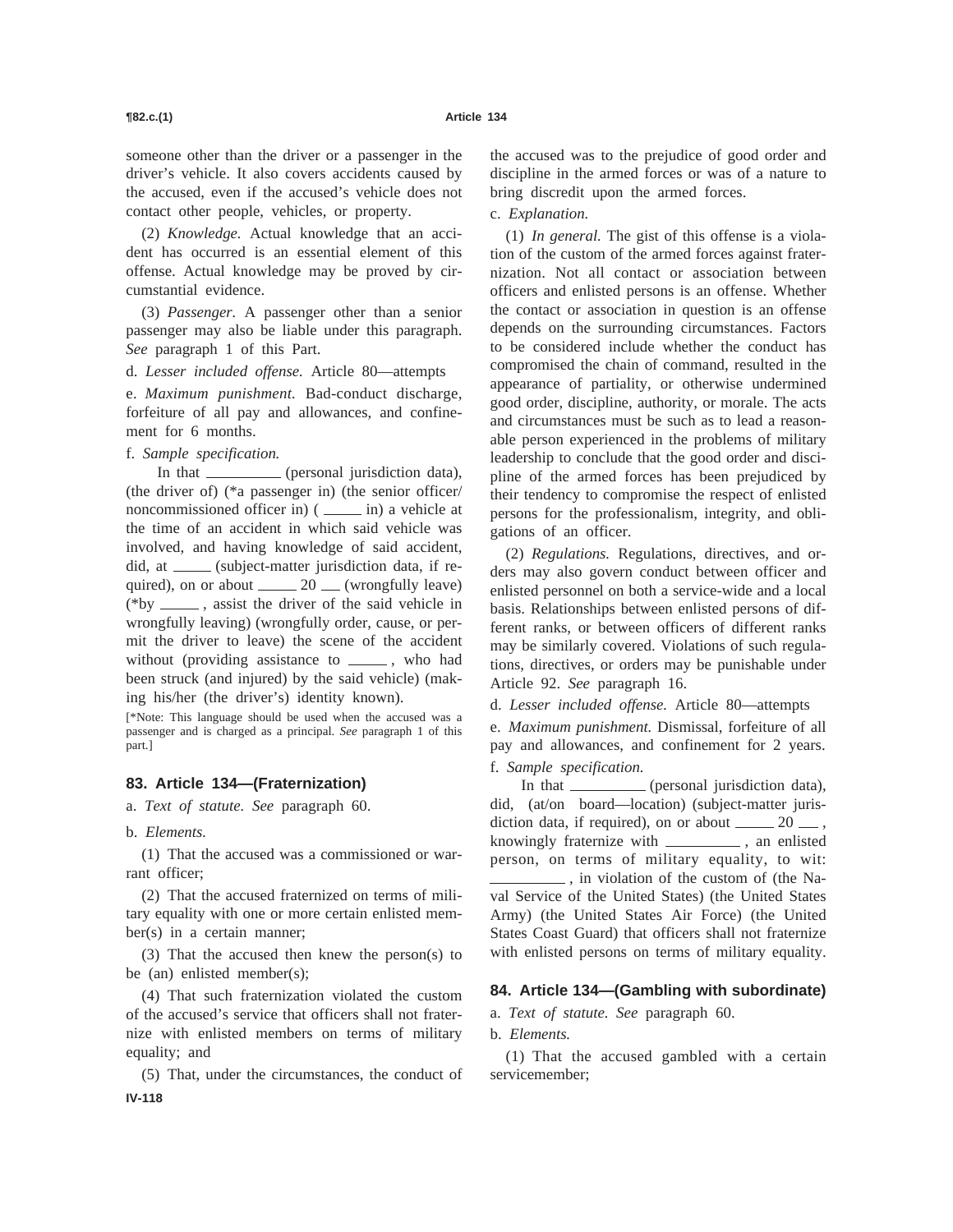(3) That the servicemember was not then a noncommissioned or petty officer and was subordinate to the accused;

(4) That the accused knew that the servicemember was not then a noncommissioned or petty officer and was subordinate to the accused; and

(5) That, under the circumstances, the conduct of the accused was to the prejudice of good order and discipline in the armed forces or was of a nature to bring discredit upon the armed forces.

c. *Explanation.* This offense can only be committed by a noncommissioned or petty officer gambling with an enlisted person of less than noncommissioned or petty officer rank. Gambling by an officer with an enlisted person may be a violation of Article 133. *See also* paragraph 83.

d. *Lesser included offense.* Article 80—attempts

e. *Maximum punishment.* Confinement for 3 months and forfeiture of two-thirds pay per month for 3 months.

f. *Sample specification.* 

In that <u>entitled</u> (personal jurisdiction data), did (at/on board—location) (subject-matter jurisdiction data, if required), on or about  $\_\_\_\_$  20  $\_\_\$ gamble with \_\_\_\_\_\_\_\_\_\_\_, then knowing that the said \_\_\_\_\_\_\_ was not a noncommissioned or petty officer and was subordinate to the said

## **85. Article 134—(Homicide, negligent)**

a. *Text of statute. See* paragraph 60.

- b. *Elements.*
	- (1) That a certain person is dead;

(2) That this death resulted from the act or failure to act of the accused;

(3) That the killing by the accused was unlawful;

(4) That the act or failure to act of the accused which caused the death amounted to simple negligence; and

(5) That, under the circumstances, the conduct of the accused was to the prejudice of good order and discipline in the armed forces or was of a nature to bring discredit upon the armed forces.

c. *Explanation.*

(1) *Nature of offense.* Negligent homicide is any

unlawful homicide which is the result of simple negligence. An intent to kill or injure is not required.

(2) *Simple negligence.* Simple negligence is the absence of due care, that is, an act or omission of a person who is under a duty to use due care which exhibits a lack of that degree of care of the safety of others which a reasonably careful person would have exercised under the same or similar circumstances. Simple negligence is a lesser degree of carelessness than culpable negligence. *See* paragraph 44c(2)(*a*).

d. *Lesser included offenses.* None

e. *Maximum punishment*. Dishonorable discharge, forfeiture of all pay and allowances, and confinement for 3 years.

f. *Sample specification.* 

In that (personal jurisdiction data), did, (at/on board—location) (subject-matter jurisdiction data, if required), on or about  $\_\_\_\_$  20  $\_\_\$ unlawfully kill  $\frac{1}{\sqrt{2}}$ , (by negligently  $\frac{1}{\sqrt{2}}$  the said  $\frac{1}{\sqrt{1-\frac{1}{\sqrt{1-\frac{1}{\sqrt{1-\frac{1}{\sqrt{1-\frac{1}{\sqrt{1-\frac{1}{\sqrt{1-\frac{1}{\sqrt{1-\frac{1}{\sqrt{1-\frac{1}{\sqrt{1-\frac{1}{\sqrt{1-\frac{1}{\sqrt{1-\frac{1}{\sqrt{1-\frac{1}{\sqrt{1-\frac{1}{\sqrt{1-\frac{1}{\sqrt{1-\frac{1}{\sqrt{1-\frac{1}{\sqrt{1-\frac{1}{\sqrt{1-\frac{1}{\sqrt{1-\frac{1}{\sqrt{1-\frac{1}{\sqrt{1-\frac{1}{\sqrt{1-\frac{1}{\sqrt{1-\frac{1}{\sqrt{$ driving a (motor vehicle) (  $\qquad$  ) against the said  $\frac{1}{\sqrt{1-\frac{1}{\sqrt{1-\frac{1}{\sqrt{1-\frac{1}{\sqrt{1-\frac{1}{\sqrt{1-\frac{1}{\sqrt{1-\frac{1}{\sqrt{1-\frac{1}{\sqrt{1-\frac{1}{\sqrt{1-\frac{1}{\sqrt{1-\frac{1}{\sqrt{1-\frac{1}{\sqrt{1-\frac{1}{\sqrt{1-\frac{1}{\sqrt{1-\frac{1}{\sqrt{1-\frac{1}{\sqrt{1-\frac{1}{\sqrt{1-\frac{1}{\sqrt{1-\frac{1}{\sqrt{1-\frac{1}{\sqrt{1-\frac{1}{\sqrt{1-\frac{1}{\sqrt{1-\frac{1}{\sqrt{1-\frac{1}{\sqrt{1-\frac{1$ 

# **86. Article 134—(Impersonating a commissioned, warrant, noncommissioned, or petty officer, or an agent or official)**

a. *Text of statute. See* paragraph 60.

b. *Elements.*

 $(1)$  That the accused impersonated a commissioned, warrant, noncommissioned, or petty officer, or an agent of superior authority of one of the armed forces of the United States, or an official of a certain government, in a certain manner;

 $(2)$  That the impersonation was wrongful and willful; and

(3) That, under the circumstances, the conduct of the accused was to the prejudice of good order and discipline in the armed forces or was of a nature to bring discredit upon the armed forces.

[Note 1: If intent to defraud is in issue, add the following additional element after (2), above: That the accused did so with the intent to defraud a certain person or organization in a certain manner;].

[Note 2: If the accused is charged with impersonating an official of a certain government without an intent to defraud, use the following additional element after (2) above: That the accused committed one or more acts which exercised or asserted the authority of the office the accused claimed to have;].

c. *Explanation.*

(1) *Nature of offense*. Impersonation does not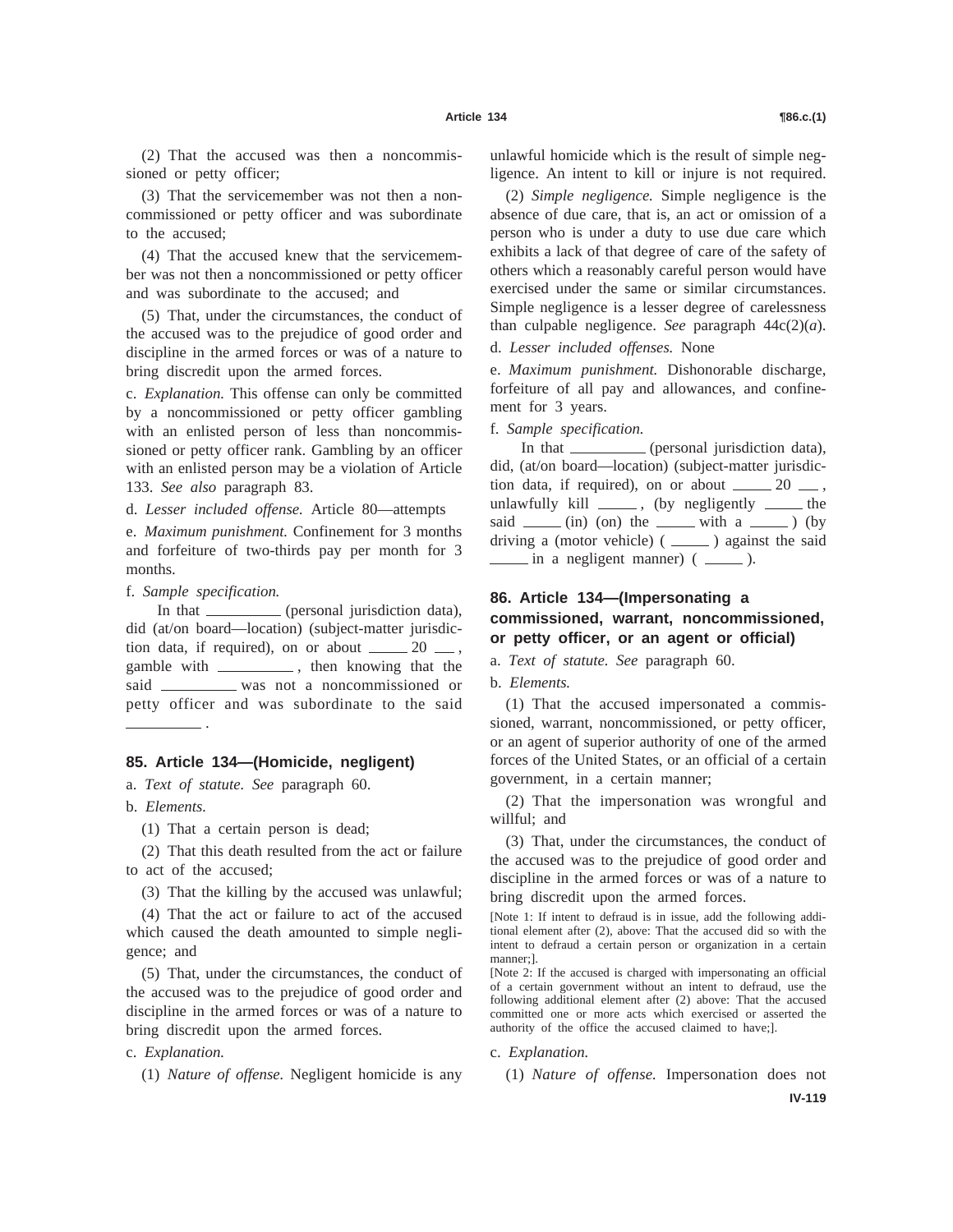#### $\P$ **86.c.(1)** Article 134

depend upon the accused deriving a benefit from the deception or upon some third party being misled, although this is an aggravating factor.

(2) *Willfulness.* "Willful" means with the knowledge that one is falsely holding one's self out as such.

(3) *Intent to defraud. See* paragraph 49c(14).

d. *Lesser included offense.* Article 80—attempts

e. *Maximum punishment.* Impersonating a commissioned, warrant, noncommissioned, or petty officer, or an agent or official.

(1) With intent to defraud. Dishonorable discharge, forfeiture of all pay and allowances, and confinement for 3 years.

(2) *All other cases.* Bad-conduct discharge, forfeiture of all pay and allowances, and confinement for 6 months.

f. *Sample specification.* 

In that (personal jurisdiction data), did, (at/on board—location) (subject-matter jurisdiction data, if required), on or about  $\_\_\_\_$  20  $\_\_\$ wrongfully and willfully impersonate (a (commissioned officer) (warrant officer) (noncommissioned officer) (petty officer) (agent of superior authority) of the (Army) (Navy) (Marine Corps) (Air Force) (Coast Guard)) (an official of the Government of ) by (publicly wearing the uniform and insignia of rank of a (lieutenant of the  $\qquad$ )  $(\underline{\hspace{1cm}})$  (showing the credentials of  $\underline{\hspace{1cm}}$ )  $(\underline{\hspace{1cm}})$  (\*with intent to defraud  $\underline{\hspace{1cm}}$  by  $\underline{\hspace{1cm}})$ )  $(**and$  (exercised) (asserted) the authority of by  $\rule{1em}{0.15mm}$  ). [\**See* subsection b note 1.]

[\*\**See* subsection b note 2.]

#### **87. Deleted—See Appendix 27**

Indecent acts or liberties with a child was deleted by Executive Order 13447, 72 Fed. Reg. 56179 (Oct. 2, 2007). *See* Appendix 25.

#### **88. Deleted—See Appendix 27**

Indecent exposure was deleted by Executive Order 13447, 72 Fed. Reg. 56179 (Oct. 2, 2007). *See* Appendix 25.

## **89. Article 134—(Indecent language)**

a. *Text of statute. See* paragraph 60.

b. *Elements.*

(1) That the accused orally or in writing communicated to another person certain language;

(2) That such language was indecent; and

(3) That, under the circumstances, the conduct of the accused was to the prejudice of good order and discipline in the armed forces or was of a nature to bring discredit upon the armed forces.

[Note: In appropriate cases add the following element after element (1): That the person to whom the language was communicated was a child under the age of 16.]

c. *Explanation.* "Indecent" language is that which is grossly offensive to modesty, decency, or propriety, or shocks the moral sense, because of its vulgar, filthy, or disgusting nature, or its tendency to incite lustful thought. Language is indecent if it tends reasonably to corrupt morals or incite libidinous thoughts. The language must violate community standards. *See* paragraph 45 if the communication was made in the physical presence of a child.

d. *Lesser included offenses.* 

(1) Article 117—provoking speeches

(2) Article 80—attempts

e. *Maximum punishment*. Indecent or insulting language.

(1) *Communicated to any child under the age of 16 years.* Dishonorable discharge, forfeiture of all pay and allowances, and confinement for 2 years.

(2) *Other cases.* Bad-conduct discharge; forfeiture of all pay and allowances, and confinement for 6 months.

f. *Sample specification.* 

In that (personal jurisdiction data), did (at/on board—location) (subject-matter jurisdiction data, if required), on or about  $\_\_\_\_$  20  $\_\_\$ (orally) (in writing) communicate to , (a child under the age of 16 years), certain indecent language, to wit:  $\_\_\_\_\_\_\_\_\_\_\_\_\_\_\_\_\_\_\_\_$ .

## **90. Deleted—See Appendix 27**

Indecent acts with another was deleted by Executive Order 13447, 72 Fed. Reg. 56179 (Oct. 2, 2007). *See* Appendix 25.

## **91. Article 134—(Jumping from vessel into the water)**

a. *Text of statute. See* paragraph 60.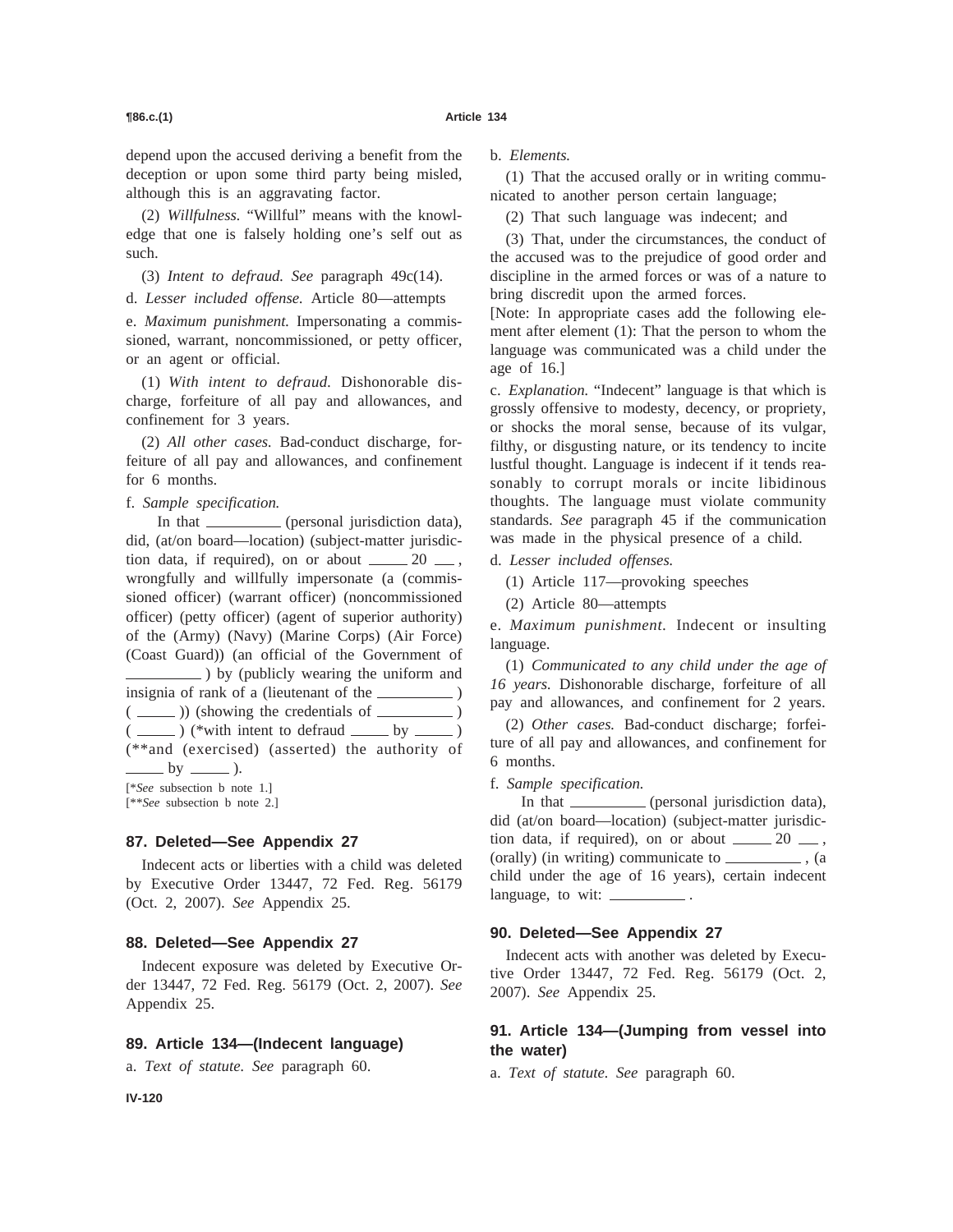### b. *Elements.*

(1) That the accused jumped from a vessel in use by the armed forces into the water;

(2) That such act by the accused was wrongful and intentional; and

(3) That, under the circumstances, the conduct of the accused was to the prejudice of good order and discipline in the armed forces or was of a nature to bring discredit upon the armed forces.

c. *Explanation.* "In use by" means any vessel operated by or under the control of the armed forces. This offense may be committed at sea, at anchor, or in port.

d. *Lesser included offense.* Article 80—attempts

e. *Maximum punishment*. Bad-conduct discharge, forfeiture of all pay and allowances, and confinement for 6 months.

f. *Sample specification.* 

In that \_\_\_\_\_\_\_\_\_\_ (personal jurisdiction data), did, on board \_\_\_\_\_\_\_\_\_\_\_, at (location), on or about  $\_\$  20  $\_\$ , wrongfully and intentionally jump from \_\_\_\_\_\_\_\_\_\_, a vessel in use by the armed forces, into the (sea) (lake) (river).

## **92. Article 134—(Kidnapping)**

a. *Text of statute. See* paragraph 60.

b. *Elements.*

(1) That the accused seized, confined, inveigled, decoyed, or carried away a certain person;

 $(2)$  That the accused then held such person against that person's will;

(3) That the accused did so willfully and wrongfully; and

(4) That, under the circumstances, the conduct of the accused was to the prejudice of good order and discipline in the armed forces or was of a nature to bring discredit upon the armed forces.

c. *Explanation.*

(1) *Inveigle, decoy.* "Inveigle" means to lure, lead astray, or entice by false representations or other deceitful means. For example, a person who entices another to ride in a car with a false promise to take the person to a certain destination has inveigled the passenger into the car. "Decoy" means to entice or lure by means of some fraud, trick, or temptation. For example, one who lures a child into a trap with candy has decoyed the child.

(2) *Held.* "Held" means detained. The holding must be more than a momentary or incidental detention. For example, a robber who holds the victim at gunpoint while the victim hands over a wallet, or a rapist who throws his victim to the ground, does not, by such acts, commit kidnapping. On the other hand, if, before or after such robbery or rape, the victim is involuntarily transported some substantial distance, as from a housing area to a remote area of the base or post, this may be kidnapping, in addition to robbery or rape.

(3) *Against the will.* "Against that person's will" means that the victim was held involuntarily. The involuntary nature of the detention may result from force, mental or physical coercion, or from other means, including false representations. If the victim is incapable of having a recognizable will, as in the case of a very young child or a mentally incompetent person, the holding must be against the will of the victim's parents or legal guardian. Evidence of the availability or nonavailability to the victim of means of exit or escape is relevant to the voluntariness of the detention, as is evidence of threats or force, or lack thereof, by the accused to detain the victim.

(4) *Willfully.* The accused must have specifically intended to hold the victim against the victim's will to be guilty of kidnapping. An accidental detention will not suffice. The holding need not have been for financial or personal gain or for any other particular purpose. It may be an aggravating circumstance that the kidnapping was for ransom, however. See R.C.M. 1001(b)(4).

(5) *Wrongfully.* "Wrongfully" means without justification or excuse. For example, a law enforcement official may justifiably apprehend and detain, by force if necessary (*see* R.C.M. 302(d)(3)), a person reasonably believed to have committed an offense. An official who unlawfully uses the official's authority to apprehend someone is not guilty of kidnapping, but may be guilty of unlawful detention. *See* paragraph 21. It is not wrongful under this paragraph and therefore not kidnapping for a parent or legal guardian to seize and hold that parent's or legal guardian's minor child.

d. *Lesser included offense.* Article 80—attempts

e. *Maximum punishment*. Dishonorable discharge, forfeiture of all pay and allowances, and confinement for life without eligibility for parole.

f. *Sample specification.*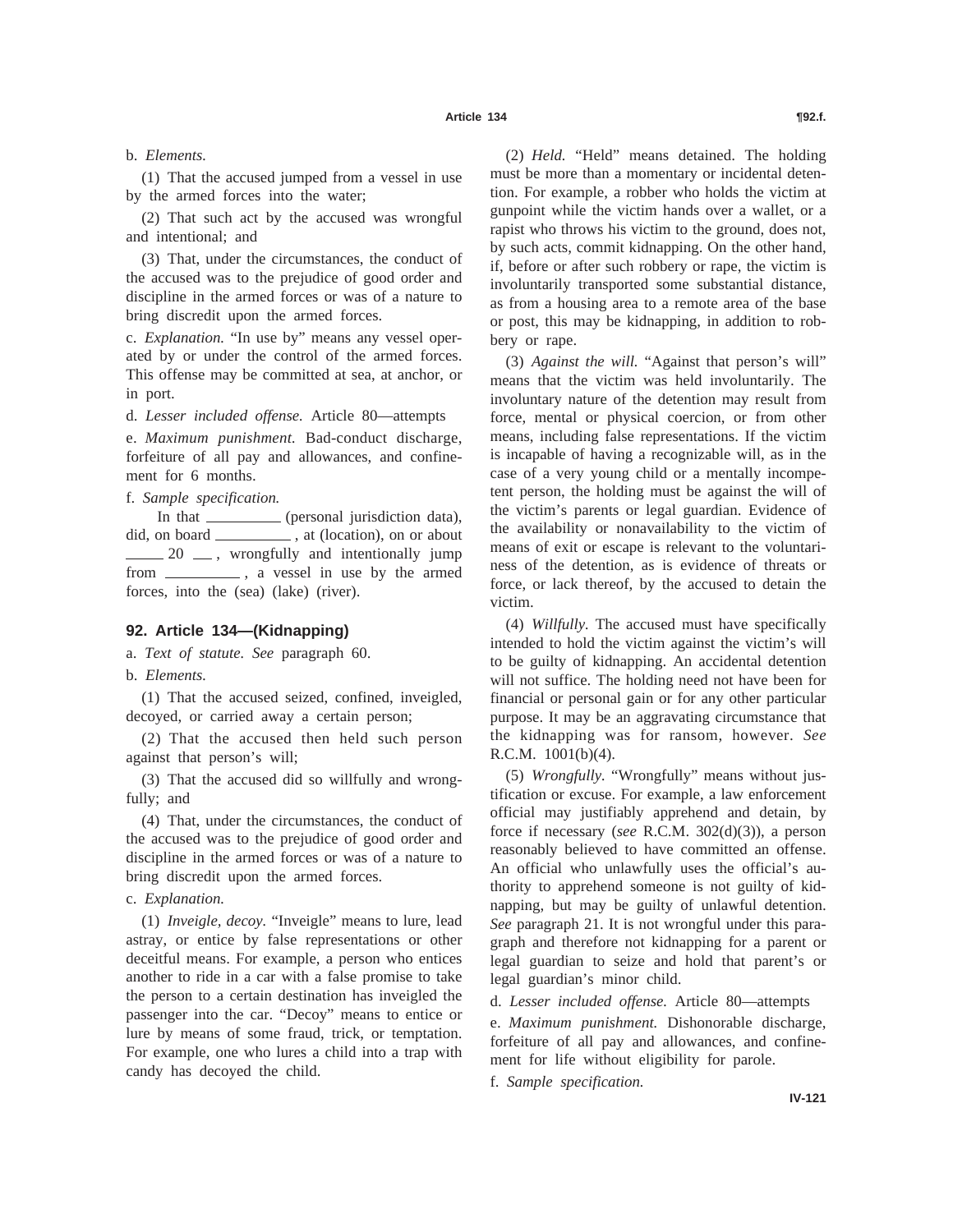In that \_\_\_\_\_\_, (personal jurisdiction data), did, (at/on board—location) (subject-matter jurisdiction data, if required), on or about  $\_\_\_\_$  20  $\_\_\_\$ , willfully and wrongfully (seize) (confine) (inveigle) (decoy) (carry away) and hold \_\_\_\_\_ (a minor whose parent or legal guardian the accused was not) (a person not a minor) against his/her will.

# **93. Article 134—(Mail: taking, opening, secreting, destroying, or stealing)**

a. *Text of statute. See* paragraph 60.

b. *Elements.*

- (1) *Taking.*
	- (a) That the accused took certain mail matter;

(b) That such taking was wrongful;

(c) That the mail matter was taken by the accused before it was delivered to or received by the addressee;

(d) That such taking was with the intent to obstruct the correspondence or pry into the business or secrets of any person or organization; and

(e) That, under the circumstances, the conduct of the accused was to the prejudice of good order and discipline in the armed forces or was of a nature to bring discredit upon the armed forces.

(2) *Opening, secreting, destroying, or stealing.* 

(a) That the accused opened, secreted, destroyed, or stole certain mail matter;

(b) That such opening, secreting, destroying, or stealing was wrongful;

(c) That the mail matter was opened, secreted, destroyed, or stolen by the accused before it was delivered to or received by the addressee; and

(d) That, under the circumstances, the conduct of the accused was to the prejudice of good order and discipline in the armed forces or was of a nature to bring discredit upon the armed forces.

c. *Explanation.* These offenses are intended to protect the mail and mail system. "Mail matter" means any matter deposited in a postal system of any government or any authorized depository thereof or in official mail channels of the United States or an agency thereof including the armed forces. The value of the mail matter is not an element. *See* paragraph 46c(1) concerning "steal."

d. *Lesser included offenses.* 

(1) Article 121—larceny; wrongful appropriation

(2) Article 80—attempts

e. *Maximum punishment*. Dishonorable discharge, forfeiture of all pay and allowances, and confinement for 5 years.

f. *Sample specifications.* 

(1) *Taking.*

In that (personal jurisdiction data), did, (at/on board—location) (subject-matter jurisdiction data, if required), on or about  $\_\_\_\_$  20  $\_\_\$ wrongfully take certain mail matter, to wit: (a) (let $ter(s)$  (postal card(s)) (package(s)), addressed to Fost Office , (out of the (
<u>Letter Post Office</u>  $\sqrt{ }$  (orderly room of  $\sqrt{ }$ ) (unit mail box of  $\qquad$  ) ( $\qquad$  ) (from  $\equiv$ ) before (it) (they) (was) (were) (delivered) (actually received) (to) (by) the (addressee) with intent to (obstruct the correspondence) (pry into the (business) (secrets)) of  $\equiv$ 

(2) *Opening, secreting, destroying, or stealing.* 

In that <u>entitled</u> (personal jurisdiction data), did, (at/on board—location) (subject-matter jurisdiction data, if required), on or about  $\_\_\_\_$ , 20  $\_\_\_$ , (wrongfully (open) (secret) (destroy)) (steal) certain mail matter, to wit: (a) (letter(s)) (postal card(s))  $(\text{package}(s))$  addressed to  $\_\_\_\_\_\$ , which said (letters(s)) ( ) (was) (were) then (in (the **EXECUTE:** Post Office *CONSERVITY POST* Office *CONSERVITY* (orderly room o f ) ( u n i t m a i l b o x o f )  $(custody of \_) (x)$ previously been committed to \_\_\_\_\_\_\_\_\_\_\_\_\_, (a representative of \_\_\_\_\_\_\_\_\_\_\_\_\_,) (an official agency for the transmission of communications)) before said (let $ter(s)$ ) ( $\qquad$  ) (was) (were) (delivered) (actually received) (to) (by) the (addressee).

# **94. Article 134—(Mails: depositing or causing to be deposited obscene matters in)**

a. *Text of statute. See* paragraph 60.

b. *Elements.*

(1) That the accused deposited or caused to be deposited in the mails certain matter for mailing and delivery;

 $(2)$  That the act was done wrongfully and knowingly;

(3) That the matter was obscene; and

(4) That, under the circumstances, the conduct of the accused was to the prejudice of good order and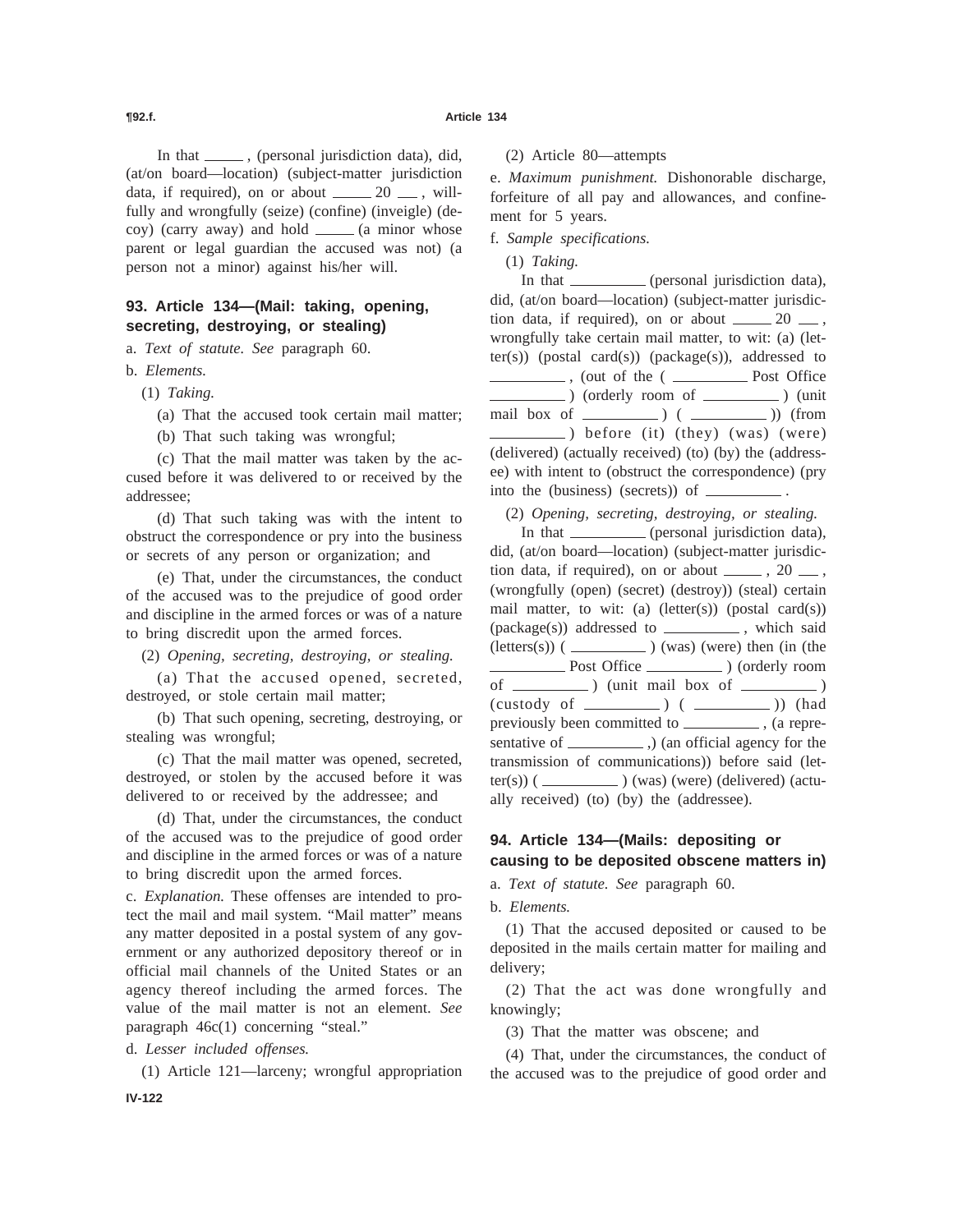discipline in the armed forces or was of a nature to bring discredit upon the armed forces.

c. *Explanation.* Whether something is obscene is a question of fact. "Obscene" is synonymous with "indecent" as the latter is defined in paragraph 89c. The matter must violate community standards of decency or obscenity and must go beyond customary limits of expression. "Knowingly" means the accused deposited the material with knowledge of its nature.

d. *Lesser included offense.* Article 80—attempts

e. *Maximum punishment*. Dishonorable discharge, forfeiture of all pay and allowances, and confinement for 5 years.

f. *Sample specification.* 

In that (personal jurisdiction data), did, (at/on board—location) (subject-matter jurisdiction data, if required), on or about  $\_\_\_\_$  20  $\_\_\$ wrongfully and knowingly (deposit) (cause to be deposited) in the (United States) (  $\_\_$ ) mails, for mailing and delivery a (letter) (picture)  $($  \_\_\_\_\_\_\_ (containing) (portraying) (suggesting) ( \_\_\_\_\_ ) certain obscene matters, to wit: \_\_\_\_\_\_.

## **95. Article 134—(Misprision of serious offense)**

a. *Text of statute. See* paragraph 60.

b. *Elements.*

(1) That a certain serious offense was committed by a certain person;

(2) That the accused knew that the said person had committed the serious offense;

(3) That, thereafter, the accused concealed the serious offense and failed to make it known to civilian or military authorities as soon as possible;

(4) That the concealing was wrongful; and

(5) That, under the circumstances, the conduct of the accused was to the prejudice of good order and discipline in the armed forces or was of a nature to bring discredit upon the armed forces.

c. *Explanation.*

(1) *In general.* Misprision of a serious offense is the offense of concealing a serious offense committed by another but without such previous concert with or subsequent assistance to the principal as would make the accused an accessory. *See* paragraph 3. An intent to benefit the principal is not necessary to this offense.

(2) *Serious offense.* For purposes of this para-

graph, a "serious offense" is any offense punishable under the authority of the code by death or by confinement for a term exceeding 1 year.

(3) *Positive act of concealment.* A mere failure or refusal to disclose the serious offense without some positive act of concealment does not make one guilty of this offense. Making a false entry in an account book for the purpose of concealing a theft committed by another is an example of a positive act of concealment.

d. *Lesser included offense.* Article 80—attempts

e. *Maximum punishment*. Dishonorable discharge, forfeiture of all pay and allowances, and confinement for 3 years.

f. *Sample specification.* 

In that <u>entitled</u> (personal jurisdiction data), having knowledge that \_\_\_\_\_\_\_ had actually committed a serious offense to wit: (the murder of ( ) ( \_\_\_\_\_\_\_\_\_\_\_\_\_ ), did, (at/on board—location) (subject-matter jurisdiction data, if required), from about  $\frac{20}{1}$ , to about  $\frac{20}{1}$ , wrongfully conceal such serious offense by and fail to make the same known to the civil or military authorities as soon as possible.

## **96. Article 134—(Obstructing justice)**

a. *Text of statute. See* paragraph 60.

b. *Elements.*

(1) That the accused wrongfully did a certain act;

(2) That the accused did so in the case of a certain person against whom the accused had reason to believe there were or would be criminal proceedings pending;

(3) That the act was done with the intent to influence, impede, or otherwise obstruct the due administration of justice; and

(4) That, under the circumstances, the conduct of the accused was to the prejudice of good order and discipline in the armed forces or was of a nature to bring discredit upon the armed forces.

c. *Explanation.* This offense may be based on conduct that occurred before preferral of charges. Actual obstruction of justice is not an element of this offense. For purposes of this paragraph "criminal proceedings" includes nonjudicial punishment proceedings under Part V of this Manual. Examples of obstruction of justice include wrongfully influencing, intimidating, impeding, or injuring a witness, a person acting on charges under this chapter, an in-**IV-123**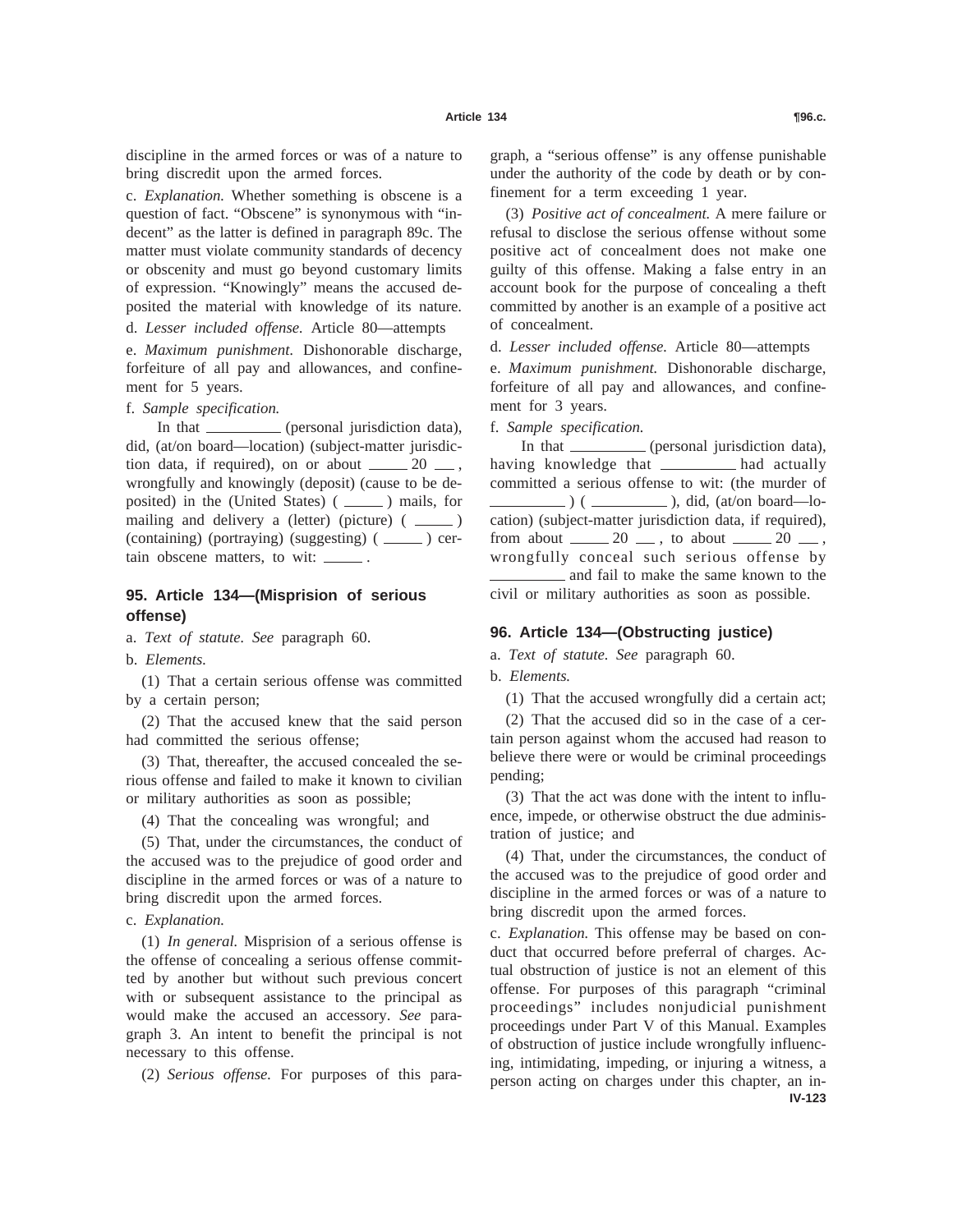vestigating officer under R.C.M. 406, or a party; and by means of bribery, intimidation, misrepresentation, or force or threat of force delaying or preventing communication of information relating to a violation of any criminal statute of the United States to a person authorized by a department, agency, or armed force of the United States to conduct or engage in investigations or prosecutions of such offenses; or endeavoring to do so. *See also* paragraph 22 and Article 37.

### d. *Lesser included offenses.* None.

e. *Maximum punishment*. Dishonorable discharge, forfeiture of all pay and allowances, and confinement for 5 years.

#### f. *Sample specification.*

In that <u>entitled</u> (personal jurisdiction data), did, (at/on board—location) (subject-matter jurisdiction data, if required), on or about  $\_\_\_\_$  20  $\_\_\$ wrongfully (endeavor to) (impede (a trial by courtmartial) (an investigation)  $($   $)$   $)$  [influence the actions of  $\_\_\_\$ , (a trial counsel of the court-martial) (a defense counsel of the court-martial) (an officer responsible for making a recommendation concerning disposition of charges)  $(\_\_])$  $[(influence)$  (alter) the testimony of  $\_\_\_\$ as a witness before a (court-martial) (an investigating officer)  $(\underline{\hspace{1cm}})$ ] in the case of  $\underline{\hspace{1cm}}$  by [(promising) (offering) (giving) to the said  $\_\_\_\_\$ , (the sum of  $\frac{1}{2}$  (  $\frac{1}{2}$ , of a value of about  $\frac{1}{2}$   $\frac{1}{2}$ ) [communicating to the said  $\_\_\_\$ a threat to  $\_\_\_\$ [  $\_\_\_\_\_\$  ], (if) (unless) he/she, the said  $\_\_\_\_\$ , would [recommend dismissal of the charges against said  $\overline{\phantom{a}}$  $\Box$  [(wrongfully refuse to testify) (testify falsely concerning  $\rule{1em}{0.15mm}$   $($   $\rule{1em}{0.15mm}$   $\qquad$   $\qquad$   $\qquad$   $\qquad$   $\qquad$   $\qquad$   $\qquad$   $\qquad$   $\qquad$   $\qquad$   $\qquad$   $\qquad$   $\qquad$   $\qquad$   $\qquad$   $\qquad$   $\qquad$   $\qquad$   $\qquad$   $\qquad$   $\qquad$   $\qquad$   $\qquad$   $\qquad$   $\qquad$   $\qquad$   $\qquad$   $\qquad$   $\qquad$   $\$ such investigating officer) $[$   $]$   $]$ .

## **96a. Art 134—(Wrongful interference with an adverse administrative proceeding)**

a. *Text of statute. See* paragraph 60.

b. *Elements.*

(1) That the accused wrongfully did a certain act;

(2) That the accused did so in the case of a certain person against whom the accused had reason to believe there was or would be an adverse administrative proceeding pending;

(3) That the act was done with the intent to influence, impede, or obstruct the conduct of such ad-**IV-124**

ministrative proceeding, or otherwise obstruct the due administration of justice;

(4) That under the circumstances, the conduct of the accused was to the prejudice of good order and discipline in the armed forces or was of a nature to bring discredit upon the armed forces.

c. *Explanation.* For purposes of this paragraph "adverse administrative proceeding" includes any administrative proceeding or action, initiated against a servicemember, that could lead to discharge, loss of special or incentive pay, administrative reduction in grade, loss of a security clearance, bar to reenlistment, or reclassification. Examples of wrongful interference include wrongfully influencing, intimidating, impeding, or injuring a witness, an investigator, or other person acting on an adverse administrative action; by means of bribery, intimidation, misrepresentation, or force or threat of force delaying or preventing communication of information relating to such administrative proceeding; and, the wrongful destruction or concealment of information relevant to such adverse administrative proceeding.

d. *Lesser included offenses.* None.

e. *Maximum punishment*. Dishonorable discharge, forfeiture of all pay and allowances, and confinement for 5 years.

f. *Sample specification.* 

In that (personal jurisdiction data), did (at/on board-location) (subject-matter jurisdiction data, if required), on or about  $\_\_\_\_$  20  $\_\_\_\$ , (wrongfully endeavor to) [impede (an adverse administrative proceeding) (an investigation)  $(\_\_])$  $[influence the actions of  $\_\_\_\_\$ , (an officer responsi$ ble for making a recommendation concerning the adverse administrative action) (an individual responsible for making a decision concerning an adverse administrative proceeding) (an individual responsible for processing an adverse administrative proceeding)  $(\underline{\hspace{1cm}})$ ] [(influence)(alter) the testimony of a witness before (a board established to consider an administrative proceeding or elimination) (an investigating officer)  $($   $)$  in the case of , by ](promising) (offering) (giving) to the said  $\frac{1}{\sqrt{1-\frac{1}{\sqrt{1-\frac{1}{\sqrt{1-\frac{1}{\sqrt{1-\frac{1}{\sqrt{1-\frac{1}{\sqrt{1-\frac{1}{\sqrt{1-\frac{1}{\sqrt{1-\frac{1}{\sqrt{1-\frac{1}{\sqrt{1-\frac{1}{\sqrt{1-\frac{1}{\sqrt{1-\frac{1}{\sqrt{1-\frac{1}{\sqrt{1-\frac{1}{\sqrt{1-\frac{1}{\sqrt{1-\frac{1}{\sqrt{1-\frac{1}{\sqrt{1-\frac{1}{\sqrt{1-\frac{1}{\sqrt{1-\frac{1}{\sqrt{1-\frac{1}{\sqrt{1-\frac{1}{\sqrt{1-\frac{1}{\sqrt{$ value of about  $\frac{1}{2}$  (communicating to the said  $\_\_\_\$ a threat to  $\_\_\_\$   $[$   $\_\_\_\$   $],$  (if) (unless) the said \_\_\_\_\_\_, would [recommend dismissal of the action against said \_\_\_\_\_ ] [(wrongfully refuse to testify) (testify falsely concerning  $\qquad$  ) ( $\qquad$  )]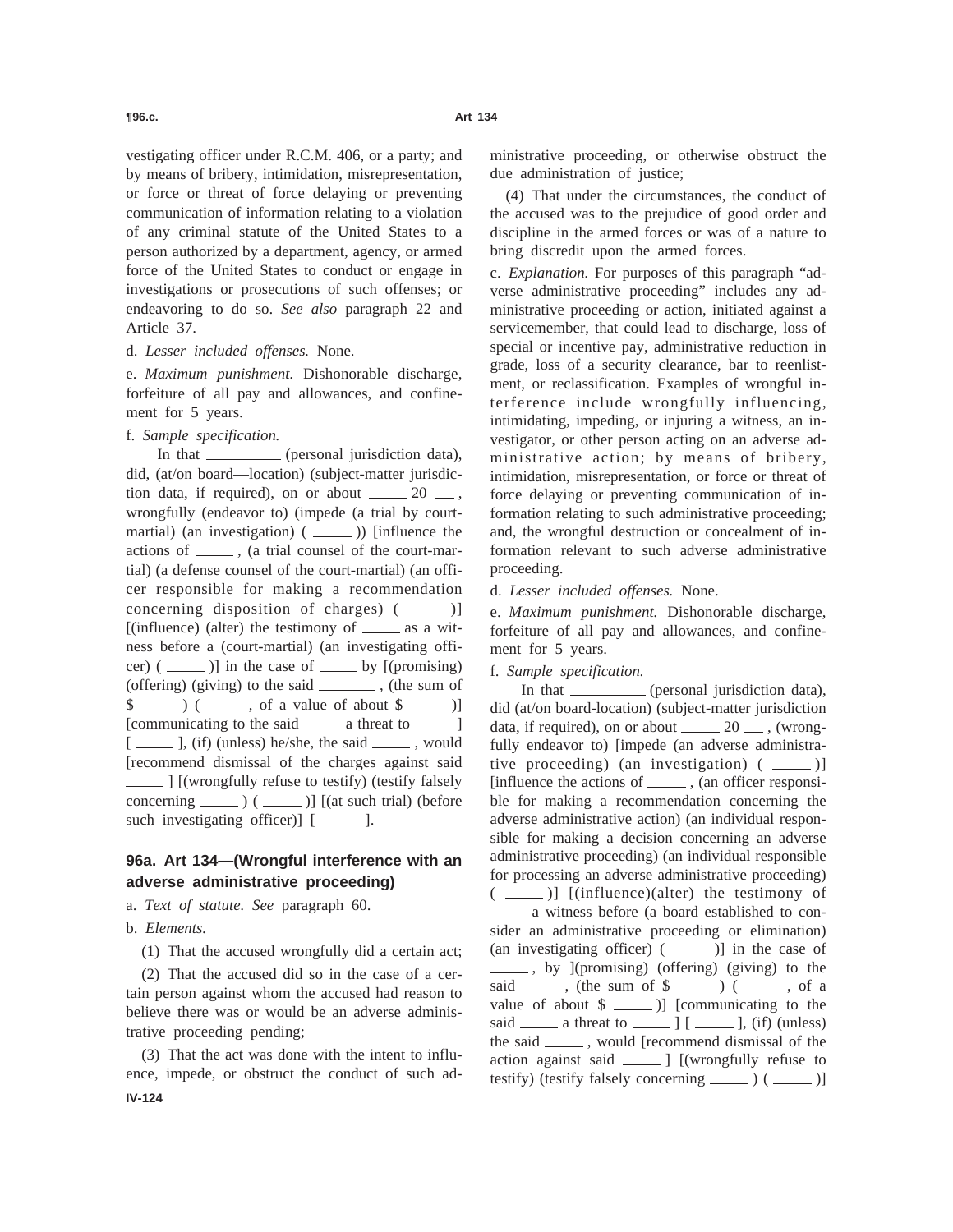## **97. Article 134—(Pandering and prostitution)**

a. *Text of statute. See* paragraph 60.

- b. *Elements.*
	- (1) *Prostitution.*

(a) That the accused had sexual intercourse with another person not the accused's spouse;

(b) That the accused did so for the purpose of receiving money or other compensation;

(c) That this act was wrongful; and

(d) That, under the circumstances, the conduct of the accused was to the prejudice of good order and discipline in the armed forces or was of a nature to bring discredit upon the armed forces.

(2) *Patronizing a prostitute.* 

(a) That the accused had sexual intercourse with another person not the accused's spouse;

(b) That the accused compelled, induced, enticed, or procured such person to engage in an act of sexual intercourse in exchange for money or other compensation; and

(c) That this act was wrongful; and

(d) That, under the circumstances, the conduct of the accused was to the prejudice of good order and discipline in the armed forces or was of a nature to bring discredit upon the armed forces.

(3) *Pandering by inducing, enticing, or procuring act of prostitution.* 

(a) That the accused induced, enticed, or procured a certain person to engage in an act of sexual intercourse for hire and reward with a person to be directed to said person by the accused;

(b) That this inducing, enticing, or procuring was wrongful;

(c) That, under the circumstances, the conduct of the accused was to the prejudice of good order and discipline in the armed forces or was of a nature to bring discredit upon the armed forces.

(4) *Pandering by arranging or receiving consideration for arranging for sexual intercourse or sodomy.*

(a) That the accused arranged for, or received valuable consideration for arranging for, a certain person to engage in sexual intercourse or sodomy with another person;

(b) That the arranging (and receipt of consideration) was wrongful; and

(c) That, under the circumstances, the conduct of the accused was to the prejudice of good order and discipline in the armed forces or was of a nature to bring discredit upon the armed forces.

c. *Explanation.* Prostitution may be committed by males or females. Sodomy for money or compensation is not included in subparagraph b(1). Sodomy may be charged under paragraph 51. Evidence that sodomy was for money or compensation may be a matter in aggravation. *See* R.C.M. 1001(b)(4).

d. *Lesser included offense.* Article 80—attempts

e. *Maximum punishment.* 

(1) *Prostitution and patronizing a prostitute.* Dishonorable discharge, forfeiture of all pay and allowances, and confinement for 1 year.

(2) *Pandering.* Dishonorable discharge, forfeiture of all pay and allowances, and confinement for 5 years.

f. *Sample specifications.* 

(1) *Prostitution.*

In that <u>entitled</u> (personal jurisdiction data), did, (at/on board-location) (subject-matter jurisdiction data, if required), on or about  $\_\_\_\_$  20  $\_\_\$ wrongfully engage in (an act) (acts) of sexual intercourse with  $\_\_\_\$ , a person not his/her spouse, for the purpose of receiving  $(money)$   $(\_\_$ .

(2) *Patronizing a prostitute.* 

In that (personal jurisdiction data), did, (at/on board location) (subject-matter jurisdiction data, if required), on or about  $\_\_\_\_$  20  $\_\_\$ wrongfully (compel) (induce) (entice) (procure)  $\frac{1}{1}$ , a person not his/her spouse, to engage in (an act) (acts) of sexual intercourse with the accused in exchange for  $(money)$   $($   $\_\_\_\_\_\_$ ).

(3) *Inducing, enticing, or procuring act of prostitution.*

In that (personal jurisdiction data), did (at/on board-location) (subject-matter jurisdiction data, if required), on or about  $\_\_\_\_$  20  $\_\_\$ , wrongfully  $(induce)(entice)(procedure)$  \_\_\_\_\_\_\_\_\_ to engage in (an act)(acts) of (sexual intercourse for hire and reward) with persons to be directed to him/her by the said \_\_\_\_\_\_\_\_\_\_\_\_.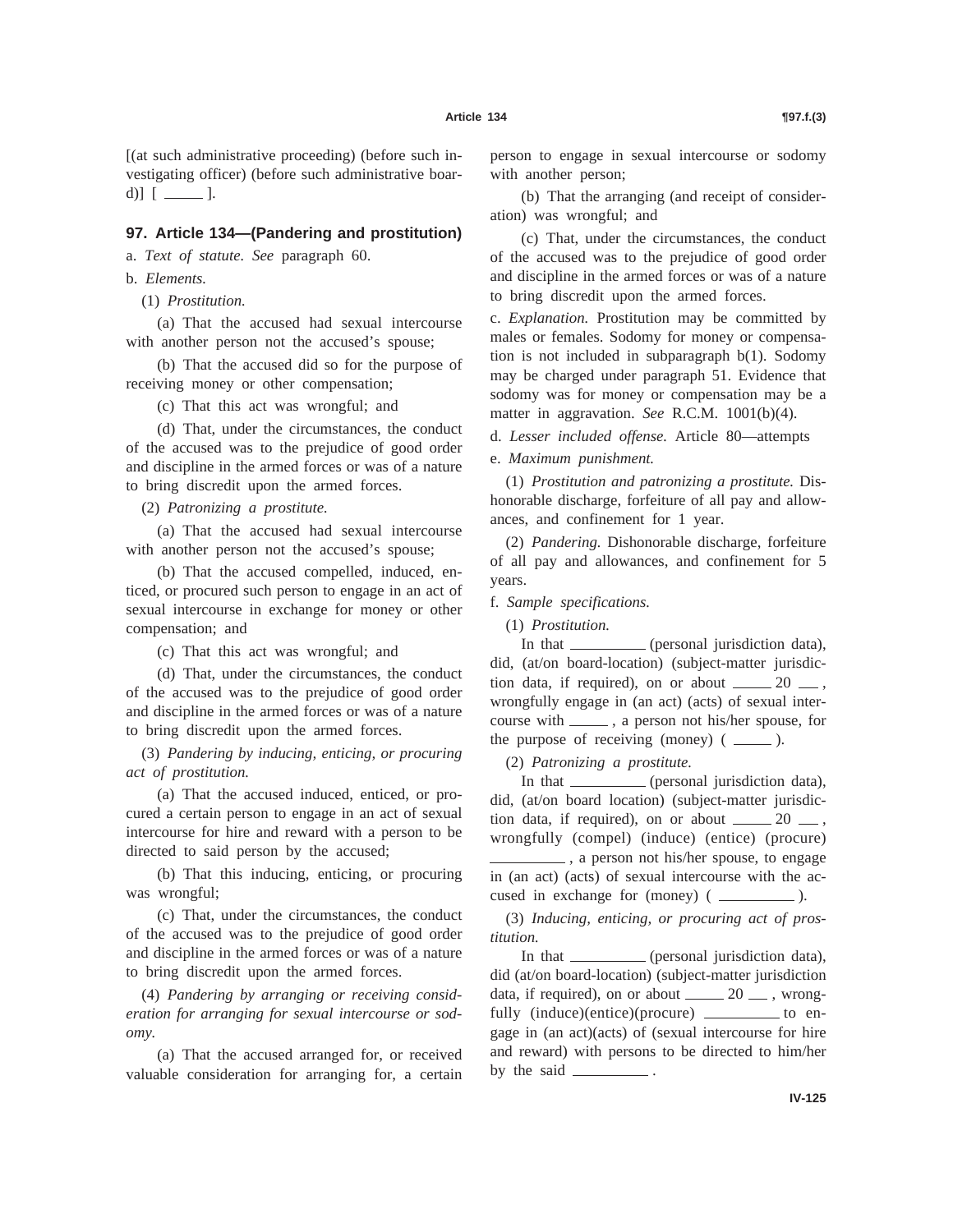(4) *Arranging, or receiving consideration for arranging for sexual intercourse or sodomy.* 

In that <u>entitled</u> (personal jurisdiction data), did, (at/on board-location) (subject-matter jurisdiction data, if required), on or about  $\_\_\_\_$  20  $\_\_\$ . wrongfully (arrange for) (receive valuable consideration, to wit: \_\_\_\_\_\_\_\_\_\_\_\_ on account of arranging for)  $\equiv$  to engage in (an act) (acts) of (sexual intercourse) (sodomy) with \_\_\_\_\_\_\_\_\_\_\_.

### **97a. Article 134—(Parole, Violation of)**

a. *Text of statute. See* paragraph 60.

b. *Elements.*

(1) That the accused was a prisoner as the result of a court-martial conviction or other criminal proceeding;

(2) That the accused was on parole;

(3) That there were certain conditions of parole that the parolee was bound to obey;

(4) That the accused violated the conditions of parole by doing an act or failing to do an act; and

(5) That, under the circumstances, the conduct of the accused was to the prejudice of good order and discipline in the armed forces or was of a nature to bring discredit upon the armed forces.

c. *Explanation.*

(1) "Prisoner" refers only to those in confinement resulting from conviction at a court-martial or other criminal proceeding.

(2) "Parole" is defined as "word of honor." A prisoner on parole, or parolee, has agreed to adhere to a parole plan and conditions of parole. A "parole plan" is a written or oral agreement made by the prisoner prior to parole to do or refrain from doing certain acts or activities. A parole plan may include a residence requirement stating where and with whom a parolee will live, and a requirement that the prisoner have an offer of guaranteed employment. "Conditions of parole" include the parole plan and other reasonable and appropriate conditions of parole, such as paying restitution, beginning or continuing treatment for alcohol or drug abuse, or paying a fine ordered executed as part of the prisoner's courtmartial sentence. In return for giving his or her "word of honor" to abide by a parole plan and conditions of parole, the prisoner is granted parole.

d. *Lesser included offense.* Article 80—attempts

e. *Maximum punishment*. Bad-conduct discharge, **IV-126**

confinement for 6 months, and forfeiture of twothirds pay per month for 6 months.

f. *Sample specifications.* 

In that \_\_\_\_\_\_\_\_\_\_ (personal jurisdiction data), a prisoner on parole, did, (at/on board—location), on or about  $\_\_\_\_$  20  $\_\_\_$ , violate the conditions of his/ her parole by \_\_\_\_\_\_\_\_\_\_.

## **98. Article 134—(Perjury: subornation of)**

a. *Text of statute. See* paragraph 60.

b. *Elements.*

(1) That the accused induced and procured a certain person to take an oath or its equivalent and to falsely testify, depose, or state upon such oath or its equivalent concerning a certain matter;

(2) That the oath or its equivalent was administered to said person in a matter in which an oath or its equivalent was required or authorized by law;

(3) That the oath or its equivalent was administered by a person having authority to do so;

(4) That upon the oath or its equivalent said person willfully made or subscribed a certain statement;

(5) That the statement was material;

(6) That the statement was false;

(7) That the accused and the said person did not then believe that the statement was true; and

(8) That, under the circumstances, the conduct of the accused was to the prejudice of good order and discipline in the armed forces or was of a nature to bring discredit upon the armed forces.

c. *Explanation*. See paragraph 57c for applicable principles. "Induce and procure" means to influence, persuade, or cause.

d. *Lesser included offense.* Article 80—attempts

e. *Maximum punishment*. Dishonorable discharge, forfeiture of all pay and allowances, and confinement for 5 years.

f. *Sample specification.* 

In that (personal jurisdiction data), did, (at/on board—location) (subject-matter jurisdiction data, if required), on or about  $\_\_\_\_$  20  $\_\_\$ , procure \_\_\_\_\_\_\_\_\_\_\_ to commit perjury by inducing him/her, the said \_\_\_\_\_\_, to take a lawful (oath) (affirmation) in a (trial by court-martial of  $\qquad$ ) (trial by a court of competent jurisdiction, to wit: of (deposition for use in a trial by  $\frac{1}{\sqrt{1-\frac{1}{\sqrt{1-\frac{1}{\sqrt{1-\frac{1}{\sqrt{1-\frac{1}{\sqrt{1-\frac{1}{\sqrt{1-\frac{1}{\sqrt{1-\frac{1}{\sqrt{1-\frac{1}{\sqrt{1-\frac{1}{\sqrt{1-\frac{1}{\sqrt{1-\frac{1}{\sqrt{1-\frac{1}{\sqrt{1-\frac{1}{\sqrt{1-\frac{1}{\sqrt{1-\frac{1}{\sqrt{1-\frac{1}{\sqrt{1-\frac{1}{\sqrt{1-\frac{1}{\sqrt{1-\frac{1}{\sqrt{1-\frac{1}{\sqrt{1-\frac{1}{\sqrt{1-\frac{1}{\sqrt{1-\frac{1}{\sqrt{1-\frac{1$ said \_\_\_\_\_\_, would (testify) (depose) ( \_\_\_\_\_ ) truly,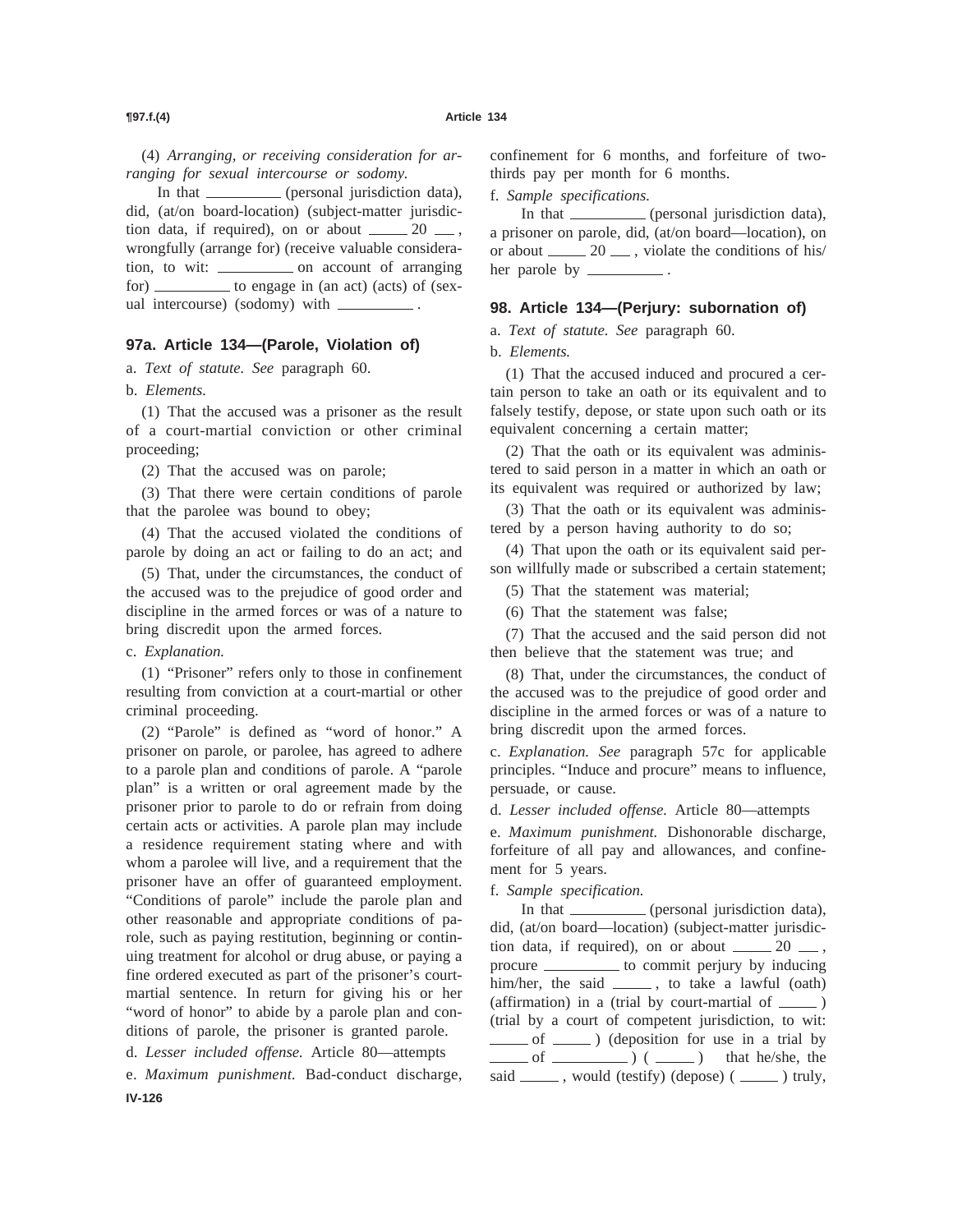and to (testify) (depose)  $($  \_\_\_\_\_\_  $)$  willfully, corruptly, and contrary to such (oath) (affirmation) in substance that \_\_\_\_\_\_\_, which (testimony) (deposition) ( ) was upon a material matter and which the accused and the said \_\_\_\_\_ did not then believe to be true.

# **99. Article 134—(Public record: altering, concealing, removing, mutilating, obliterating, or destroying)**

a. *Text of statute. See* paragraph 60.

b. *Elements.*

(1) That the accused altered, concealed, removed, mutilated, obliterated, destroyed, or took with the intent to alter, conceal, remove, mutilate, obliterate, or destroy, a certain public record;

(2) That the act of the accused was willful and unlawful; and

(3) That, under the circumstances, the conduct of the accused was to the prejudice of good order and discipline in the armed forces or was of a nature to bring discredit upon the armed forces.

c. *Explanation*. "Public records" include records, reports, statements, or data compilations, in any form, of public offices or agencies, setting forth the activities of the office or agency, or matters observed pursuant to duty imposed by law as to which matters there was a duty to report. "Public records" includes classified matters.

d. *Lesser included offense.* Article 80—attempts

e. *Maximum punishment*. Dishonorable discharge, forfeiture of all pay and allowances, and confinement for 3 years.

f. *Sample specification.* 

In that (personal jurisdiction data), did, (at/on board—location) (subject-matter jurisdiction data, if required), on or about  $\_\_\_\_$  20  $\_\_\$ willfully and unlawfully ((alter) (conceal) (remove) (mutilate) (obliterate) (destroy)) (take with intent to ( alter ) ( conceal ) ( remove ) ( mutilate ) ( obliterate ) (destroy)) a public record, to wit: .

# **100. Article 134—(Quarantine: medical, breaking)**

a. *Text of statute. See* paragraph 60.

b. *Elements.*

(1) That a certain person ordered the accused into medical quarantine;

(2) That the person was authorized to order the accused into medical quarantine;

(3) That the accused knew of this medical quarantine and the limits thereof;

(4) That the accused went beyond the limits of the medical quarantine before being released therefrom by proper authority; and

(5) That, under the circumstances, the conduct of the accused was to the prejudice of good order and discipline in the armed forces or was of a nature to bring discredit upon the armed forces.

c. *Explanation.* None.

d. *Lesser included offenses.* 

(1) Article 134—breaking restriction

(2) Article 80—attempts

e. *Maximum punishment.* Confinement for 6 months and forfeiture of two-thirds pay per month for 6 months.

f. *Sample specification.* 

In that (personal jurisdiction data) having been placed in medical quarantine by a person authorized to order the accused into medical quarantine, did, (at/on board—location) (subjectmatter jurisdiction data, if required), on or about 20 <sub>c</sub> break said medical quarantine.

#### **100a. Article 134—(Reckless endangerment)**

a. *Text of statute. See* paragraph 60.

b. *Elements.*

(1) That the accused did engage in conduct;

(2) That the conduct was wrongful and reckless or wanton;

(3) That the conduct was likely to produce death or grievous bodily harm to another person; and

(4) That, under the circumstances, the conduct of the accused was to the prejudice of good order and discipline in the armed forces or was of a nature to bring discredit upon the armed forces.

c. *Explanation.*

(1) *In general.* This offense is intended to prohibit and therefore deter reckless or wanton conduct that wrongfully creates a substantial risk of death or grievous bodily harm to others.

(2) *Wrongfulness.* Conduct is wrongful when it is without legal justification or excuse.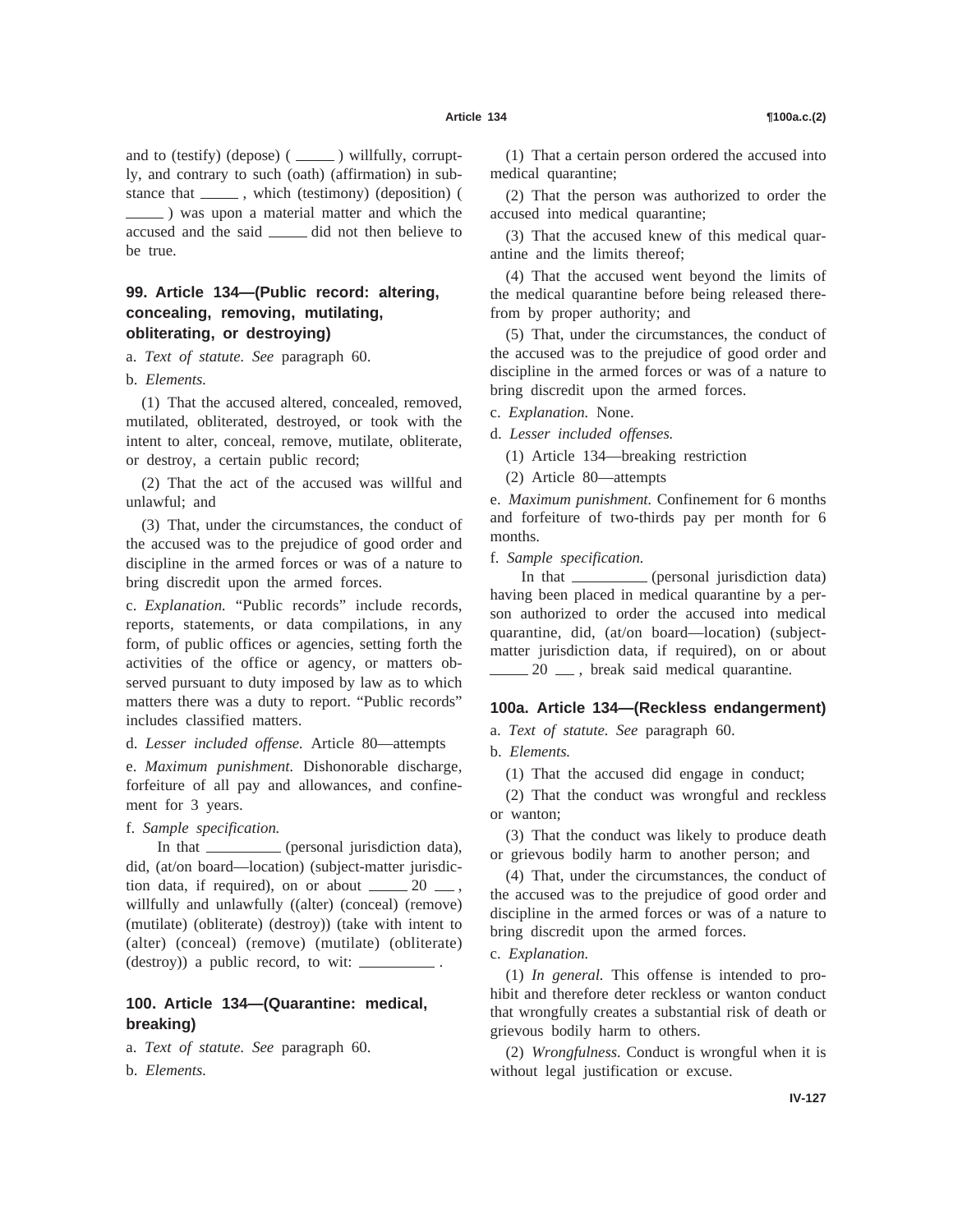#### $$$  **f 100a.c.**(3) **Article 134**

(3) *Recklessness.* "Reckless" conduct is conduct that exhibits a culpable disregard of foreseeable consequences to others from the act or omission involved. The accused need not intentionally cause a resulting harm or know that his conduct is substantially certain to cause that result. The ultimate question is whether, under all the circumstances, the accused's conduct was of that heedless nature that made it actually or imminently dangerous to the rights or safety of others.

(4) *Wantonness.* "Wanton" includes "Reckless" but may connote willfulness, or a disregard of probable consequences, and thus describe a more aggravated offense.

(5) *Likely to produce.* When the natural or probable consequence of particular conduct would be death or grievous bodily harm, it may be inferred that the conduct is "likely" to produce that result. *See* paragraph 54c(4)(a)(ii).

(6) Grievous bodily harm. "Grievous bodily harm" means serious bodily injury. It does not include minor injuries, such as a black eye or a bloody nose, but does include fractured or dislocated bones, deep cuts, torn members of the body, serious damage to internal organs, and other serious bodily injuries.

(7) *Death or injury not required.* It is not necessary that death or grievous bodily harm be actually inflicted to prove reckless endangerment.

d. *Lesser included offenses.* None.

e. *Maximum punishment*. Bad-conduct discharge, forfeiture of all pay and allowances, and confinement for 1 year.

## f. *Sample specification.*

In that <u>entitled</u> (personal jurisdiction data), did, (at/on board—location) (subject-matter jurisdiction data, if required), on or about  $\_\_\_\_$  20  $\_\_\$ wrongfully and (recklessly) (wantonly) engage in conduct, to wit: (describe conduct), conduct likely to cause death or grievous bodily harm to  $\equiv$ 

## **101. Deleted—See Executive Order 12708**

Requesting commission of an offense was deleted pursuant to Executive Order 12708, effective 1 April 1990.

#### **102. Article 134—(Restriction, breaking)**

a. *Text of statute. See* paragraph 60.

b. *Elements.*

(1) That a certain person ordered the accused to be restricted to certain limits;

(2) That said person was authorized to order said restriction;

(3) That the accused knew of the restriction and the limits thereof;

(4) That the accused went beyond the limits of the restriction before being released therefrom by proper authority; and

(5) That, under the circumstances, the conduct of the accused was to the prejudice of good order and discipline in the armed forces or was of a nature to bring discredit upon the armed forces.

c. *Explanation.* Restriction is the moral restraint of a person imposed by an order directing a person to remain within certain specified limits. "Restriction" includes restriction under R.C.M. 304(a)(2), restriction resulting from imposition of either nonjudicial punishment (*see* Part V) or the sentence of a courtmartial (*see* R.C.M. 1003(b)(6)), and administrative restriction in the interest of training, operations, security, or safety.

d. *Lesser included offenses.* Article 80—attempts

e. *Maximum punishment.* Confinement for 1 month and forfeiture of two-thirds pay per month for 1 month.

f. *Sample specification.* 

In that (personal jurisdiction data), having been restricted to the limits of  $\overline{\phantom{a}}$ by a person authorized to do so, did, (at/on board location), on or about  $\_\_\_\_$  20  $\_\_\_$ , break said restriction.

## **103. Article 134—(Seizure: destruction, removal, or disposal of property to prevent)**

a. *Text of statute. See* paragraph 60.

b. *Elements.*

(1) That one or more persons authorized to make searches and seizures were seizing, about to seize, or endeavoring to seize certain property;

(2) That the accused destroyed, removed, or otherwise disposed of that property with intent to prevent the seizure thereof;

(3) That the accused then knew that person(s) authorized to make searches were seizing, about to seize, or endeavoring to seize the property; and

(4) That, under the circumstances, the conduct of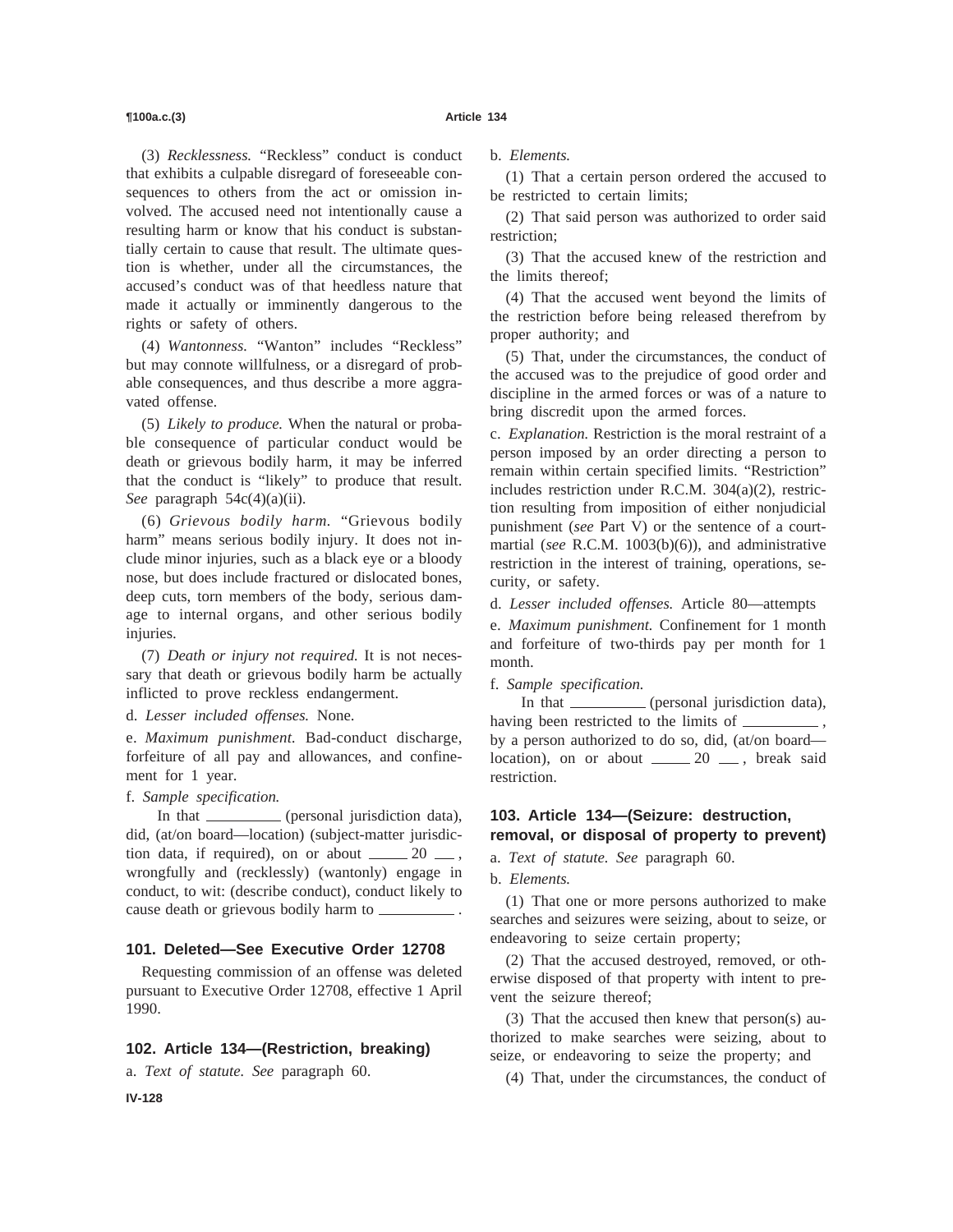the accused was to the prejudice of good order and discipline in the armed forces or was of a nature to bring discredit upon the armed forces.

c. *Explanation. See* Mil. R. Evid. 316(*e*) concerning military personnel who may make seizures. It is not a defense that a search or seizure was technically defective.

d. *Lesser included offense.* Article 80—attempts

e. *Maximum punishment*. Dishonorable discharge, forfeiture of all pay and allowances, and confinement for 1 year.

#### f. *Sample specification.*

In that \_\_\_\_\_\_\_\_\_\_ (personal jurisdiction data), did, (at/on board—location) (subject matter jurisdiction data, if required), on or about  $\_\_\_\_$  20  $\_\_\$ . with intent to prevent its seizure, (destroy) (remove) (dispose of) \_\_\_\_\_\_\_\_, property which, as  $\equiv$  then knew, (a) person(s) authorized to make searches and seizures were (seizing) (about to seize) (endeavoring to seize).

# **103a. Article 134—(Self-injury without intent to avoid service)**

a. *Text of statute. See* paragraph 60.

b. *Elements.*

(1) That the accused intentionally inflicted injury upon himself or herself;

(2) That, under the circumstances, the conduct of the accused was to the prejudice of good order and discipline in the armed forces or was of a nature to bring discredit upon the armed forces.

[Note: If the offense was committed in time of war or in a hostile fire pay zone, add the following element]

(3) That the offense was committed (in time of war) (in a hostile fire pay zone).

c. *Explanation.*

(1) *Nature of offense.* This offense differs from malingering (see paragraph 40) in that for this offense, the accused need not have harbored a design to avoid performance of any work, duty, or service which may properly or normally be expected of one in the military service. This offense is characterized by intentional self-injury under such circumstances as prejudice good order and discipline or discredit the armed forces. It is not required that the accused be unable to perform duties, or that the accused actually be absent from his or her place of duty as a result of the injury. For example, the accused may inflict the injury while on leave or pass. The circumstances and extent of injury, however, are relevant to a determination that the accused's conduct was prejudicial to good order and discipline, or service-discrediting.

(2) *How injury inflicted.* The injury may be inflicted by nonviolent as well as by violent means and may be accomplished by any act or omission that produces, prolongs, or aggravates a sickness or disability. Thus, voluntary starvation that results in a debility is a self-inflicted injury. Similarly, the injury may be inflicted by another at the accused's request.

d. *Lesser included offense.* Article 80—attempts

e. *Maximum punishment.* 

(1) *Intentional self-inflicted injury.* Dishonorable discharge, forfeiture of all pay and allowances, and confinement for 2 years.

(2) *Intentional self-inflicted injury in time of war or in a hostile fire pay zone.* Dishonorable discharge, forfeiture of all pay and allowances, and confinement for 5 years.

f. *Sample specification.* 

In that (personal jurisdiction data), did, (at/on board—location) (in a hostile fire pay zone) on or about  $\_\_\_\_$  20  $\_\_\_\$ , (a time of war,) intentionally injure himself/herself by (nature and circumstances of injury).

# **104. Article 134—(Sentinel or lookout: offenses against or by)**

a. *Text of statute. See* paragraph 60.

b. *Elements.*

(1) *Disrespect to a sentinel or lookout.* 

(a) That a certain person was a sentinel or lookout;

(b) That the accused knew that said person was a sentinel or lookout;

(c) That the accused used certain disrespectful language or behaved in a certain disrespectful manner;

(d) That such language or behavior was wrongful;

(e) That such language or behavior was directed toward and within the sight or hearing of the sentinel or lookout;

(f) That said person was at the time in the execution of duties as a sentinel or lookout; and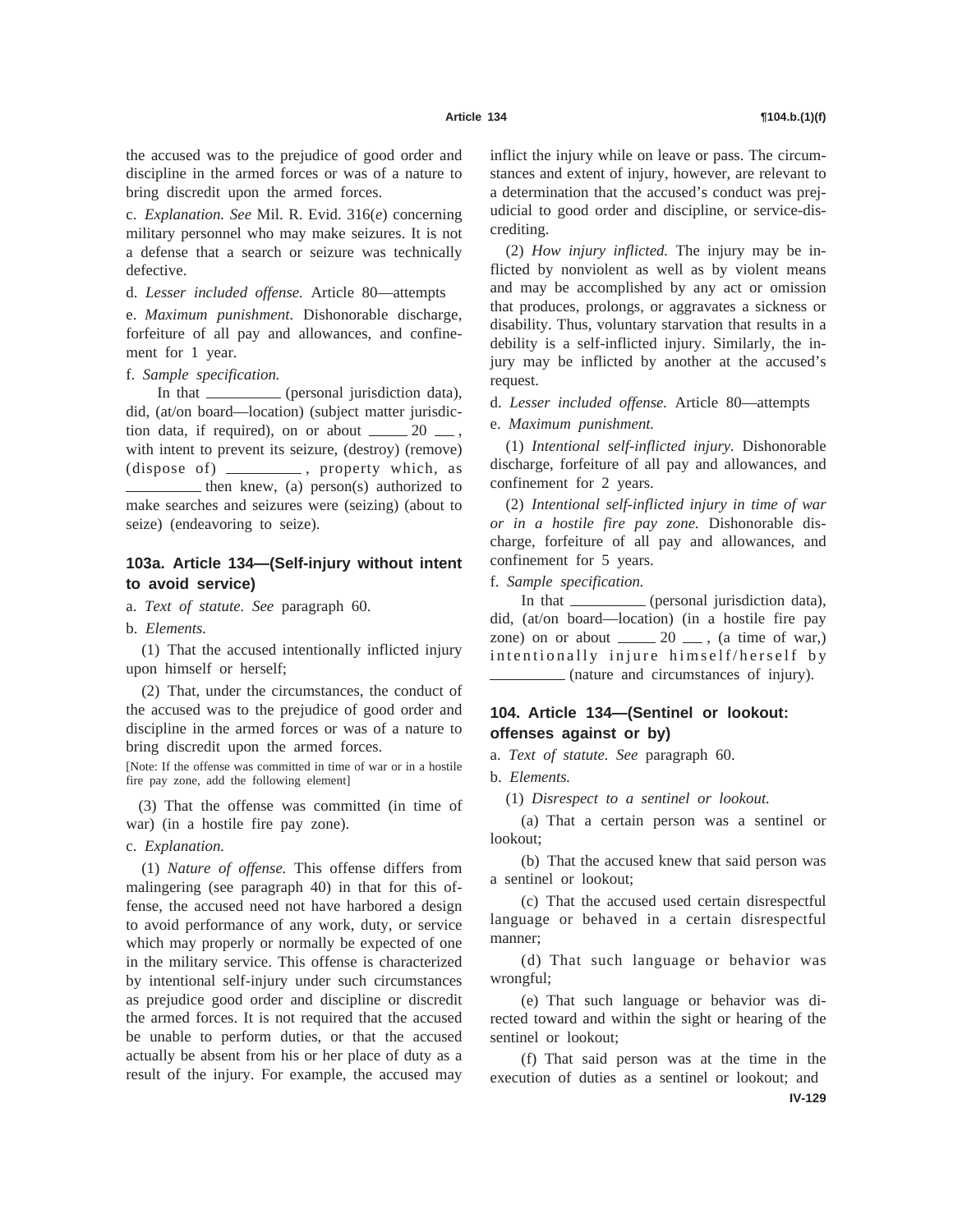## $$$  **f** $104.b.(1)(9)$  **Article 134**

(g) That, under the circumstances, the conduct of the accused was to the prejudice of good order and discipline in the armed forces or was of a nature to bring discredit upon the armed forces.

(2) *Loitering or wrongfully sitting on post by a sentinel or lookout.* 

(a) That the accused was posted as a sentinel or lookout;

(b) That while so posted, the accused loitered or wrongfully sat down on post; and

(c) That, under the circumstances, the conduct of the accused was to the prejudice of good order and discipline in the armed forces or was of a nature to bring discredit upon the armed forces.

[Note: If the offense was committed in time of war or while the accused was receiving special pay under 37 U.S.C. § 310, add the following element after element (a): That the accused was so posted (in time of war) (while receiving special pay under 37 U.S.C. § 310).]

c. *Explanation.*

(1) *Disrespect.* For a discussion of "disrespect," *see* paragraph 13c(3).

(2) *Loitering or wrongfully sitting on post.* 

(a) *In general.* The discussion set forth in paragraph 38c applies to loitering or sitting down while posted as a sentinel or lookout as well.

(b) *Loiter.* "Loiter" means to stand around, to move about slowly, to linger, or to lag behind when that conduct is in violation of known instructions or accompanied by a failure to give complete attention to duty.

d. *Lesser included offenses.* 

(1) *Disrespect to a sentinel or lookout.* Article 80—attempts

(2) *Loitering or wrongfully sitting on post by a sentinel or lookout.* Article 80—attempts

e. *Maximum punishment.* 

(1) *Disrespect to a sentinel or lookout.* Confinement for 3 months and forfeiture of two-thirds pay per month for 3 months.

(2) *Loitering or wrongfully sitting on post by a sentinel or lookout.* 

(a) *In time of war or while receiving special pay under 37 U.S.C. § 310.* Dishonorable discharge, forfeiture of all pay and allowances, and confinement for 2 years.

(b) *Other cases.* Bad-conduct discharge, forfeiture of all pay and allowances, and confinement for 6 months.

f. *Sample specifications.* 

(1) *Disrespect to a sentinel or lookout.* 

In that (personal jurisdiction data), did, (at/on board-location), on or about  $-20$  , then knowing that was a sentinel or lookout, (wrongfully use the following disrespectful language " ," or words to that effect, to \_\_\_\_\_\_\_\_\_\_ ) (wrongfully behave in a disrespectful manner toward \_\_\_\_\_\_\_, by ) a (sentinel) (lookout) in the execution of his/her duty.

(2) *Loitering or wrongfully sitting down on post by a sentinel or lookout.* 

In that <u>entitled</u> (personal jurisdiction data), while posted as a (sentinel) (lookout), did, (at/on board—location) (while receiving special pay under 37 U.S.C. § 310) on or about  $\_\_\_\_$  20  $\_\_\_\$ , (a time of war) (loiter) (wrongfully sit down) on his/her post.

# **105. Article 134—(Soliciting another to commit an offense)**

a. *Text of statute. See* paragraph 60.

b. *Elements.*

(1) That the accused solicited or advised a certain person or persons to commit a certain offense under the code other than one of the four offenses named in Article 82;

(2) That the accused did so with the intent that the offense actually be committed; and

(3) That, under the circumstances, the conduct of the accused was to the prejudice of good order and discipline in the armed forces or was a nature to bring discredit upon the armed forces.

c. *Explanation. See* paragraph 6c. If the offense solicited was actually committed, *see also* paragraph 1.

d. *Lesser included offenses.* Article 80—attempts.

e. *Maximum punishment.* Any person subject to the code who is found guilty of soliciting or advising another person to commit an offense which, if committed by one subject to the code, would be punishable under the code, shall be subject to the maximum punishment authorized for the offense solicited or advised, except that in no case shall the death penalty be imposed nor shall the period of confinement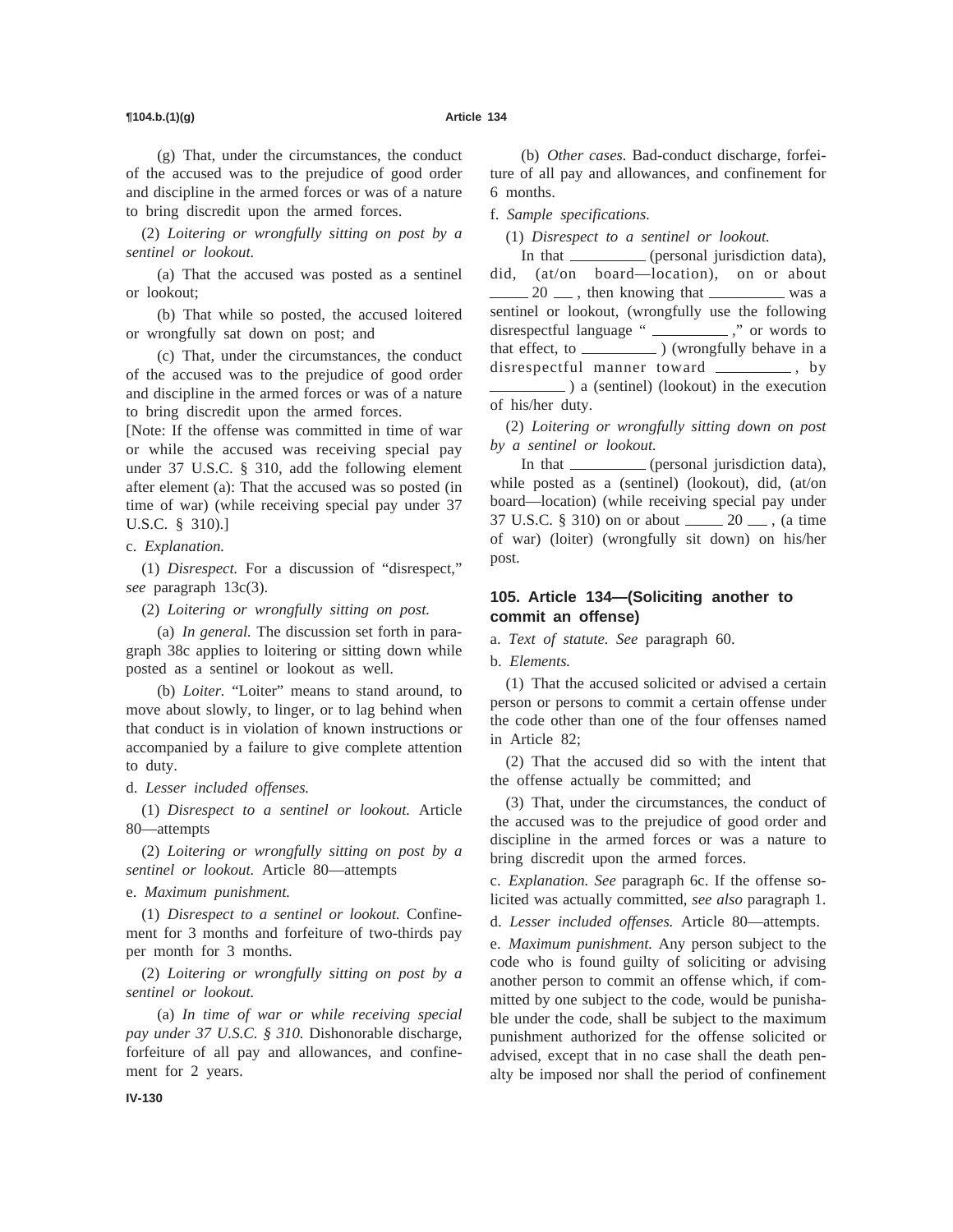in any case, including offenses for which life imprisonment may be adjudged, exceed 5 years. However, any person subject to the code who is found guilty of soliciting or advising another person to commit the offense of espionage (Article 106a) shall be subject to any punishment, other than death, that a court-martial may direct.

## f. *Sample specification.*

In that \_\_\_\_\_\_\_\_\_\_ (personal jurisdiction data), did, (at/on board—location) (subject-matter jurisdiction data, if required), on or about  $\_\_\_\_$  20  $\_\_\$ wrongfully (solicit) (advise) a general regulation, to wit: , of a value of (about)  $\frac{1}{2}$ the property of  $\qquad$  (to  $\qquad$ ), by (to disobey ) (to steal .

# **106. Article 134—(Stolen property: knowingly receiving, buying, concealing)**

a. *Text of statute. See* paragraph 60.

b. *Elements.*

(1) That the accused wrongfully received, bought, or concealed certain property of some value;

(2) That the property belonged to another person;

(3) That the property had been stolen;

(4) That the accused then knew that the property had been stolen; and

(5) That, under the circumstances, the conduct of the accused was to the prejudice of good order and discipline in the armed forces or was of a nature to bring discredit upon the armed forces.

c. *Explanation.*

(1) *In general.* The actual thief is not criminally liable for receiving the property stolen; however a principal to the larceny (*see* paragraph 1), when not the actual thief, may be found guilty of knowingly receiving the stolen property but may not be found guilty of both the larceny and receiving the property.

(2) *Knowledge.* Actual knowledge that the property was stolen is required. Knowledge may be proved by circumstantial evidence.

(3) *Wrongfulness*. Receiving stolen property is wrongful if it is without justification or excuse. For example, it would not be wrongful for a person to receive stolen property for the purpose of returning it to its rightful owner, or for a law enforcement officer to seize it as evidence.

d. *Lesser included offense.* Article 80—attempts

e. *Maximum punishment*. Stolen property, knowingly receiving, buying, or concealing.

(1) *Of a value of \$500.00 or less.* Bad-conduct discharge, forfeiture of all pay and allowances, and confinement for 6 months.

(2) *Of a value of more than \$500.00.* Dishonorable discharge, forfeiture of all pay and allowances, and confinement for 3 years.

f. *Sample specification.* 

In that (personal jurisdiction data), did, (at/on board—location) (subject-matter jurisdiction data, if required), on or about  $\_\_\_\_$  20  $\_\_\$ wrongfully (receive) (buy) (conceal) \_\_\_\_\_\_\_\_\_\_, of a value of (about)  $\frac{1}{2}$  , the property of which property, as he/she, the said then knew, had been stolen.

## **107. Article 134—(Straggling)**

a. *Text of statute. See* paragraph 60.

b. *Elements.*

(1) That the accused, while accompanying the accuse's organization on a march, maneuvers, or similar exercise, straggled;

(2) That the straggling was wrongful; and

(3) That, under the circumstances, the conduct of the accused was to the prejudice of good order and discipline in the armed forces or was of a nature to bring discredit upon the armed forces.

c. *Explanation.* "Straggle" means to wander away, to stray, to become separated from, or to lag or linger behind.

d. *Lesser included offense.* Article 80—attempts

e. *Maximum punishment.* Confinement for 3 months and forfeiture of two-thirds pay per month for 3 months.

f. *Sample specification.* 

In that \_\_\_\_\_\_\_\_\_\_ (personal jurisdiction data), did, at  $\frac{1}{20}$ , on or about  $\frac{1}{20}$ , while accompanying his/her organization on (a march) (maneuvers) ( $\_\_\_\_\_\_\$ ), wrong fully straggle.

## **108. Article 134—(Testify: wrongful refusal)**

a. *Text of statute. See* paragraph 60.

b. *Elements.*

(1) That the accused was in the presence of a court-martial, board of officer(s), military commission, court of inquiry, an officer conducting an in-**IV-131**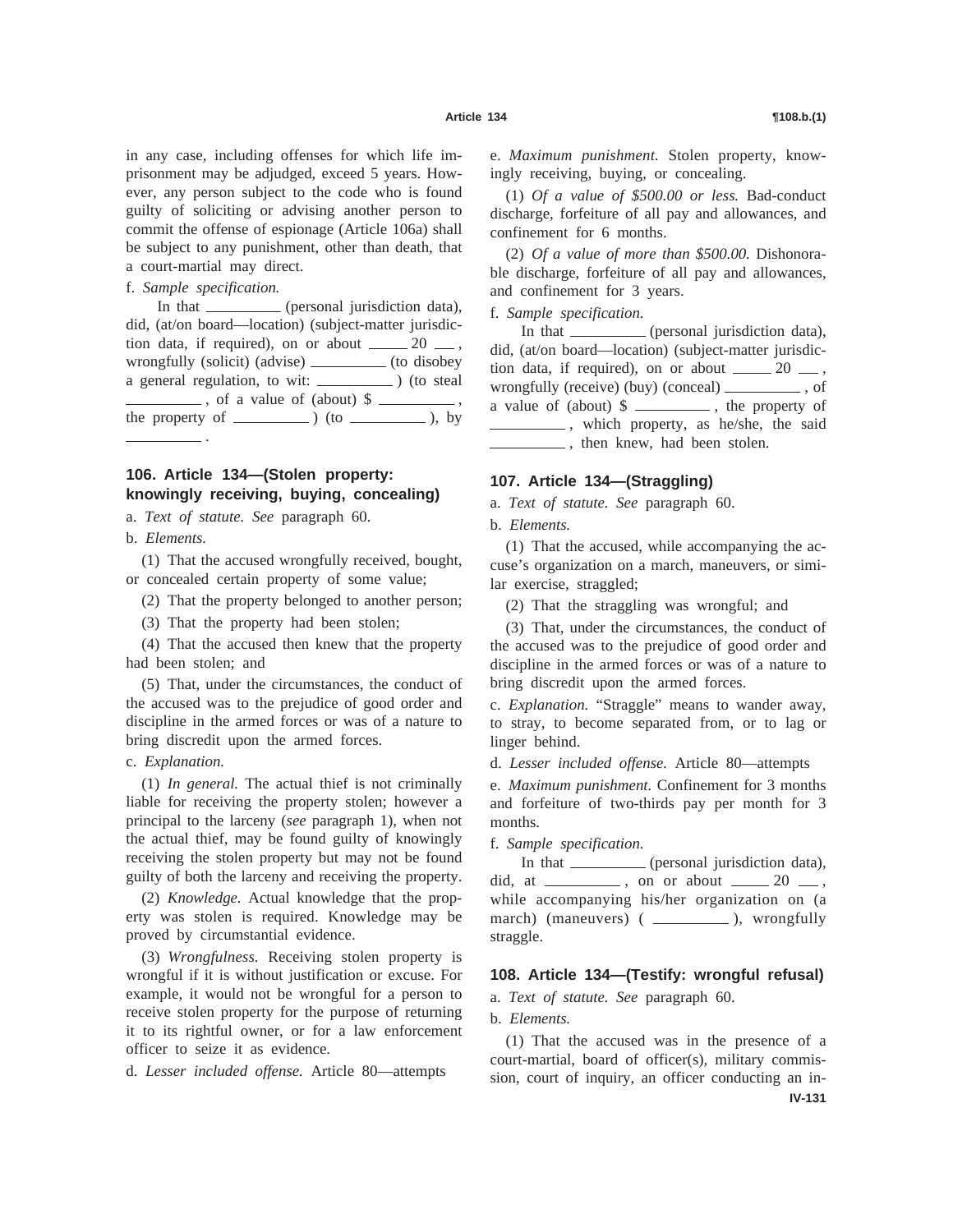#### $$$  **f** 108.b.(1) **Article 134**

vestigation under Article 32, or an officer taking a deposition, of or for the United States, at which a certain person was presiding;

(2) That the said person presiding directed the accused to qualify as a witness or, having so qualified, to answer a certain question;

(3) That the accused refused to qualify as a witness or answer said question;

(4) That the refusal was wrongful; and

(5) That, under the circumstances, the conduct of the accused was to the prejudice of good order and discipline in the armed forces or was of a nature to bring discredit upon the armed forces.

c. *Explanation.* To "qualify as a witness" means that the witness declares that the witness will testify truthfully. *See* R.C.M. 807; Mil. R. Evid. 603. A good faith but legally mistaken belief in the right to remain silent does not constitute a defense to a charge of wrongful to testify. *See also* Mil. R. Evid. 301 and Section V.

d. *Lesser included offenses.* None.

e. *Maximum punishment*. Dishonorable discharge, forfeiture of all pay and allowances, and confinement for 5 years.

f. *Sample specification.* 

In that (personal jurisdiction data), being in the presence of (a) (an) ((general) (special) (summary) court-martial) (board of officer(s)) (military commission) (court of inquiry) (officer conducting an investigation under Article 32, Uniform Code of Military Justice) (officer taking a deposition)  $($   $\_\_)$  (of) (for) the United States, of which  $\equiv$  was (military judge) (president), ( $\equiv$ ), (and having been directed by the said  $\_\_\_\_$ to qualify as a witness) (and having qualified as a witness and having been directed by the said  $\_\_\_\_$ to answer the following question(s) put to him/her as a witness, "
summerself", did, (at/on board—location), on or about  $\_\_\_\_$  20  $\_\_\_\$ , wrongfully refuse (to qualify as a witness) (to answer said question(s)).

# **109. Article 134—(Threat or hoax designed or intended to cause panic or public fear)**

a. *Text of statute.* See paragraph 60.

b. *Elements.*

(1) *Threat.*

(a) That the accused communicated certain language;

 $(b)$  That the information communicated amounted to a threat;

(c) That the harm threatened was to be done by means of an explosive; weapon of mass destruction; biological or chemical agent, substance, or weapon; or hazardous material;

(d) That the communication was wrongful; and

(e) That, under the circumstances, the conduct of the accused was to the prejudice of good order and discipline in the armed forces or was of a nature to bring discredit upon the armed forces.

(2) *Hoax.*

(a) That the accused communicated or conveyed certain information;

(b) That the information communicated or conveyed concerned an attempt being made or to be made by means of an explosive; weapon of mass destruction; biological or chemical agent, substance, or weapon; or hazardous material, to unlawfully kill, injure, or intimidate a person or to unlawfully damage or destroy certain property;

(c) That the information communicated or conveyed by the accused was false and that the accused then knew it to be false;

(d) That the communication of the information by the accused was malicious; and

(e) That, under the circumstances, the conduct of the accused was to the prejudice of good order and discipline in the armed forces or was of a nature to bring discredit upon the armed forces.

c. *Explanation.*

(1) *Threat.* A "threat" means an expressed present determination or intent to kill, injure, or intimidate a person or to damage or destroy certain property presently or in the future. Proof that the accused actually intended to kill, injure, intimidate, damage, or destroy is not required.

(2) *Explosive*. "Explosive" means gunpowder, powders used for blasting, all forms of high explosives, blasting materials, fuses (other than electrical circuit breakers), detonators, and other detonating agents, smokeless powders, any explosive bomb, grenade, missile, or similar device, and any incendiary bomb or grenade, fire bomb, or similar device, and any other explosive compound, mixture, or similar material.

(3) *Weapon of mass destruction.* A weapon of mass destruction means any device, explosive or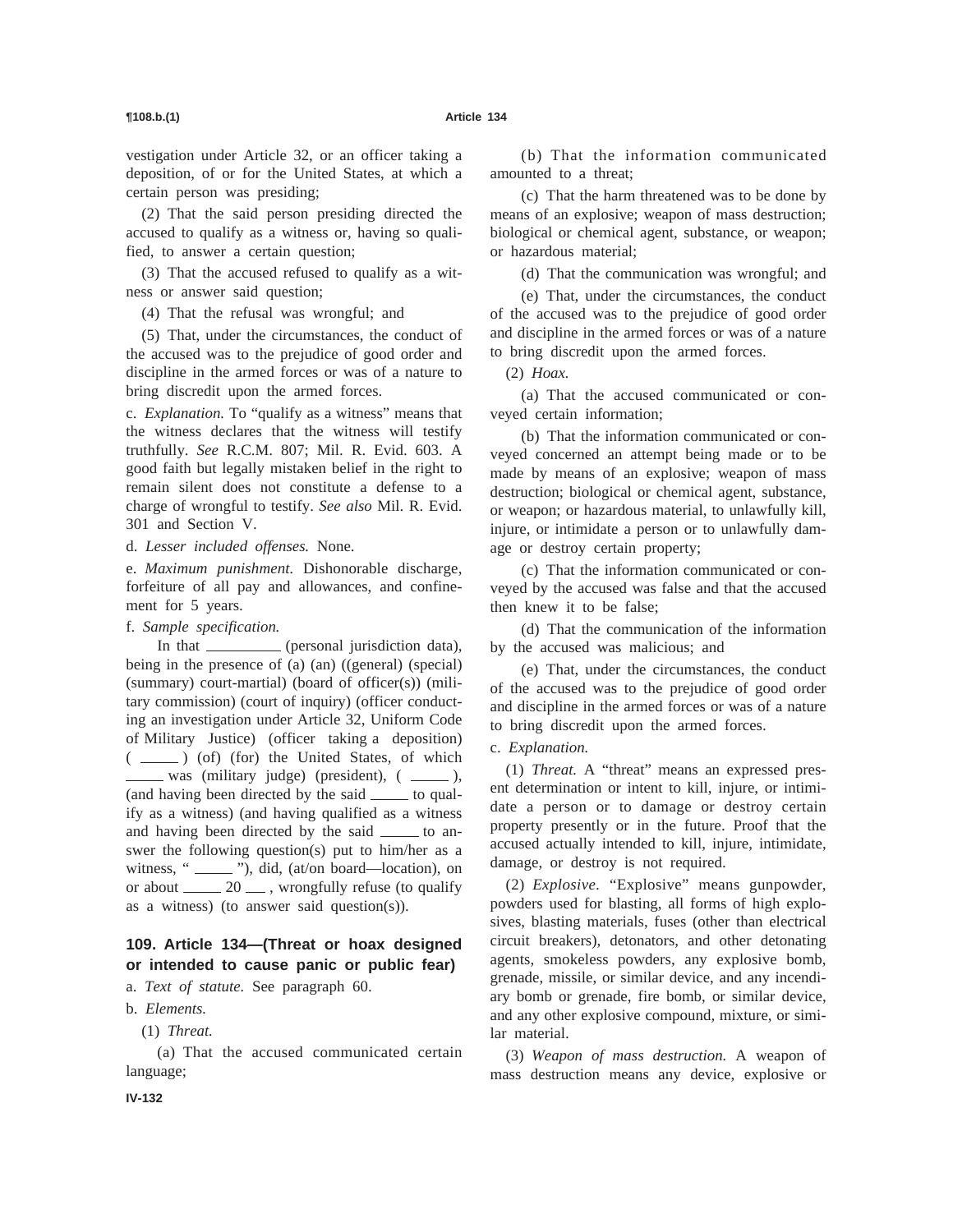otherwise, that is intended, or has the capability, to cause death or serious bodily injury to a significant number of people through the release, dissemination, or impact of: toxic or poisonous chemicals, or their precursors; a disease organism; or radiation or radioactivity.

(4) *Biological agent.* The term "biological agent" means any micro-organism (including bacteria, viruses, fungi, rickettsiac, or protozoa), pathogen, or infectious substance, and any naturally occurring, bioengineered, or synthesized component of any such micro-organism, pathogen, or infectious substance, whatever its origin or method of production, that is capable of causing—

(a) death, disease, or other biological malfunction in a human, an animal, a plant, or another living organism;

(b) deterioration of food, water, equipment, supplies, or materials of any kind; or

(c) deleterious alteration of the environment.

(5) *Chemical agent, substance, or weapon.* A chemical agent, substance, or weapon refers to a toxic chemical and its precursors or a munition or device, specifically designed to cause death or other harm through toxic properties of those chemicals that would be released as a result of the employment of such munition or device, and any equipment specifically designed for use directly in connection with the employment of such munitions or devices.

(6) *Hazardous material.* A substance or material (including explosive, radioactive material, etiologic agent, flammable or combustible liquid or solid, poison, oxidizing or corrosive material, and compressed gas, or mixture thereof) or a group or class of material designated as hazardous by the Secretary of Transportation.

(7) *Malicious.* A communication is "malicious" if the accused believed that the information would probably interfere with the peaceful use of the building, vehicle, aircraft, or other property concerned, or would cause fear or concern to one or more persons.

# d. *Lesser included offenses.*

- (1) *Threat.*
	- (a) Article 134—communicating a threat
	- (b) Article 80—attempts
	- (c) Article 128—assault
- (2) *Hoax.* Article 80—attempts

e. *Maximum punishment*. Dishonorable discharge,

forfeitures of all pay and allowances, and confinement for 10 years.

- f. *Sample specifications.* 
	- (1) *Threat.*

In that (personal jurisdiction data)  $did, (at/on board—location)$  on or about  $\_\$  20  $\_\$ , wrongfully communicate certain information, to wit: \_\_\_\_\_\_\_\_\_\_\_, which language constituted a threat to harm a person or property by means of a(n) [explosive; weapon of mass destruction; biological agent, substance, or weapon; chemical agent, substance, or weapon; and/or (a) hazardous material(s)].

(2) *Hoax.*

In that (personal jurisdiction data) did, (at/on board—location), on or about  $-20$  , maliciously (communicate) (convey) certain information concerning an attempt being made or to be made to unlawfully [(kill) (injure)  $(intimidate)$   $[ (damage)$   $(destroy)$ [11] by means of a(n) [explosive; weapon of mass destruction; biological agent, substance, or weapon; chemical agent, substance, or weapon; and/ or (a) hazardous material(s)], to wit:  $\Box$ which information was false and which the accused then knew to be false.

## **110. Article 134—(Threat, communicating)**

a. *Text of statute. See* paragraph 60.

b. *Elements.*

(1) That the accused communicated certain language expressing a present determination or intent to wrongfully injure the person, property, or reputation of another person, presently or in the future;

(2) That the communication was made known to that person or to a third person;

(3) That the communication was wrongful; and

(4) That, under the circumstances, the conduct of the accused was to the prejudice of good order and discipline in the armed forces or was of a nature to bring discredit upon the armed forces.

c. *Explanation.* To establish the threat it is not necessary that the accused actually intended to do the injury threatened. However, a declaration made under circumstances which reveal it to be in jest or for an innocent or legitimate purpose, or which contradict the expressed intent to commit the act, does not constitute this offense. Nor is the offense committed by the mere statement of intent to commit an **IV-133**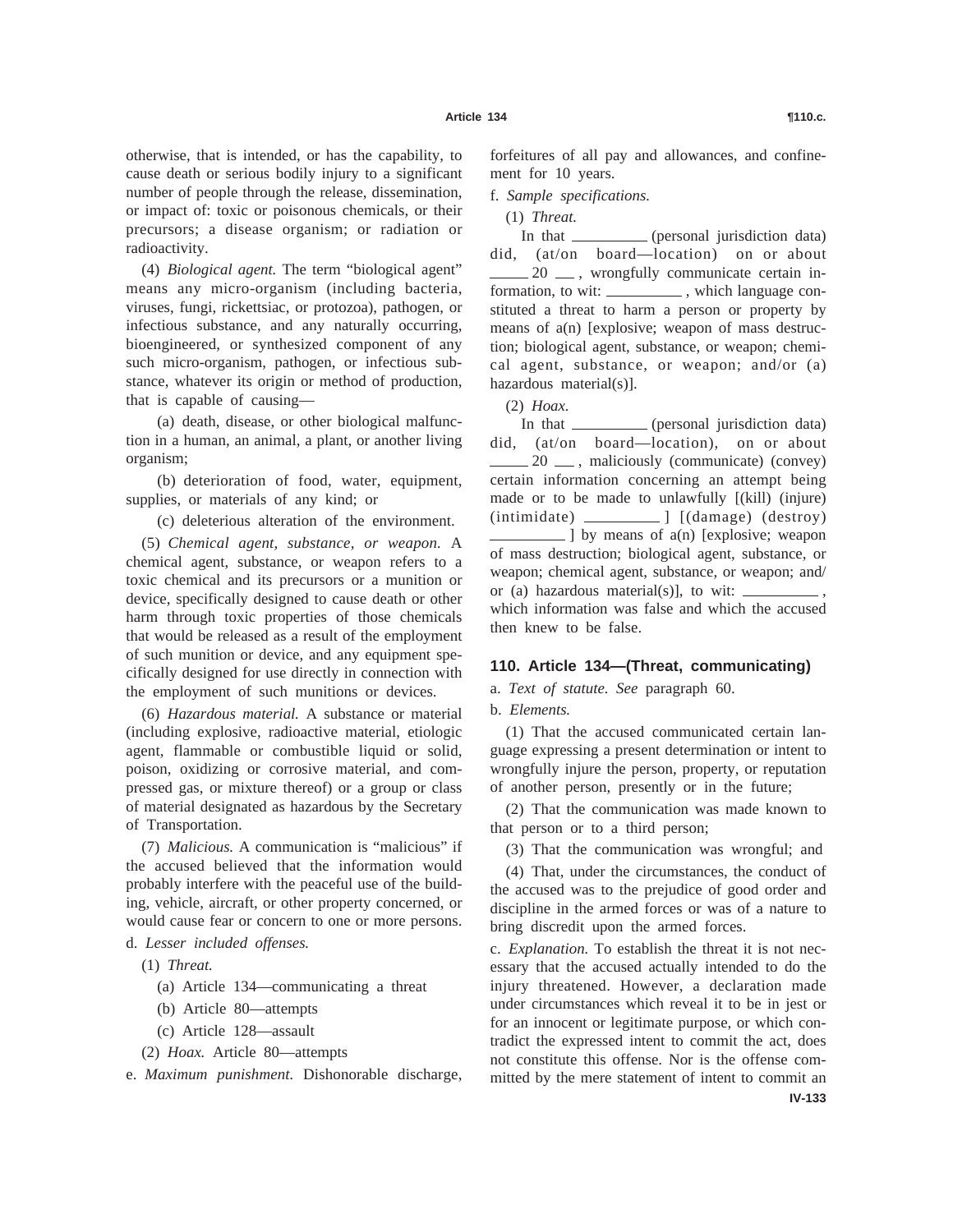#### **¶110.c. Article 134**

unlawful act not involving injury to another. *See also* paragraph 109 concerning bomb threat.

d. *Lesser included offenses.* 

(1) Article 117—provoking speeches or gestures

(2) Article 80—attempts

e. *Maximum punishment*. Dishonorable discharge, forfeiture of all pay and allowances, and confinement for 3 years.

f. *Sample specification.* 

In that <u>entitled</u> (personal jurisdiction data), did, (at/on board—location) (subject-matter jurisdiction data, if required), on or about  $\_\_\_\_$  20  $\_\_\$ wrongfully communicate to \_\_\_\_\_\_\_\_\_\_\_ a threat (in $jure \_\_\_$  by  $\_\_\_$ ) (accuse  $\_\_\_$  of having committed the offense of  $\rule{1em}{0.15mm}$ .

## **111. Article 134—(Unlawful entry)**

a. *Text of statute. See* paragraph 60.

b. *Elements.*

(1) That the accused entered the real property of another or certain personal property of another which amounts to a structure usually used for habitation or storage;

(2) That such entry was unlawful; and

(3) That, under the circumstances, the conduct of the accused was to the prejudice of good order and discipline in the armed forces or was of a nature to bring discredit upon the armed forces.

c. *Explanation. See* paragraph 55 for a discussion of "entry." An entry is "unlawful" if made without the consent of any person authorized to consent to entry or without other lawful authority. No specific intent or breaking is required for this offense. *See* paragraph 56 for a discussion of housebreaking. The property protected against unlawful entry includes real property and the sort of personal property which amounts to a structure usually used for habitation or storage. It would usually not include an aircraft, automobile, tracked vehicle, or a person's locker, even though used for storage purposes. However, depending on the circumstances, an intrusion into such property may be prejudicial to good order and discipline.

d. *Lesser included offense.* Article 80—attempts

e. *Maximum punishment*. Bad-conduct discharge, forfeiture of all pay and allowances, and confinement for 6 months.

f. *Sample specification.* 

In that \_\_\_\_\_\_\_\_\_\_ (personal jurisdiction data), did, (at/on board—location) (subject-matter jurisdiction data, if required), on or about  $\_\_\_\_$  20  $\_\_\$ . unlawfully enter the (dwelling house) (garage) (warehouse) (tent) (vegetable garden) (orchard)  $(\text{statement})$   $(\underline{\hspace{1cm}})$  of  $\underline{\hspace{1cm}}$ .

# **112. Article 134—(Weapon: concealed, carrying)**

a. *Text of statute. See* paragraph 60.

b. *Elements.*

(1) That the accused carried a certain weapon concealed on or about the accused's person;

(2) That the carrying was unlawful;

(3) That the weapon was a dangerous weapon; and

(4) That, under the circumstances, the conduct of the accused was to the prejudice of good order and discipline in the armed forces or was of a nature to bring discredit upon the armed forces.

c. *Explanation.*

(1) *Concealed weapon.* A weapon is concealed when it is carried by a person and intentionally covered or kept from sight.

(2) *Dangerous weapon.* For purposes of this paragraph, a weapon is dangerous if it was specifically designed for the purpose of doing grievous bodily harm, or it was used or intended to be used by the accused to do grievous bodily harm.

(3)  $On$  or about. "On or about" means the weapon was carried on the accused's person or was within the immediate reach of the accused.

d. *Lesser included offense.* Article 80—attempts

e. *Maximum punishment*. Bad-conduct discharge, forfeiture of all pay and allowances, and confinement for 1 year.

f. *Sample specification.* 

In that <u>entitled</u> (personal jurisdiction data), did, (at/on board—location) (subject-matter jurisdiction data, if required), on or about  $\_\_\_\_$  20  $\_\_\$ unlawfully carry on or about his/her person a concealed weapon, to wit: a  $\equiv$ 

# **113. Article 134—(Wearing unauthorized insignia, decoration, badge, ribbon, device, or lapel button)**

a. *Text of statute. See* paragraph 60.